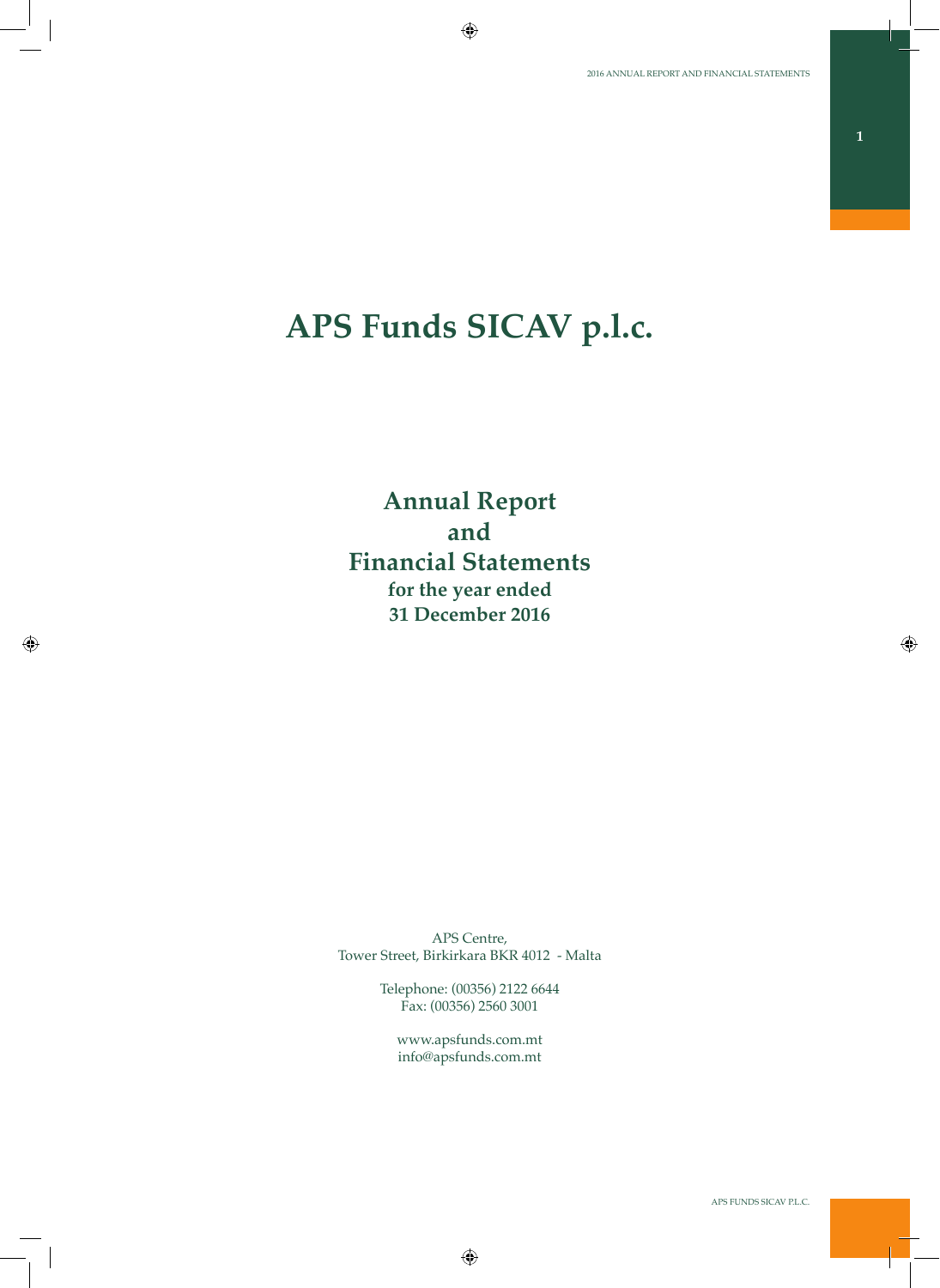### **Notice of the Ninth Annual General Meeting**

**In terms of Article 22 of the Articles of Association**

Notice to shareholders is hereby being given of the Ninth Annual General Meeting of the APS Funds SICAV p.l.c. to be held at the Chameleon Suite, Corinthia Palace Hotel & Spa, De Paule Avenue, San Anton, Attard BZN 9020 on Wednesday 26th April 2017 at 5.30 p.m., for the purpose of considering the following Agenda.

#### **AGENDA**

#### **Approval of Accounts**

That the Statements of Comprehensive Income and Statements of Financial Position as at 31st December 2016 and the Directors' and the Independent Auditors' Reports thereon be approved.

#### **Auditors - Appointment and Remuneration**

That the appointment of Deloitte Audit Limited as Auditors be approved, and the Board of Directors be authorised to fix their remuneration.

#### **Appointment of Directors**

That the Directors be appointed.

#### **Directors' Honoraria**

That the maximum Directors' honoraria shall be established in aggregate at  $\epsilon$ 27,000 per annum, with effect from 1 January 2017.

◈

By order of the Board.

**Ms Nadine Magro** *For and on behalf of* Valletta Fund Services Limited Company Secretary

10 March 2017

#### NOTES:

- 1. This Notice has been mailed to all shareholders registered as at the 1st March 2017 which shareholders are entitled to attend and vote at the Annual General Meeting. Please note that if you have sold or transferred **ALL** your shares in the APS Funds SICAV p.l.c., you are kindly requested to disregard this Notice.
- 2. A shareholder entitled to vote may appoint a proxy to attend and vote instead of him/her using the enclosed **Form of Proxy**; such proxy need not also be a shareholder. To be valid this **Form of Proxy** must reach the Office of the Company Secretary at Valletta Fund Services Limited, TG Complex, Suite 2, Level 3, Brewery Street, Mriehel, BKR 3000, Malta, not less than 48 hours before the appointed date and time of the Meeting.
- 3. In the case of joint holders of a share the vote of the first-named of joint holders who tenders a vote, whether in person or by proxy shall be accepted to the exclusion of the votes of the other joint holders.
- The Board of Directors currently consists of Dr. Mario Felice, Mr. George Cassola and Mr. Joseph Portelli. The Company will receive nominations for Directors at the registered office indicated above pursuant to Article 26.6 of the Articles of Association at least ten days before the appointed date and time of the Meeting.
- 5. Any body corporate which is a Member may authorise by resolution of its Directors or other governing body such person as it thinks fit to act as its representative at the Meeting and the person so authorised shall be entitled to exercise the same powers on behalf of the body corporate which s/he represents as that body corporate could exercise if it were an individual Member and such body corporate shall for the purposes of these presents be deemed to be present in person at any such meeting if a person so authorised is present thereat.

⊕

◈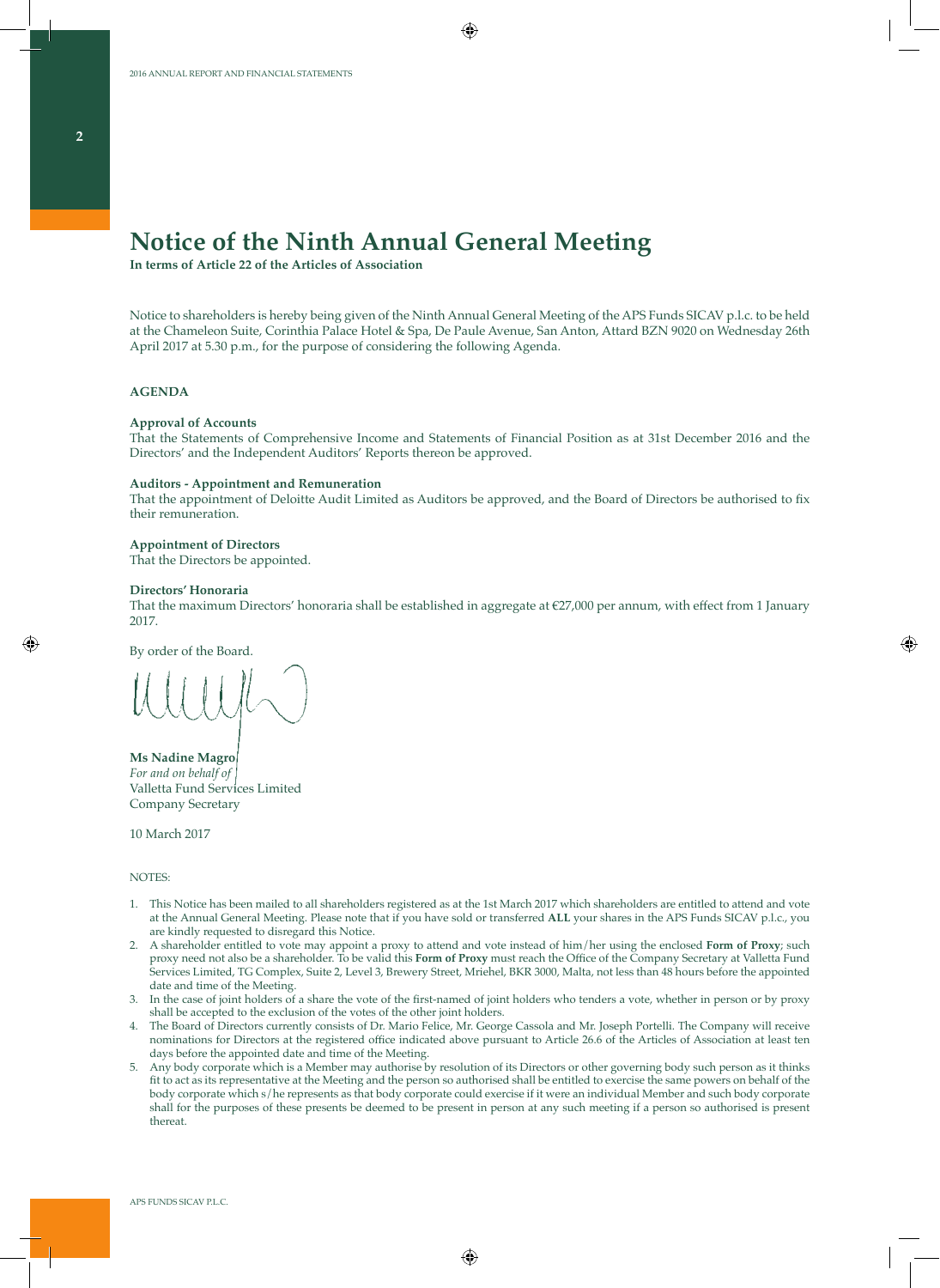### **Avviż tad-Disa' Laqgħa Ġenerali Annwali**

**Skont l-Artiklu 22 tal-Istatut t'Assoċjazzjoni**

Bil-preżenti, l-azzjonisti huma avżati li d-Disa' Laqgħa Ġenerali Annwali tal-APS Funds SICAV p.l.c. se ssir fil-Chameleon Suite, Corinthia Palace Hotel & Spa, De Paule Avenue, San Anton, Attard BZN 9020 nhar l-Erbgħa 26 ta' April 2017 fil-5.30 ta' filgħaxija, bil-għan li tikkunsidra s-segwenti Aġenda.

⊕

#### **AĠENDA**

#### **Approvazzjoni tal-Kontijiet**

Illi r-Rapporti tad-Dħul Kumplessiv u r-Rapporti tal-Pożizzjoni Finanzjarja għas-sena li għalqet fit-31 ta' Diċembru 2016, kif ukoll ir-Rapporti tad-Diretturi u tal-Awdituri Indipendenti għall-istess sena jiġu approvati.

#### **Awdituri - Ħatra u Remunerazzjoni**

Illi l-ħatra ta' Deloitte Audit Limited bħala Awdituri tiġi approvata, u l-Bord tad-Diretturi jiġi awtorizzat jistabilixxi l-ħlas tagħhom.

#### **Ħatra ta' Diretturi**

Illi d-Diretturi jiġu appuntati.

#### **Onorarja tad-Diretturi**

Illi, b'effett mill-1 ta' Jannar 2017, l-onorarja li tinghata lid-Diretturi kollha flimkin ma tkunx ogħla minn €27,000 fis-sena.

B'ordni tal-Bord

**Ms Nadine Magro** *Għan-nom ta'* Valletta Fund Services Limited Segretarja tal-Kumpanija

10 ta' Marzu 2017

#### NOTI:

◈

- 1. Dan l-Avviż intbagħat lill-azzjonisti kollha li kienu rreġistrati fit-1 ta' Marzu 2017 liema azzjonisti għandhom id-dritt li jattendu u jivvutaw fil-Laqgħa Ġenerali Annwali. Dawk l-azzjonisti li biegħu jew ittrasferew l-ishma **KOLLHA** li kellhom fl-APS Funds SICAV p.l.c. għandhom jinjoraw din iċ-ċirkolari.
- 2. Kull azzjonist intitolat li jivvota jista' jaħtar prokuratur biex jattendi minfloku, billi jimla l-**Formola tal-Prokura** hawn annessa. Ilprokuratur mhux bilfors ikun azzjonist. Biex tkun valida, l-**Formola tal-Prokura** trid tasal fl-Uffiċċju tal-Valletta Fund Services Limited bħala Segretarja tal-Kumpanija, li jinsab TG Complex, Suite 2, Level 3, Triq il-Birrerija, l-Imrieħel, Birkirkara BKR 3000, Malta, mhux aktar tard minn 48 siegħa qabel il-jum u l-ħin appuntati għal-Laqgħa.
- 3. Fil-każ ta' azzjonisti konġunti, il-vot mitfugħ minn min hu msemmi l-ewwel fosthom, kemm jekk il-vot ikun mitfugħ personalment jew permezz ta' prokuratur, ikun aċċettat b'esklużjoni tal-voti tal-azzjonisti konġunti l-oħra.
- 4. Fil-preżent il-Bord tad-Diretturi jikkonsisti minn Dr. Mario Felice, is-Sur George Cassola u s-Sur Joseph Portelli. Il-Kumpanija tirċievi nominazzjonijiet għall-ħatra ta' Diretturi fl-indirizz irreġistrat tal-Kumpanija skont l-Artiklu 26.6 tal-Istatut t'Assoċjazzjoni sa mhux anqas minn għaxart ijiem qabel il-jum u l-ħin appuntati għal-Laqgħa.
- 5. Kull entità (kumpanija jew korp ġuridiku) li hija Membru tista' tawtorizza, permezz ta' riżoluzzjoni tad-Diretturi jew tal-korp ta' governanza tagħha, lil dik il-persuna li fil-fehma tagħha hija adatta li taġixxi bħala r-rappreżentant tagħha fil-Laqgħa u dik il-persuna hekk awtorizzata għandha tkun intitolata li teżerċita l-istess poteri f'isem l-entità li hija tirrappreżenta li l-entità kienet tista' teżerċita kieku kienet Membru individwali, u dik l-entità għandha għall-finijiet ta' dawn il-preżenti titqies li hi preżenti in persona f'kull laqgħa bħal din jekk il-persuna hekk awtorizzata tkun hemm preżenti.

*N.B: Il-verżjoni bl-Ingliż hija l-verżjoni uffiċjali.*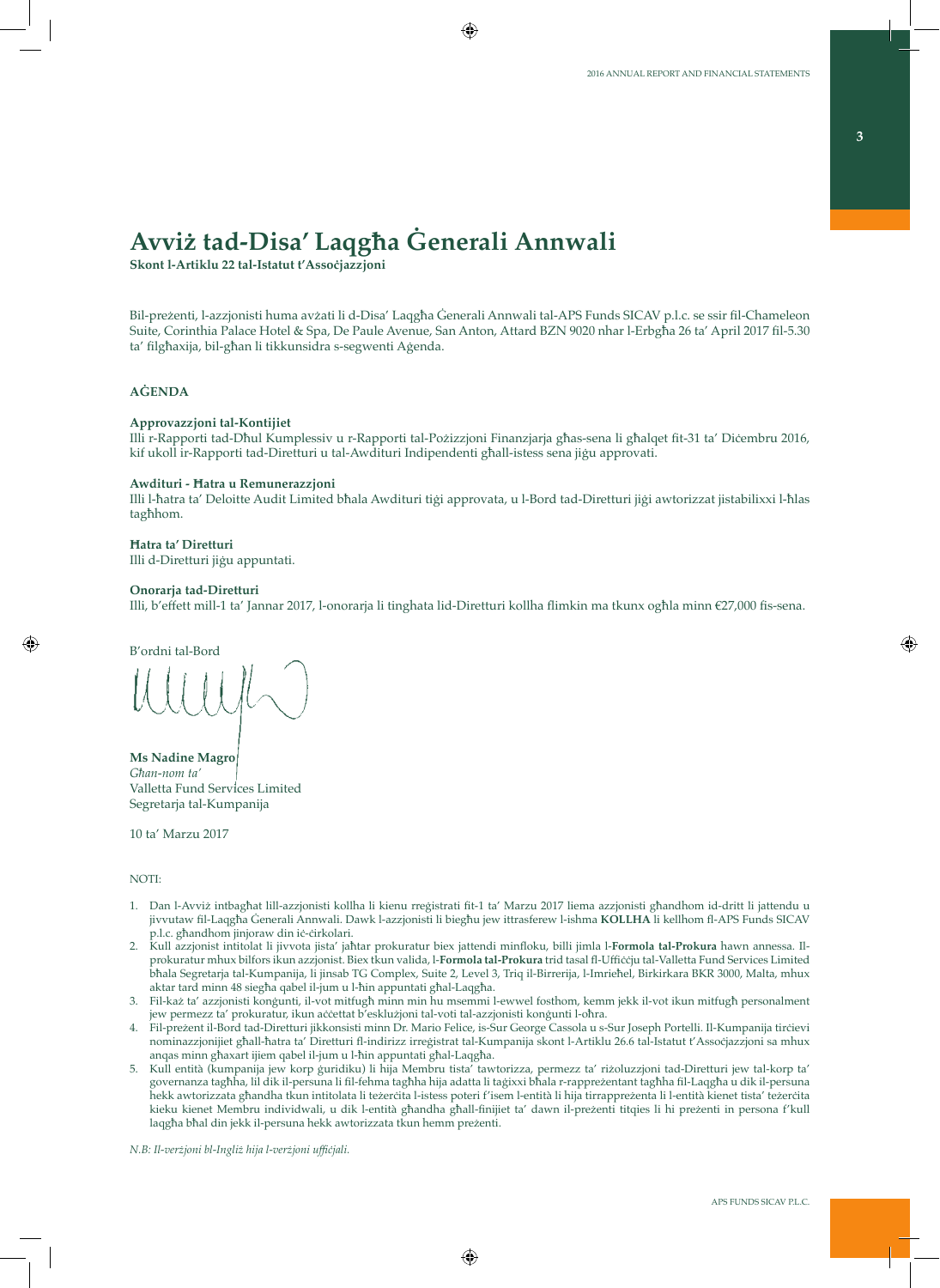2016 ANNUAL REPORT AND FINANCIAL STATEMENTS

**4**

 $\bigoplus$ 

APS FUNDS SICAV P.L.C.

 $\bigoplus$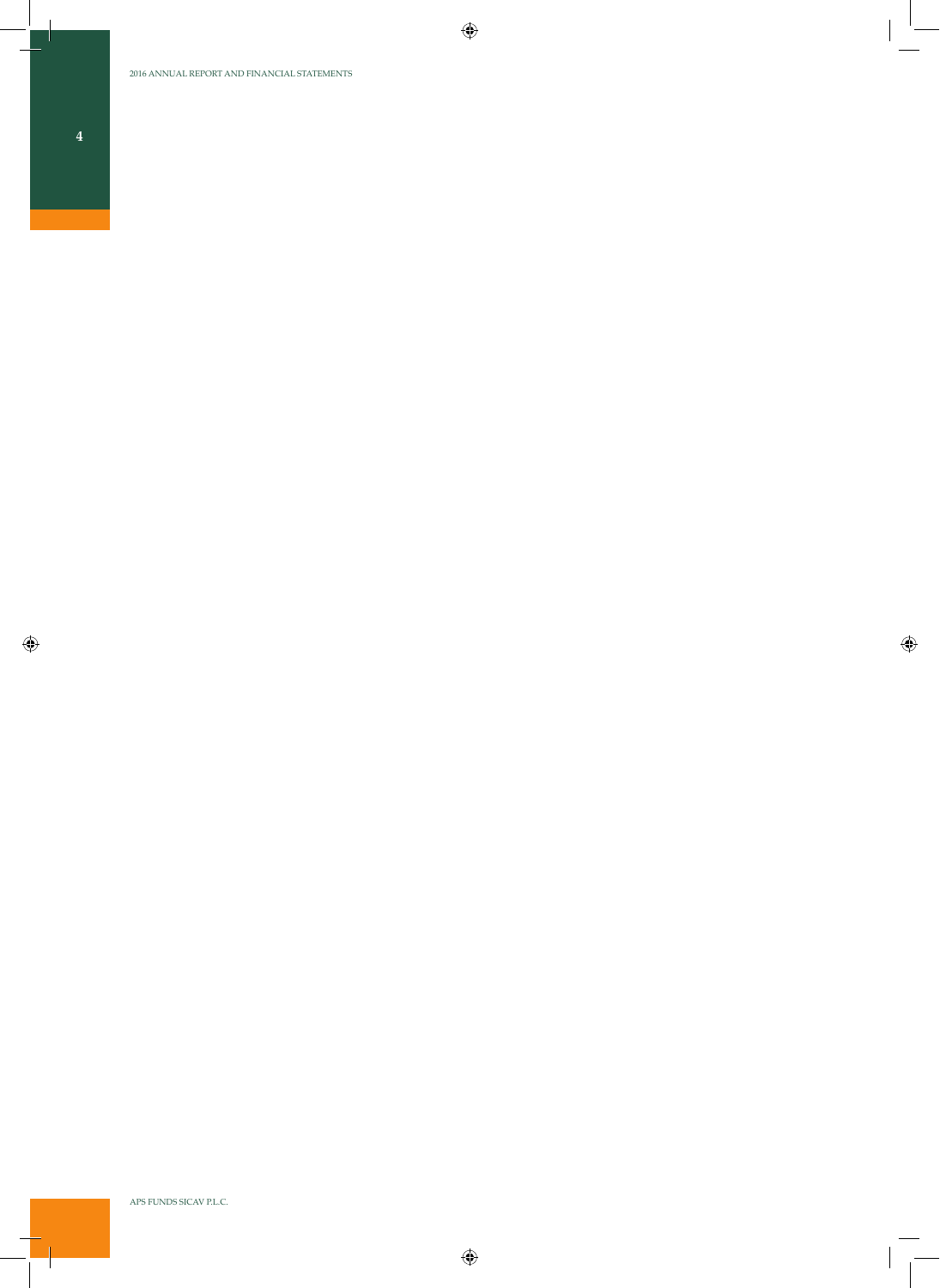$\bigoplus$ 

### **Contents**

 $\bigoplus$ 

 $\overline{\phantom{a}}$ 

| <b>Notice of the Ninth Annual General Meeting</b>               | 2  |
|-----------------------------------------------------------------|----|
| <b>Management and Administration</b>                            | 6  |
| Description                                                     | 7  |
| <b>Investment Manager's Report</b>                              | 8  |
| <b>Report of the Directors</b>                                  | 12 |
| <b>Statement of Directors' Responsibilities</b>                 | 16 |
| <b>Independent Auditor's Report</b>                             | 17 |
| <b>Report of the Custodian</b>                                  | 21 |
| <b>Financial Statements</b>                                     |    |
| <b>Statements of Financial Position</b>                         | 22 |
| Statement of Changes in Net Assets attributable to Shareholders | 24 |
| Statements of Comprehensive Income                              | 25 |
| <b>Statements of Cash Flows</b>                                 | 26 |
| Notes to the Financial Statements                               | 27 |
| <b>Portfolio Statements</b>                                     | 45 |
| <b>Statement of Changes in the Composition of the Portfolio</b> | 49 |
| <b>Information about the Scheme</b>                             | 50 |
|                                                                 |    |

 $\bigoplus$ 

# Page of the state of the state of the state of the state of the state of the state of the state of the state o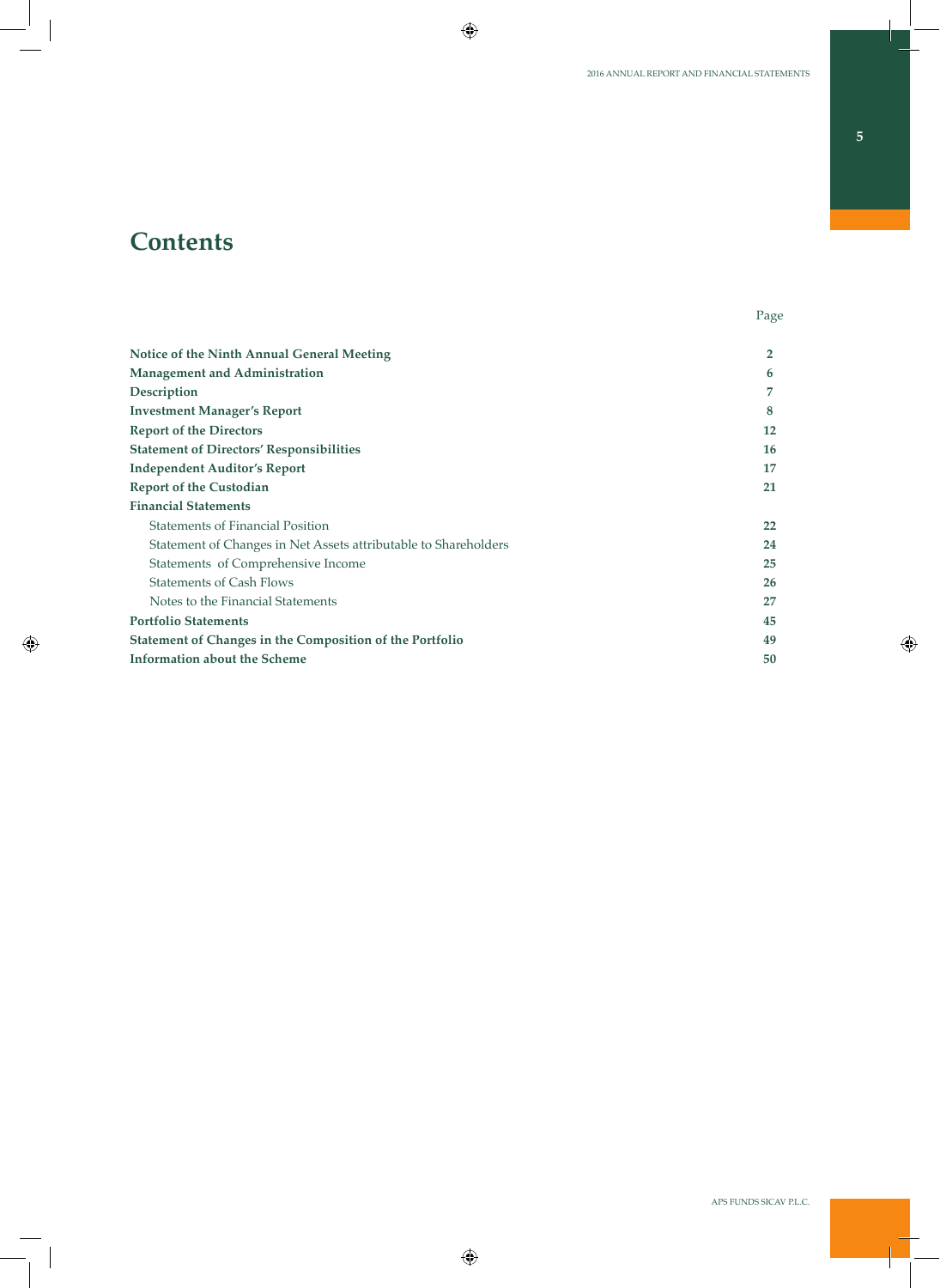# **Management and Administration**

| <b>DIRECTORS</b>                                     | Dr. Mario Felice<br>9, Bastion Square, Mdina MDN 1150, Malta                                                                                                                                                               |
|------------------------------------------------------|----------------------------------------------------------------------------------------------------------------------------------------------------------------------------------------------------------------------------|
|                                                      | Mr. George Cassola<br>96, St. Francis Street, Balzan BZN 1424, Malta                                                                                                                                                       |
|                                                      | Mr. Joseph Portelli<br>The Royal Lady, St. Anthony Street, Ghajnsielem GSM 9020, Malta                                                                                                                                     |
| <b>REGISTERED OFFICE</b>                             | APS Centre, Tower Street, Birkirkara BKR 4012, Malta                                                                                                                                                                       |
| <b>COMPANY REGISTRATION NUMBER</b>                   | <b>SV78</b>                                                                                                                                                                                                                |
| <b>INVESTMENT MANAGER</b>                            | <b>APS Bank Limited</b><br>APS Centre, Tower Street, Birkirkara BKR 4012, Malta<br>Licensed to conduct Investment Services business by<br>the Malta Financial Services Authority.                                          |
| <b>ADMINISTRATOR AND</b><br><b>COMPANY SECRETARY</b> | Valletta Fund Services Limited<br>TG Complex, Suite 2, Level 3, Brewery Street,<br>Mriehel, Birkirkara BKR 3000, Malta<br>Recognised to provide fund administration services by<br>the Malta Financial Services Authority. |
| <b>CUSTODIAN</b>                                     | Bank of Valletta p.l.c.<br>BOV Centre, Cannon Road, Santa Venera SVR 9030, Malta<br>Licensed to conduct investment services business by<br>the Malta Financial Services Authority.                                         |
| <b>BANKERS</b>                                       | <b>APS Bank Limited</b><br>APS Centre, Tower Street, Birkirkara BKR 4012, Malta                                                                                                                                            |
| <b>AUDITORS</b>                                      | Ernst & Young Malta Limited<br>Regional Business Centre, Achille Ferris Street, Msida MSD 1751, Malta                                                                                                                      |
| <b>LEGAL ADVISORS</b>                                | Ganado and Associates Advocates<br>171, Old Bakery Street, Valletta VLT 1455, Malta                                                                                                                                        |

 $\bigcirc$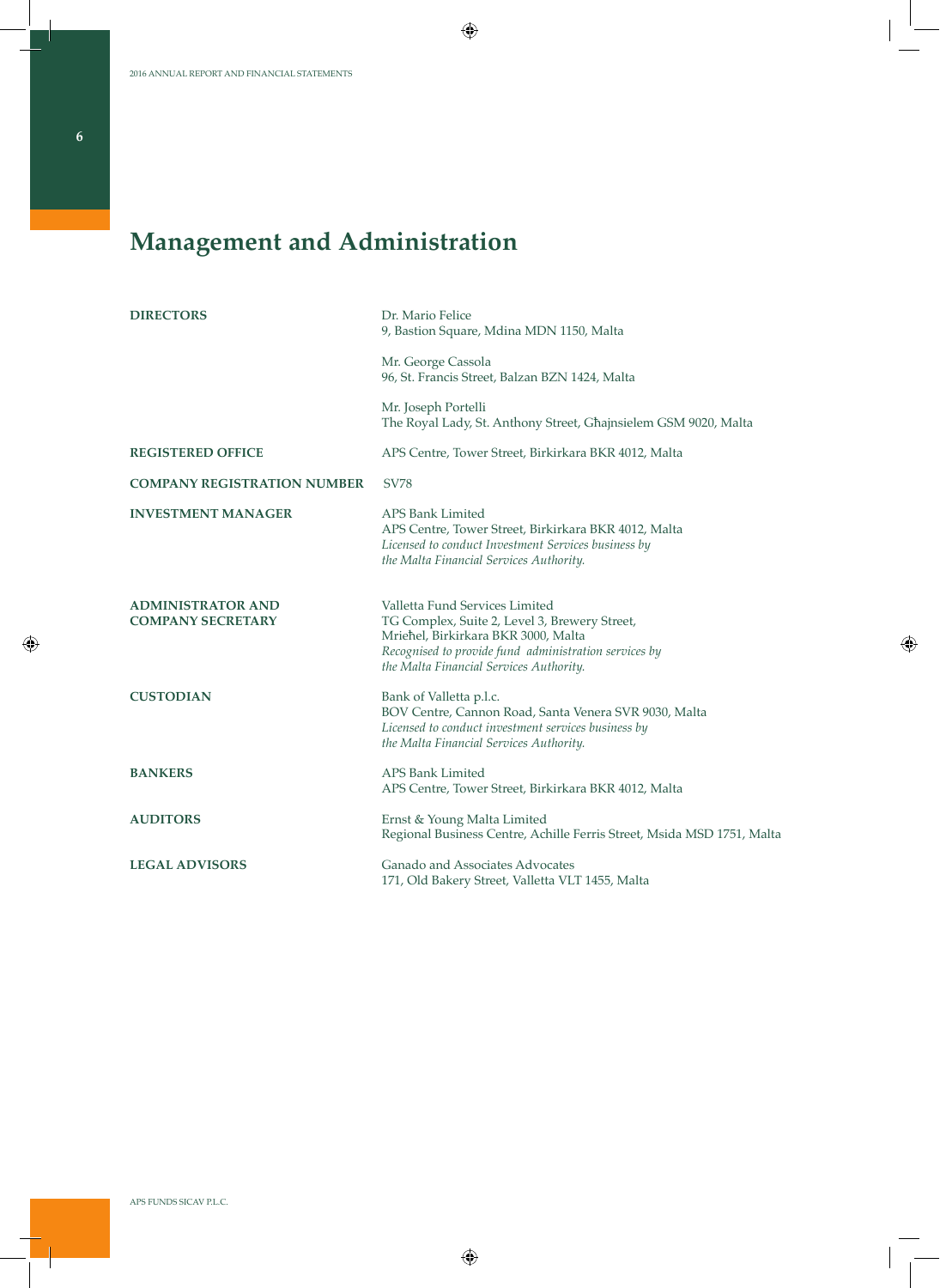### **Description**

◈

APS Funds SICAV p.l.c. (the "Company") is a company organised as a multi-fund investment company with variable share capital pursuant to the Companies Act [Cap. 386 of the Laws of Malta] registered on the 24 January 2008. The Company consists of two funds, the APS Income Fund and the APS Regular Income Ethical Fund. The Company is licensed by the Malta Financial Services Authority as a Collective Investment Scheme under the Investment Services Act [Cap. 370 of the Laws of Malta]. The APS Income Fund is listed on the Malta Stock Exchange. The Company has no employees.

⊕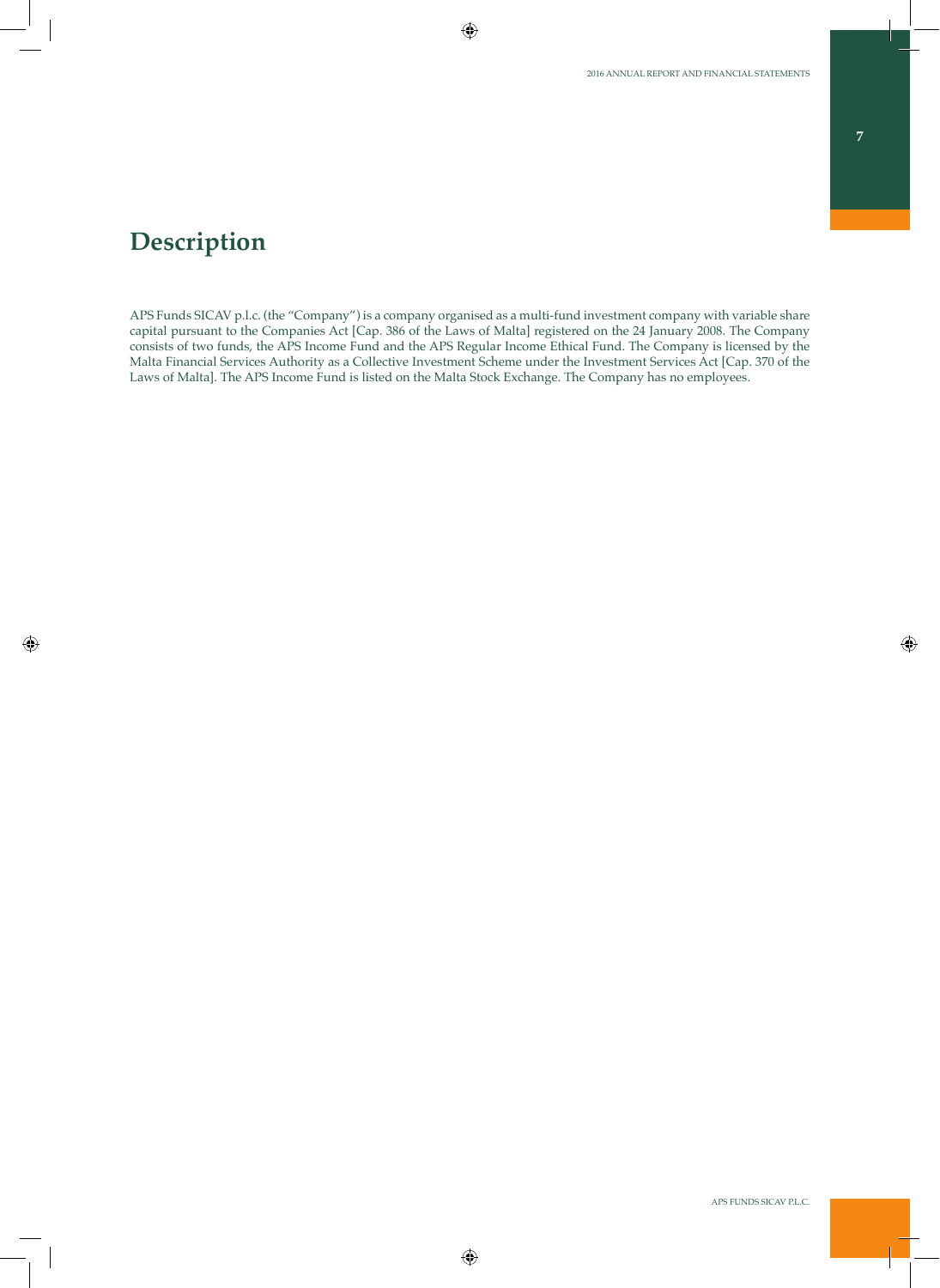### **Investment Manager's Report**

#### **Leading in an Adaptive World: Analysing the Changing Political & Economic Landscape**

"Eight men own the same wealth as the 3.6 billion people who make up the poorest half of humanity", claims Oxfam's Report 'An Economy for the 99 percent', which was published in January 2017.

⊕

The gap between the rich and the poor has widened by a far greater degree than ever feared. It details how big business and the super-rich individuals are fuelling an inequality crisis, and calls for a fundamental change in how economies are managed. As President Obama told the UN General Assembly in his departing speech in September 2016, "a world where 1% of humanity controls as much wealth as the bottom 99% will never be stable."

In many aspects, the events that occurred throughout 2016 will leave a long-lasting impact. Occurring as a result of the disenchantment of society with their governments, the financial crises left the middle and lower income segments of society inadequately equipped to deal with their financial hardships. Against this backdrop, liberal thought and economies were rebuked to favour the rise of assertive nationalism.

Not only did UK citizens vote in favour of Brexit, but Donald Trump was also sworn in as the 45th president of the USA. These two cases in point are testament to how liberal societies are extending their support towards nationalistic and authoritarian regimes, spanning from Europe to the Philippines. Electorates in Hungary, Poland and Austria all gradually drifted towards a more conservative political philosophy, while in France, Holland and Belgium, the rise of the far right parties is remarkably striking. All this while, tragedy is perpetrating in Syria, and illegal migration flows are destabilising European unity. For several years to come, the impact of these events on global trade balances, agreements, free flow of goods and trading will restrain the world economy from reaching its potential. Western Europe will continue to suffer anaemic growth.

◈

#### **Economic Activity**

Global economic growth during 2016 was lackluster, stretching to just 3.1%. Emerging Asia, which had the best growth rates at 6.3%, also registered a decline from previous years. Advanced economies achieved a growth of under 2%, a rate which the US economy strongly contributed towards as it neared full employment.

Despite the Euro area being hampered by high unemployment and although advanced economies performed worse than what was predicted, there still was a noticeable improvement over previous years. Emerging market economies had an unexpected slowdown reflecting idiosyncratic factors. China's growth was marginally better, following a soft landing path supported by policy stimulus. Latin American countries and Turkey are still in a recession and have experienced a sharp fall in their growth rates.

2017 promises to deliver marginally better global growth, mainly carried by: (1) improved activity in the US that is estimated to grow at 2.3% and (2) Latin America returning back to growth. Both Asia and the Euro Area are estimated to maintain their current growth rates but these estimates are not without their challenges. Negative risks to activity include a possible shift toward inward-looking policy platforms, protectionism especially under the incoming administration in the United States, and more complex and difficult trade talks between the UK and EU countries following the Brexit referendum. Increased geopolitical tensions as well as a more severe slowdown in China could dampen global growth. Global activity could accelerate more strongly if policy stimulus in the America and China are larger than forecasted, especially if protectionist rhetoric is not followed through with trade restrictions. This could be aided by more benign Brexit negotiations. Emerging economies, namely Brazil, Argentina, and Russia which experienced macroeconomic strains in the year 2016 could provide a further boost to global growth as activity normalises also partly due to a pickup in commodity prices.

#### **Market Review and Outlook**

The Forex market reflected the various events and expectations that unfolded last year. The Euro Area traded in a relatively tight range, ending the year nearly unchanged. The Yen depreciated substantially during the first half of the year, only to reverse most of the losses by year end. Chinese Yuan was guided lower, allowing for a more competitive currency. China spent some of its reserves to slow the depreciation of the Yuan. Emerging currencies, especially the Mexican Peso, suffered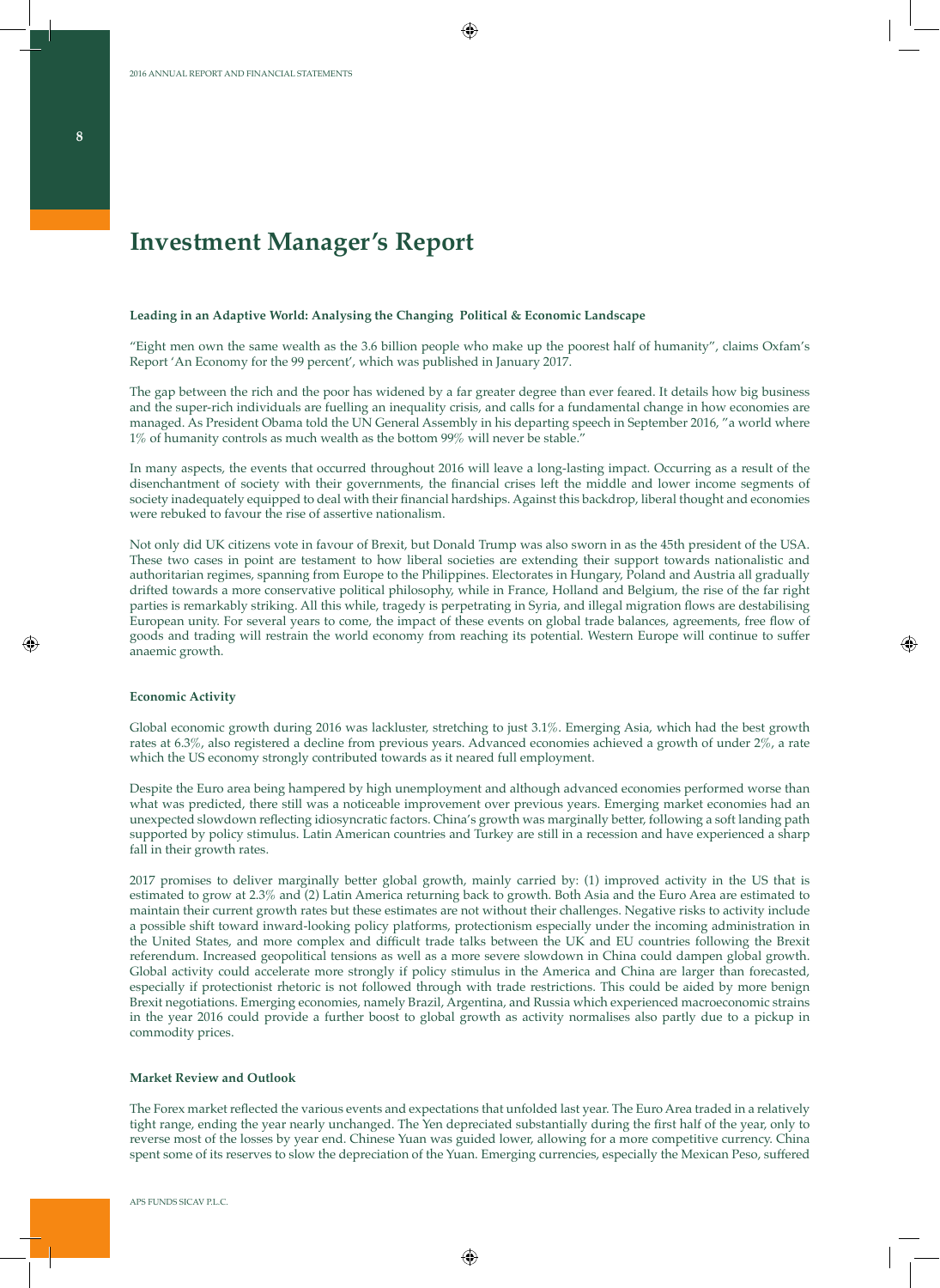♠

### **Investment Manager's Report** *(continued)*

mostly due to what is being referred to as the Donald Trump Effect. On the other hand, home-grown currency gyrations in Turkey were noted after a strong military clamp down followed by a botched coup attempt. The prima donna in 2016 turned out to be the Sterling. The pound plummeted against all currencies reaching levels against the dollar not seen in 30 years.

⊕

Similarly, equity market volatility mirrored political events. The first quarter was characterised by a retracement in major indices after a feared sharp slowdown in Asian economies. Soon after recovering from the effect, Brexit sent shockwaves in financial markets, an act which was followed by sharp declines in equity prices. Emerging market equities recovered quickly and extended their gains until November. After the USA presidential election, emerging markets gave some of their gains, but a sustained US market rally ensued, with the latter ending the year among the best performers for 2016. In the fixed income market, yields maintained their low trajectory, mostly reflecting central bank activity and rhetoric. By summer of 2016, the bond market of advanced economies had one quarter of all issued debt in negative territory. Ten year German bunds and 50 year Japanese bonds followed suit. This meant that for one out of every four bonds issued, the investor had to pay the issuer for safekeeping.

On a similar note, the Maltese government issued an unprecedented 25-year bond at a yield of 2.31%. Never before in the 4,000-year documented history of mankind did the world experience such extremely low yields. The latter part of 2016 ground this rally to a halt. A slight improvement in the world economy coupled with the surprise election win of Donald Trump caused bond yields to start increasing. In the coming years, with the benefit of hindsight, 2016 could possibly be marked as the year in which the rally in bond prices that started 36 years ago ended.

Central banks have been supplying liquidity since the financial crisis through: (1) the lowering rates to historic lows and (2) quantitative easing programs. However, this has left savers and pension scheme consumers with very low returns. Up until last year, the European Central Bank had various monetary programs running in parallel. These were supplying the equivalent of Germany's GDP. The USA Federal Reserve Bank has embarked on a cycle of hiking interest rates, and it seems that the risks are now on raising rates too slowly rather than if to raise rates at all. The USA is close to full employment and inflationary pressures are mounting. The ECB is still behind the curve, but has been vociferous about the fact that the stimulus alone is insufficient to rekindle growth. Although unemployment in Europe is still high and inflation is slowly picking up, the ECB has extended the easing program and reduced the amount of stimulus. Predicting the course of the markets is difficult, but we can be fairly certain that in the coming quarters, markets will be volatile, responsive to political events and reactive to central bank movements.

#### **Maltese Economy**

During 2016, the Maltese economy continued to perform positively when compared with other European countries.

Last October, Standard and Poor's raised its credit rating for Malta from BBB+ to A-. This favourable result was justified by strong economic growth, the improving labour market and investment prospects for the country. Forecasts for Malta are among the most encouraging in the Eurozone, with GDP growth expected to average 3% between 2016 and 2019, whilst net general government debt is forecasted to decrease to 53% of GDP in 2019 from the 56% recorded in 2016.

This improved economic performance was mainly driven by the recent expansion within the labour market. Net migration and an increase in employment figures (particularly female participation rates) have helped increase the labour supply. In fact, employment among persons aged between 20 and 64 years grew by 10%, from 58% to 68% over the past 10 years. Female employment recorded a significant increase of 18%, from 36% to 54% over the same period.

As has been the case in recent years, the tourism sector continued to contribute to local economic growth. During 2016, the Malta International Airport reached an important milestone, with passenger traffic exceeding the 5 million mark. Passenger traffic grew by 10% over 2015 with strong movements registered during the shoulder months of November and December. Despite the recent depreciation of the GBP, the UK was, and still is, an important market for the local tourism sector, recording an increase of 5.4% over the previous year. This strong sector performance is set to continue in 2017.

The local corporate tax regime has attracted significant foreign investment over the years, in particular within the financial services, IT and gaming industries. Going forward, regulatory changes, such as the standardisation of corporate tax frameworks across the Eurozone area, could potentially hinder foreign direct investment into the Maltese economy.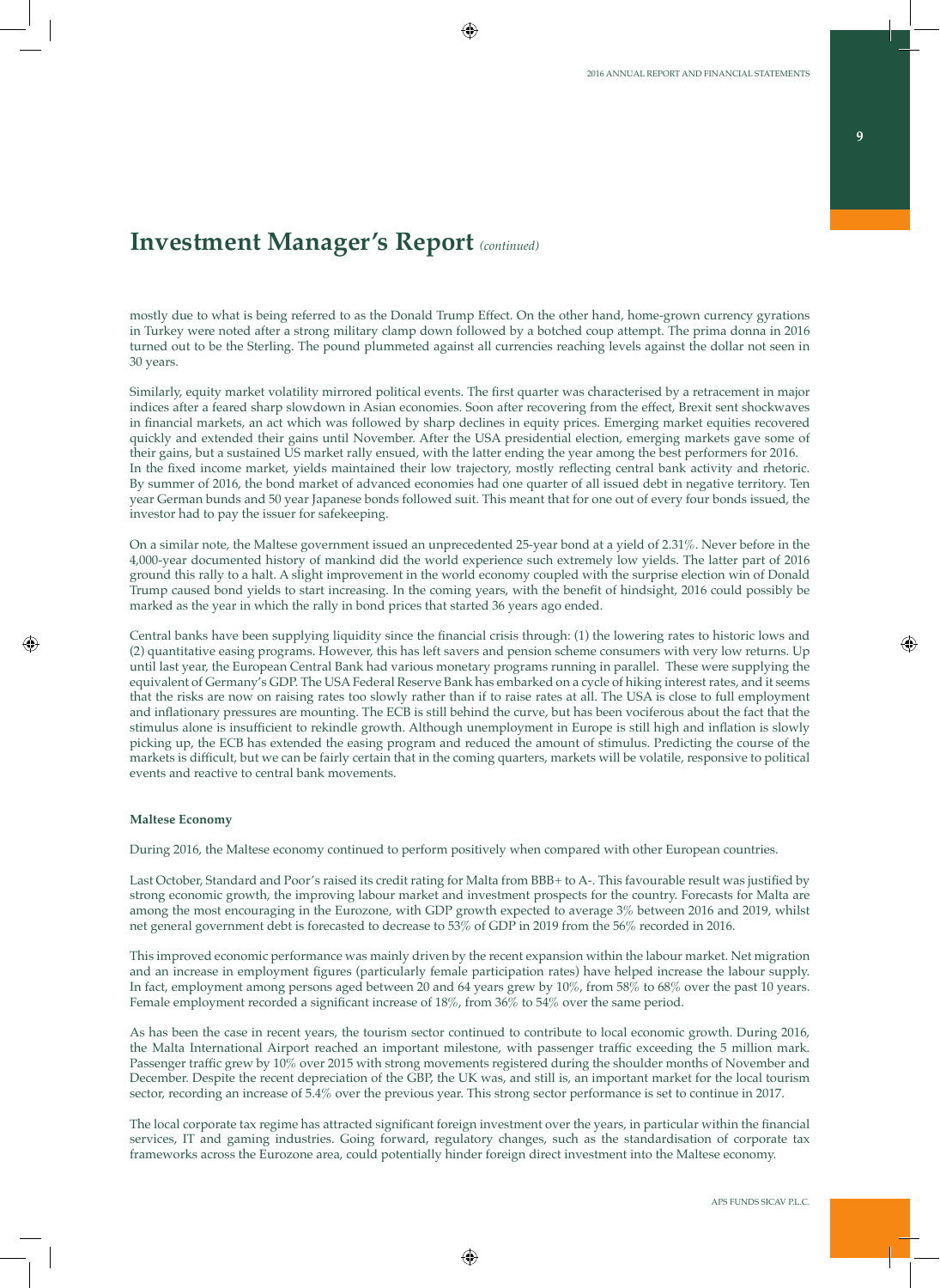### **Investment Manager's Report** *(continued)*

#### **APS Income Fund**

#### **Investment Objective**

The investment objective of the Fund is to maximise the total level of return for investors, whilst minimising the volatility of the portfolio and attaining a desirable level of liquidity through investment, primarily in Maltese debt and equity securities. To a limited extent, the Fund may also invest in international debt and equity securities.

⊕

#### **Fund Performance**

#### *Accumulator Class of Shares*

During the year from 31 December 2015 to 31 December 2016, the quoted share price of the APS Income Fund accumulator class of shares increased by 5.21% from €163.8076 to €172.3487.

#### *Distributor Class of Shares*

During the year from 31 December 2015 to 31 December 2016, the quoted share price of the APS Income Fund distributor class of shares increased by 2.24% from €125.1530 to €127.9522, whilst distributing an average dividend yield of 2.74% on the basis of the average of the dividends distributed.

#### **Overview of the Fund**

The Net Asset Value of the Fund increased by 19% during 2016, reaching €83.82 million by year end. The Fund generated a total return (net of tax) of just under 5.25% during the year. In anticipation of a rising interest rate environment and the tightening of monetary policy, the Fund adopted a change in its investment strategy during 2016. In particular, the Fund Manager divested from long dated fixed income securities, thereby decreasing the extent to which the fund is exposed to rising interest rates. Throughout the year, exposure to the GBP currency was also significantly reduced as a result of the heightened uncertainty which surrounded the "Brexit" referendum. Such actions were necessary in order to reduce the volatility in the share price. The fund decreased its fixed income allocation to 52%, and raised its holding of local equity securities to 22% (as at the end of 2016). In addition, 23% of total assets were invested in fixed term deposit accounts and 3% retained as cash. The manager will seek the best opportunities in the market to invest the liquid assets.

♠

#### **APS Regular Income Ethical Fund**

#### **Investment Objective**

The investment objective of the Fund is to maximise the total return to investors, whilst minimising the volatility of the portfolio and attaining a desirable level of liquidity through investment, principally, in deposits, other collective investment schemes and debt and equity securities.

#### **Fund Performance**

#### *Class A - Accumulator*

During the year from 31 December 2015 to 31 December 2016, the quoted share price of the APS Regular Ethical Income Fund accumulator class of shares increased by 4.39% from €1.2738 to €1.3297.

#### *Class B - Distributor*

During the year from 31 December 2015 to 31 December 2016, the APS Regular Ethical Income Fund institutional class of shares increased by 1.74% from €1.1324 to €1.1521. This distributed an average dividend yield of 2.72% on the basis of the average of the dividends distributed.

#### *Class C - Accumulator*

During the year from 31 December 2015 to 31 December 2016, the quoted share price of the APS Regular Ethical Income Fund accumulator class of shares increased by 4.32% from  $£1.2729$  to  $£1.3279$ .

#### *Class D - Distributor*

During the year from 31 December 2015 to 31 December 2016, the APS Regular Ethical Income Fund retail class of shares increased by 1.79% from €1.1325 to €1.1517, whilst distributing an average dividend yield of 2.6% on the basis of the average of the dividends distributed.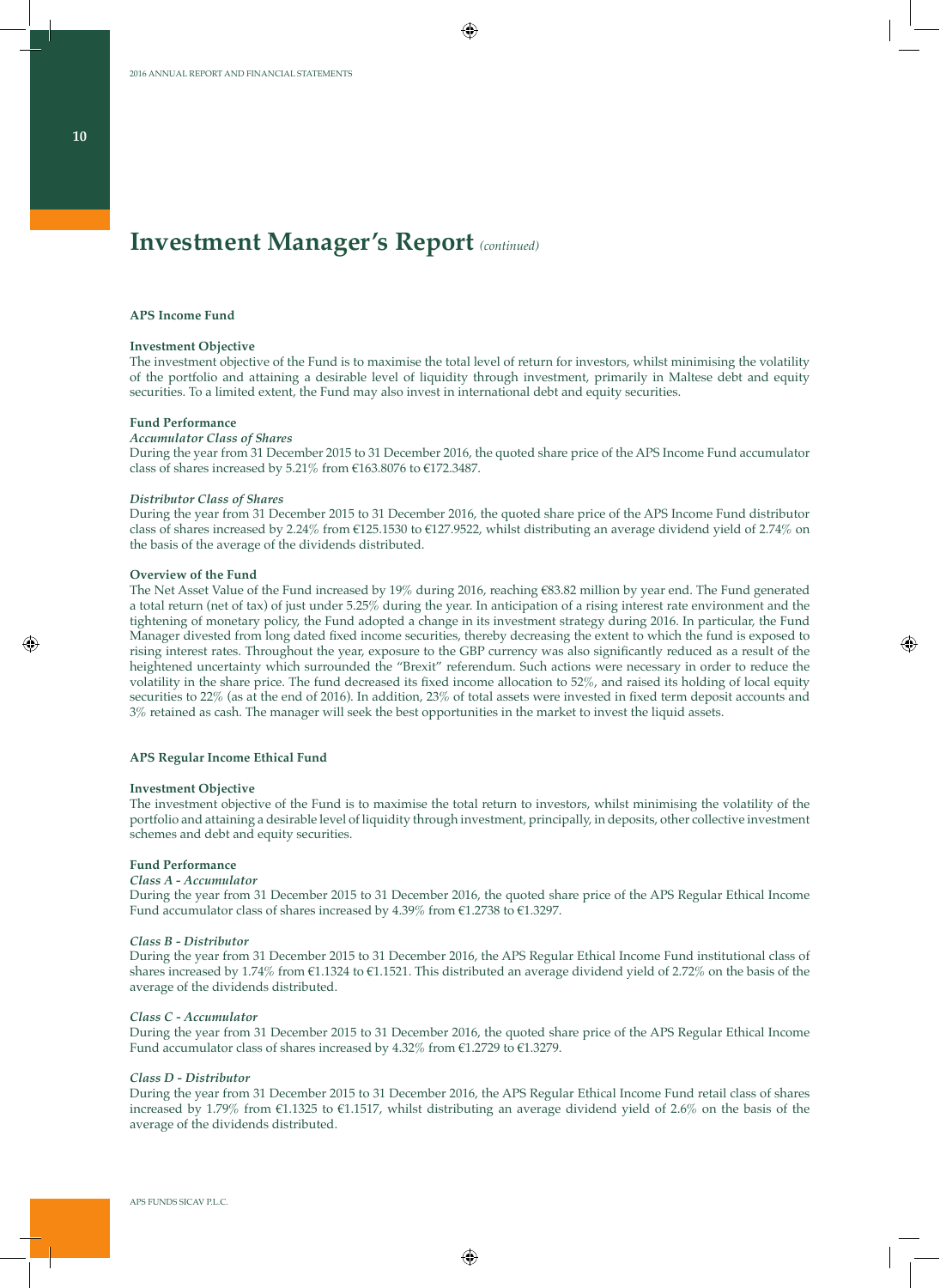**11**

♠

### **Investment Manager's Report** *(continued)*

#### **Overview of the Fund**

The APS Regular Income Ethical Fund differs from a traditional fund in the process by which investments are selected. The traditional extensive financial analysis synonymous with funds managers is preceded by an equally rigorous ethical screening. The ethical screening process of APS Regular Income Ethical Fund is a two-tier process, whereby the fund manager first excludes companies engaging in certain industries detrimental to humanity, then selects those companies with best Environmental, Social and Governance (ESG) scores. As a result of this additional positive ethical screening, investments are channelled to those organisations whose activities appear to benefit present and future generations. Moreover, the ethical screening places the Investment Manager in a better position to avoid potential future pitfalls.

◈

As opposed to the APS Income Fund, the APS Regular Income Ethical Fund is not a prescribed fund, and is therefore exposed to a number of countries and currencies. This benefits the fund by giving it an element of diversification.

With interest rates and economic growth more likely to rise in the United States of America than in the European Union, the Manager retained the fund's noteworthy currency exposure to the USD. To take advantage of possible currency appreciation and future interest rate hikes, the manager sought to retain high credit quality debt whilst maintaining low fixed income duration, all the while remaining mindful of the foreign exchange risk associated with this strategy. In contrast, prior to Britain's decision to exit the European Union, the Manager decreased the fund's GBP exposure significantly from above 6% to below 3% of the net assets value.

Within the fund's fixed income allocation, the Manager took advantage of both the monetary stimulus implemented by the ECB and of overly pessimistic valuations within the commodity, energy and financial sectors. Overall, fixed income average maturity was retained at a relatively low level. As investors digested and analysed a number of relatively positive economic news together with a new political reality that unfolded towards the end of 2016, the Manager sought to further reduce the fund's exposure to long dated government bonds.

In order to sustain the fund's distribution capacity and seek out potential capital growth opportunities, the Manager continued to increase the fund's equity exposure to around 24%. The Manager favoured blue chip dividend paying equities, in particular companies which are able to take advantage of possible interest rate hikes and increased government stimulus programmes.

*Some of the opinions expressed herein are of a forward-looking nature and should not be interpreted as investment advice.*

*The Funds' performance figures listed above have been truncated to two decimal places.*

*(Sources: Central Bank of Malta, Malta Stock Exchange, National Statistics Office, International Monetary Fund, Standard & Poor's, Wall Street Journal, The Economist, Financial Times, and APS Bank Limited).*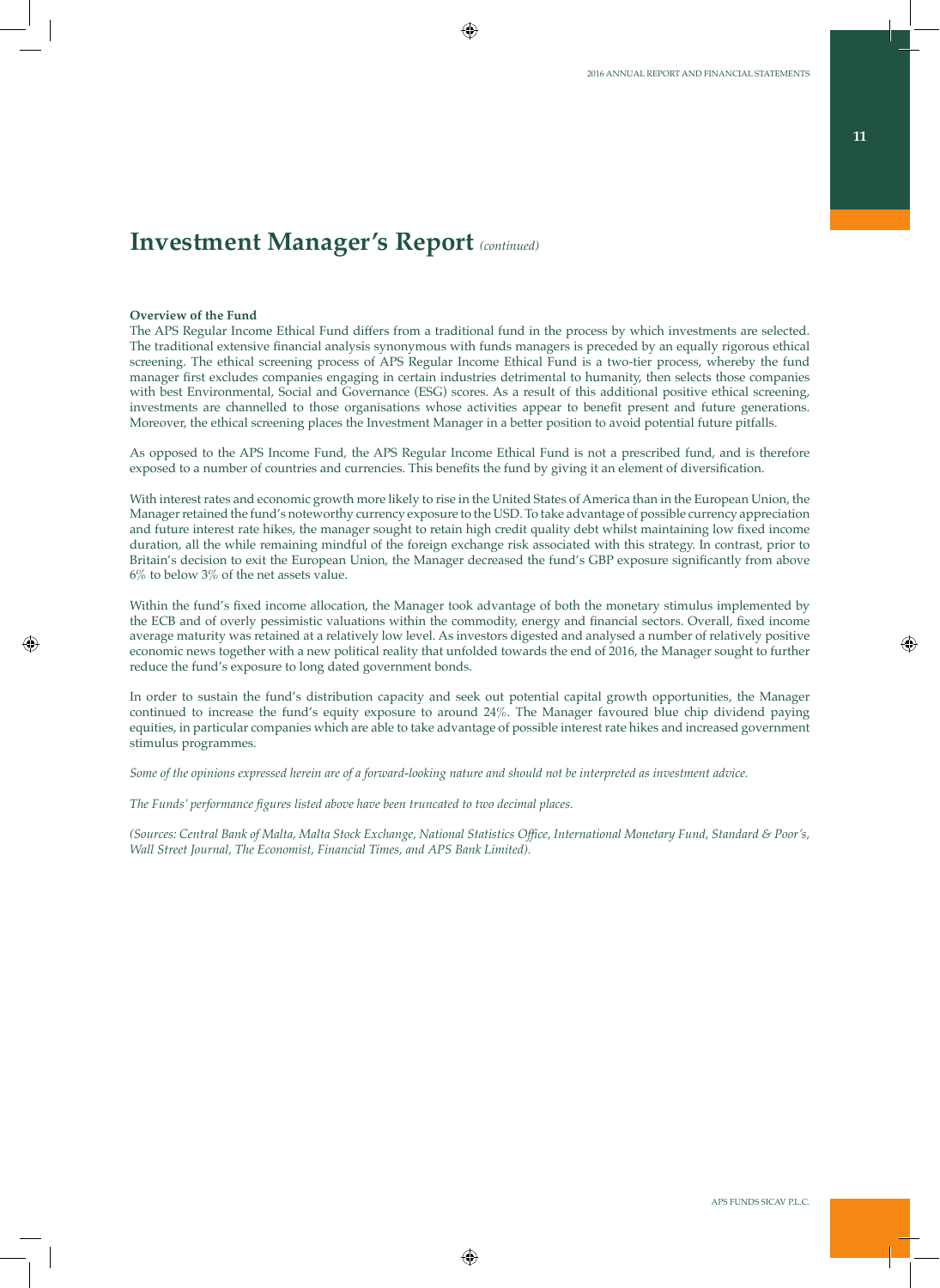### **Report of the Directors**

The Directors are hereby laying before and for approval by the Company at this Annual General Meeting, the Annual Report and Financial Statements of the Company for the year ended 31 December 2016.

#### **Principal Activities**

**12**

♠

The Company is organised as a multi-fund investment company with variable share capital (SICAV) pursuant to the Companies Act [Cap. 386 of the Laws of Malta]. The Company was registered on the 24 January 2008 and is licensed by the Malta Financial Services Authority as a Collective Investment Scheme under the Investment Services Act [Cap. 370 of the Laws of Malta]. The Company consists of two funds, the APS Income Fund and the APS Regular Income Ethical Fund. The Company has no employees.

#### **Review of Business**

The nets assets attributable to Shareholders as at 31 December 2016 stood at €110,121,314 (2015: €93,058,210).

#### **Events after the Balance Sheet Date**

During 2016 the Company made considerable preparations to convert the Company and the funds from Retail non-UCITS to Retail UCITS Collective Investment Schemes. The Company worked through the preparatory requirements leading to the holding of an Extraordinary General Meeting in order to contemplate such conversion and appoint ReAPS Asset Management Limited (a newly formed subsidiary of APS Bank Limited) as investment manager of the Company. The Company also analysed on the necessary amendments to various agreements and documents to bring them in line with the UCITS Directive, namely changes in the:

◈

- 1. Memorandum and Articles of the Company,
- 2. Prospectus for APS Funds SICAV plc,
- 3. Offering supplement for APS Income Fund,
- 4. Offering supplement for APS Regular Income Ethical Fund,
- 5. Administration Agreement,
- 6. Depositary Agreement,
- 7. Investment Management Agreement with ReAPS Asset Management Limited

During January and February 2017, the Company held two Extraordinary General Meetings whereby shareholders approved the resolutions brought forward. The ordinary resolutions presented to the shareholders and approved during the meeting held on 25 January 2017 were the following:

- Conversion of the Company from a Retail Non-UCITS Scheme into a Retail UCITS Scheme.
- Change of Investment Manager from APS Bank Ltd to ReAPS Asset Management Ltd and entry into a new Investment Management Agreement with the new Investment Manager in connection with the company's proposed conversion into a UCITS scheme.
- Amendment and Restatement of the Custody Agreement between the Company and Bank of Valletta p.l.c. in connection with the Company's proposed conversion into a UCITS scheme.

The following two extraordinary resolutions were re-presented and approved during the second Extraordinary General Meeting held on the 22 February 2017:

- Substitution of the Memorandum & Articles of Association of the Company in connection with its proposed conversion into a UCITS scheme.
- Alignment of voting rights of Investor Shares.

On the same dates, the Company held Class Meetings for APS Income Fund and APS Regular Income Ethical Fund and proposed to align all voting shares for both funds, by virtue of an extraordinary resolution. Both Class Meetings approved this resolution during the meeting held in February.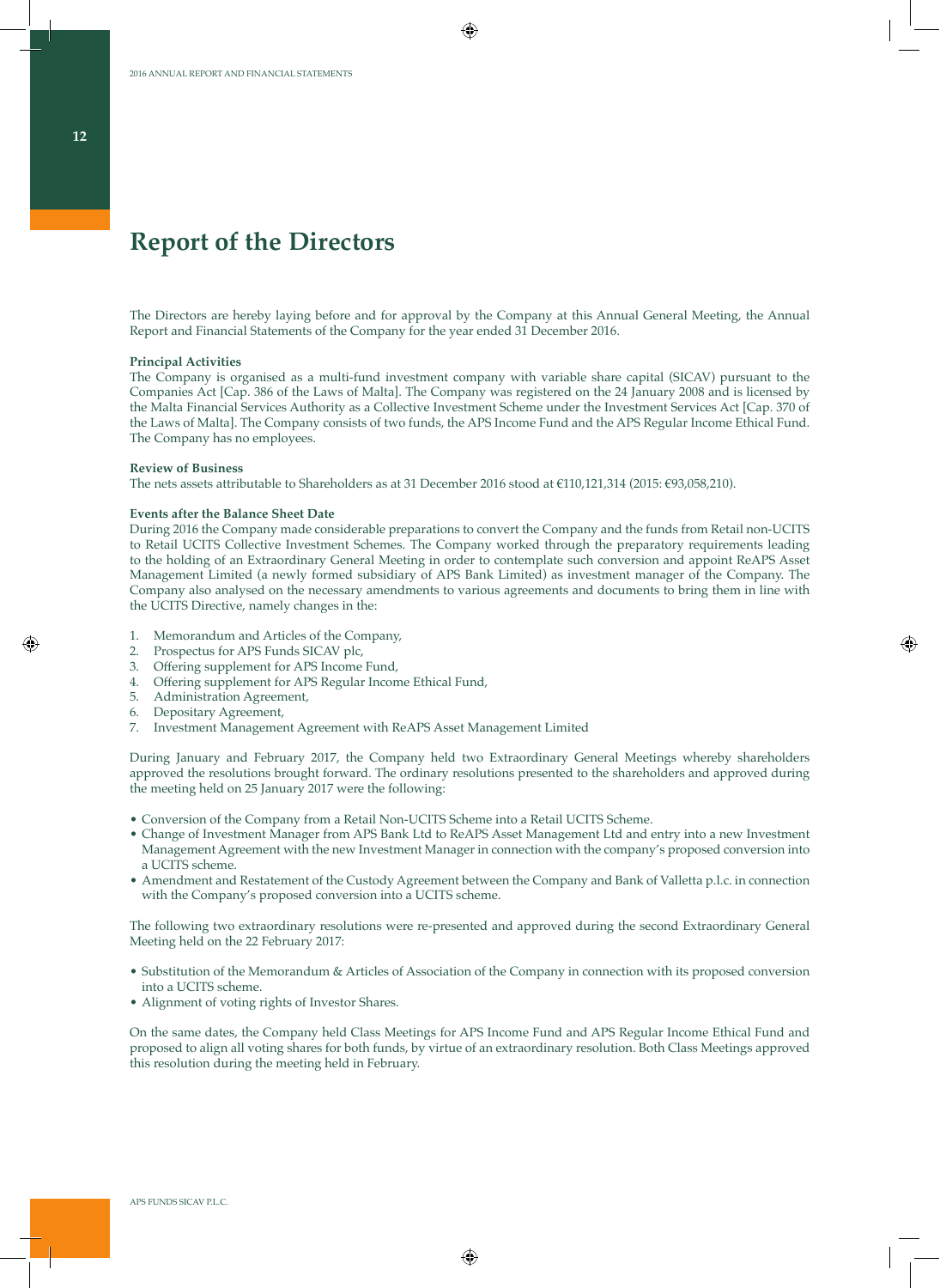### **Report of the Directors** *(continued)*

#### **Future Developments**

During the forthcoming period the Company will make all necessary arrangements for the Company to be licensed as a Retail UCITS Collective Investment Scheme. Directors envisage that a new sub-fund will be set up to offer further investment opportunities to existing and new shareholders.

◈

#### **Financial Risk Management**

Financial Risk is the possibility that shareholders could lose money when they invest their money in an asset. There are a number of financial risks that could potentially impact the activities of the funds and include, but not solely, the following: credit risk, liquidity risk, currency risk, equity risk, counter party risk etc. The Company's objective in managing such risks is the creation and protection of shareholder's value. In order to manage and mitigate such risks, the Company employs a number of risk management tools in its day to day operation. Further detail can be found under note 14 on pages 39 to 44.

#### **Results and Dividends**

The results for the year 2016 can be found on the Statements of Comprehensive Income on page 25. The dividends declared for the year ended 31 December 2016 with respect to the APS Income Fund and APS Regular Income Ethical Fund distributor class of shares can be found under note 10 on page 36.

#### **Directors**

The Directors of the Company who held office during the year under review are listed on page 6.

#### **Auditors**

◈

Appointment of Deloitte Audit Limited as Auditors is to be approved during the Annual General Meeting.

On behalf of the Board

10 March 2017

*Chairman Director Director*

**Dr. Mario Felice Mr. George Cassola** (*Mr. Joseph Portelli*) Chairman (*J Mr. Joseph Portelli*)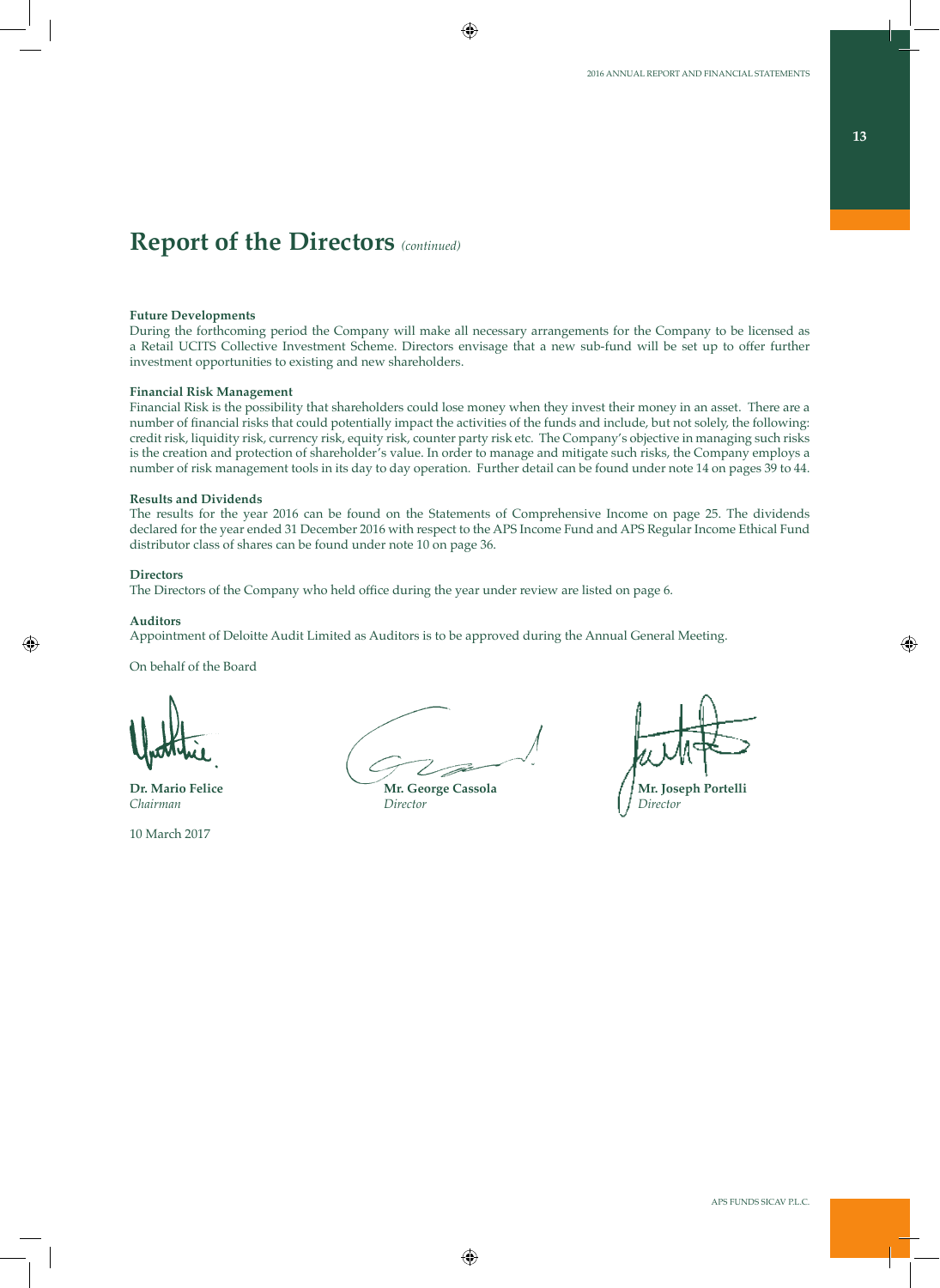#### **14**

⊕

### **Rapport tad-Diretturi**

Id-Diretturi qegħdin hawn iqiegħdu quddiem il-Kumpanija għall-approvazzjoni tagħha, f'din il-Laqgħa Ġenerali Annwali, ir-Rapport Annwali u r-Rapporti Finanzjarji tal-Kumpanija għas-sena li għalqet fil-31 ta' Diċembru 2016.

#### **Attivitajiet Prinċipali**

Il-Kumpanija hija mwaqqfa bħala kumpanija ta' investiment b'kapital azzjonarju varjabbli (SICAV) u b'fondi multipli taħt l-Att dwar il-Kumpaniji [Kap. 386 tal-Liġijiet ta' Malta]. Il-Kumpanija ġiet irreġistrata fl-24 ta' Jannar 2008 u hija liċenzjata mill-Awtorità Maltija għas-Servizzi Finanzjarji bħala Skema ta' Investiment Kollettiv taħt l-Att dwar Servizzi ta' Investiment [Kap. 370 tal-Liġijiet ta' Malta]. Il-Kumpanija tikkonsisti minn żewġ fondi, l-APS Income Fund u l-APS Regular Income Ethical Fund. Il-Kumpanija m'għandha ebda impjegat.

#### **Rendikont tal-Attività tal-Kumpanija**

L-assi netti attribwibbli lill-azzjonisti fil-31 ta' Diċembru 2016 kellhom il-valur ta' €110,121,314 (2015: €93,058,210).

#### **Avvenimenti wara l-Perijodu tar-Rappurtar**

Matul is-sena l-Kumpanija għamlet bosta tħejjijiet biex taqleb il-Kumpanija u l-Fondi minn Retail non-UCITS għal Retail UCITS. Il-Kumpanija kompliet bix-xogħol preparatorju li wassal għal-Laqgħa Ġenerali Straordinarja biex iseħħ dan il-qlib u tinħatar ReAPS Asset Management Limited (kumpanija ġdida sussidjarja tal-APS Bank Limited) bħala l-investment manager tal-Kumpanija. Il-Kumpanija ħadmet ukoll biex isiru l-emendi neċessarji f'kull ftehim li kellha u f'dokumenti uffiċjali oħra biex iġġibhom konformi mad-Direttiva tal-UCITS. It-tibdil sar f'dawn id-dokumenti:

◈

- 1. Il-Memorandum u l-Istatut ta' Assoċjazzjoni tal-Kumpanija,
- 2. Il-Prospektus tal-APS Funds SICAV p.l.c.,
- 3. Is-Supplement tal-Offerta tal-APS Income Fund,
- 4. Is-Supplement tal-Offerta tal-APS Regular Income Ethical Fund,
- 5. Il-Ftehim mal-Amministratur,
- 6. Il-Ftehim mad-Depożitarju,
- 7. Il-Ftehim mal-investment manager ReAPS Asset Management Limited

Matul Jannar u Frar 2017, il-Kumpanija sejħet żewġ Laqgħat Ġenerali Straordinarji, li fihom l-azzjonisti approvaw irriżoluzzjonijiet li ġew imressqa. Ir-riżoluzzjonijiet ordinarji ppreżentati lill-azzjonisti u approvati fil-laqgħa tal-25 ta' Jannar 2017 kienu dawn:

- Il-Kumpanija nqalbet minn Skema Retail non-UCITS għal Skema Retail UCITS.
- L-investment manager inbidel minn APS Bank Ltd għal ReAPS Asset Management Ltd u sar ftehim ġdid mal-investment manager il-ġdid b'rabta mal-qlib propost tal-Kumpanija għal Skema UCITS.
- Il-ftehim ta' Kustodja bejn il-Kumpanija u Bank of Valletta p.l.c. ġie emendat u fformulat mill-ġdid b'rabta mal-qlib propost tal-Kumpanija għal Skema UCITS.

Iż-żewġ riżoluzzjonijiet straordinarji li ġejjin ġew ippreżentati mill-ġdid u approvati fit-tieni Laqgħa Ġenerali Straordinarja li saret fit-22 ta' Frar 2017:

- L-Istatut t'Assoċjazzjoni tal-Kumpanija ġie sostitwit b'rabta mal-qlib propost tal-Kumpanija għal Skema UCITS.
- Id-drittijiet tal-vot marbuta mal-ishma tal-Investituri ġew allineati flimkien.

Fl-istess dati, il-Kumpanija għamlet Laqgħat tal-Klassi għall-azzjonisti tal-APS Income Fund u dawk tal-APS Regular Income Ethical Fund u pproponiet li jsir allineament tad-drittijiet kollha tal-vot tal-ishma fiż-żewġ fondi, permezz ta' riżoluzzjoni straordinarja. Ir-riżoluzzjoni ġiet approvata miż-żewġ klassijiet ta' azzjonisti waqt il-laqgħat li saru fi Frar.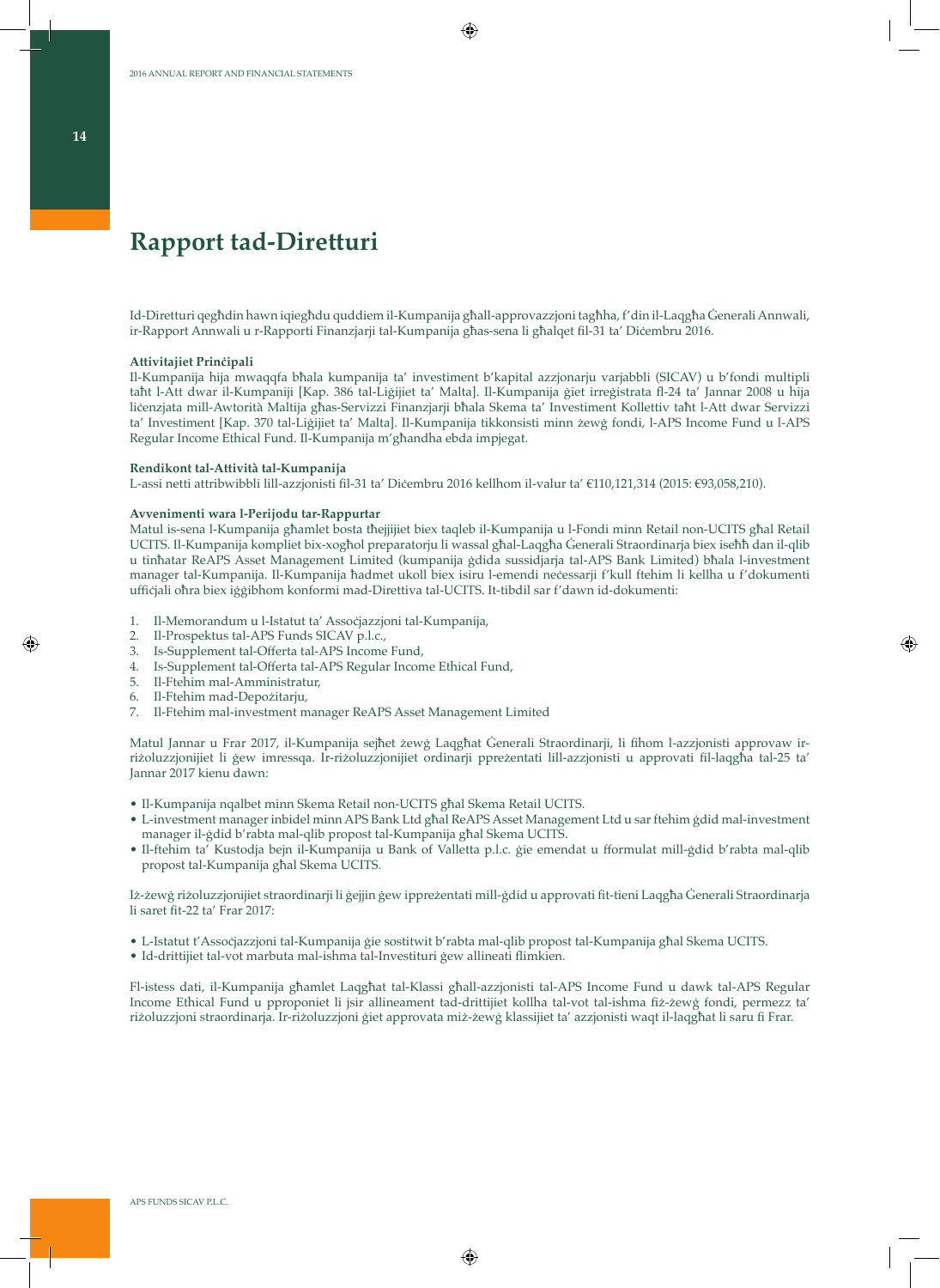### **Rapport tad-Diretturi** *(ikompli)*

#### **Żviluppi għall-Futur**

Fix-xhur li ġejjin il-Kumpanija se tagħmel l-arranġamenti kollha neċessarji biex il-Kumpanija tkun illiċenzjata bħala Skema ta' Investiment Kollettiv Retail UCITS. Id-Diretturi jipprevedu li jinħareġ fond ġdid biex joffri aktar opportunitajiet ta' investiment lill-azzjonisti attwali u oħrajn ġodda.

◈

#### **L-Immaniġġjar tar-Riskju Finanzjarju**

Ir-riskju finanzjarju hu l-possibbiltà li azzjonisti jistgħu jitilfu flushom meta jinvestu f'xi assi. Ir-riskji finanzjarji li jistgħu jolqtu l-attivitajiet tal-fondi huma varji. Dawn li ġejjin huma wħud minnhom, imma mhux kollha: ir-riskju tal-kreditu, ir-riskju tal-likwidità, ir-riskju tal-valuta, ir-riskju tal-ekwità, ir-riskju tal-kontropartita, eċċ. Il-mira tal-Kumpanija flimmaniġġjar ta' dawn ir-riskji hija li toħloq u tipproteġi l-valur għall-azzjonist. Bil-għan li tikkontrolla u ttaffi dawn irriskji, il-Kumpanija, fl-operat tagħha ta' kuljum, tħaddem numru ta' għodod żviluppati għall-immaniġġjar tar-riskju. Aktar dettalji jidhru fin-nota 14 fuq paġni 39 sa 44.

#### **Riżultati u Dividendi**

Ir-riżultati għas-sena 2016 jinsabu fir-Rapporti tad-Dħul Komplessiv fuq paġna 25. Id-dividendi dikjarati għas-sena li għalqet fil-31 ta' Dicembru 2016 għar-rigward tal-klassijiet distributorji tal-APS Income Fund u tal-APS Regular Income Ethical Fund jinsabu taħt Nota 10 f'paġna 36.

#### **Diretturi**

Id-Diretturi tal-Kumpanija li servew matul is-sena li tagħha qed jingħata rendikont huma elenkati f'paġna 6.

#### **Awdituri**

◈

Il-ħatra ta' Deloitte Audit Limited bħala Awditur trid tiġi approvata f'din il-Laqgħa Ġenerali Annwali.

F'isem il-Bord

*Chairman Direttur Direttur*

10 ta' Marzu 2017

**Dr. Mario Felice Mr. George Cassola**  $\left(\begin{array}{c} \text{Mr. Joseph Portelli} \\ \text{Chairman} \end{array}\right)$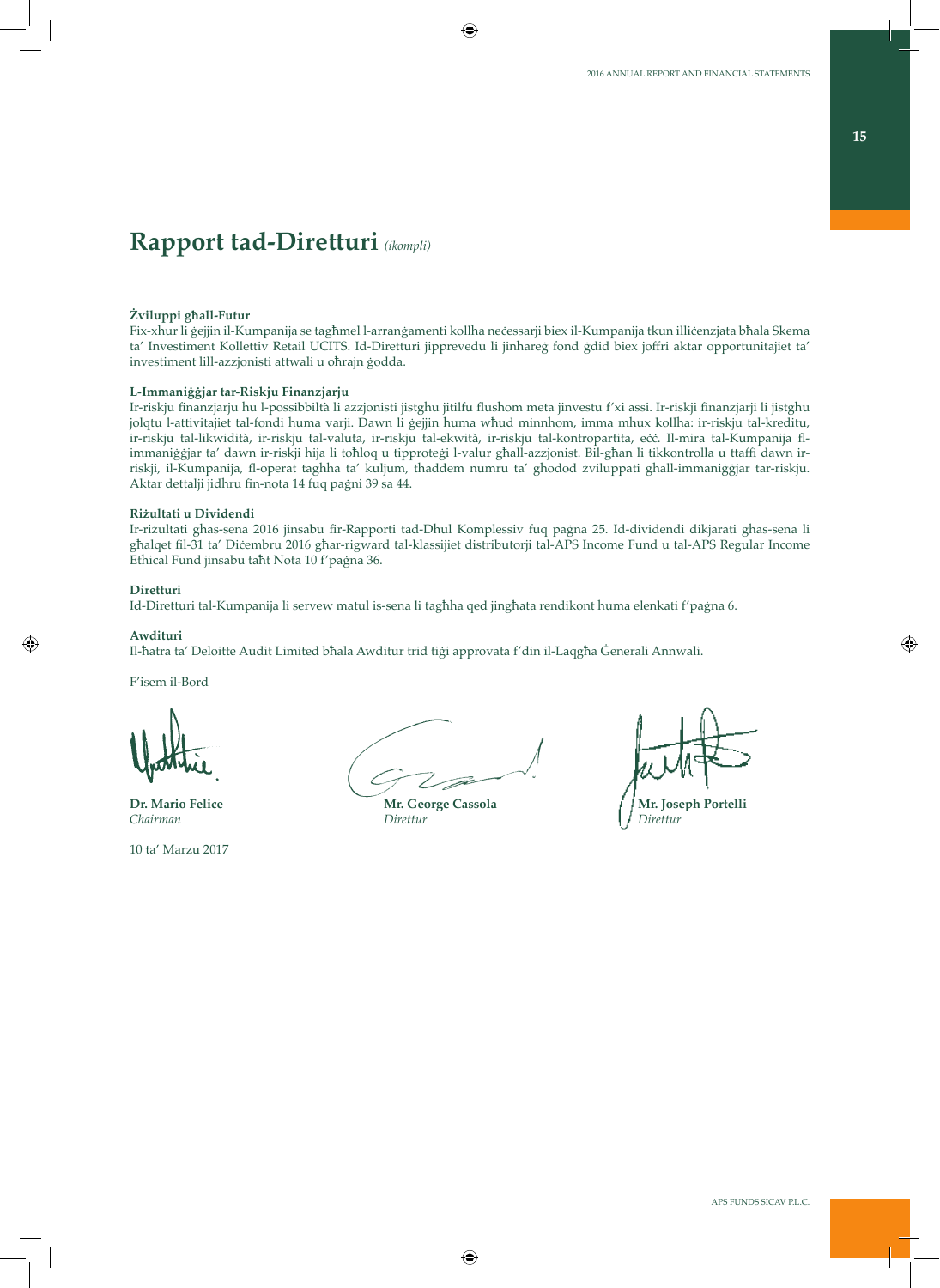### **Statement of Directors' Responsibilities**

The Directors are required by the Companies Act [Cap. 386 of the Laws of Malta] to prepare financial statements which give a true and fair view of the state of affairs of the Company as at the end of each financial period and of the profit or loss for that period.

◈

- In preparing the financial statements, the Directors are responsible for:
- (i) ensuring that the financial statements have been drawn up in accordance with International Financial Reporting Standards as adopted by the European Union;
- (ii) selecting and applying appropriate accounting policies;
- (iii) making accounting estimates that are reasonable in the circumstances;
- (iv) ensuring that the financial statements are prepared on the going concern basis unless it is inappropriate to presume that the Company will continue in business as a going concern.

The Directors are also responsible for designing, implementing and maintaining internal control relevant to the preparation and the fair presentation of the financial statements that are free from material misstatement, whether due to fraud or error, and that comply with the Companies Act [Cap. 386 of the Laws of Malta]. The Directors are also responsible for safeguarding the assets of the Company and hence for taking reasonable steps for the prevention and detection of fraud and other irregularities.

◈

◈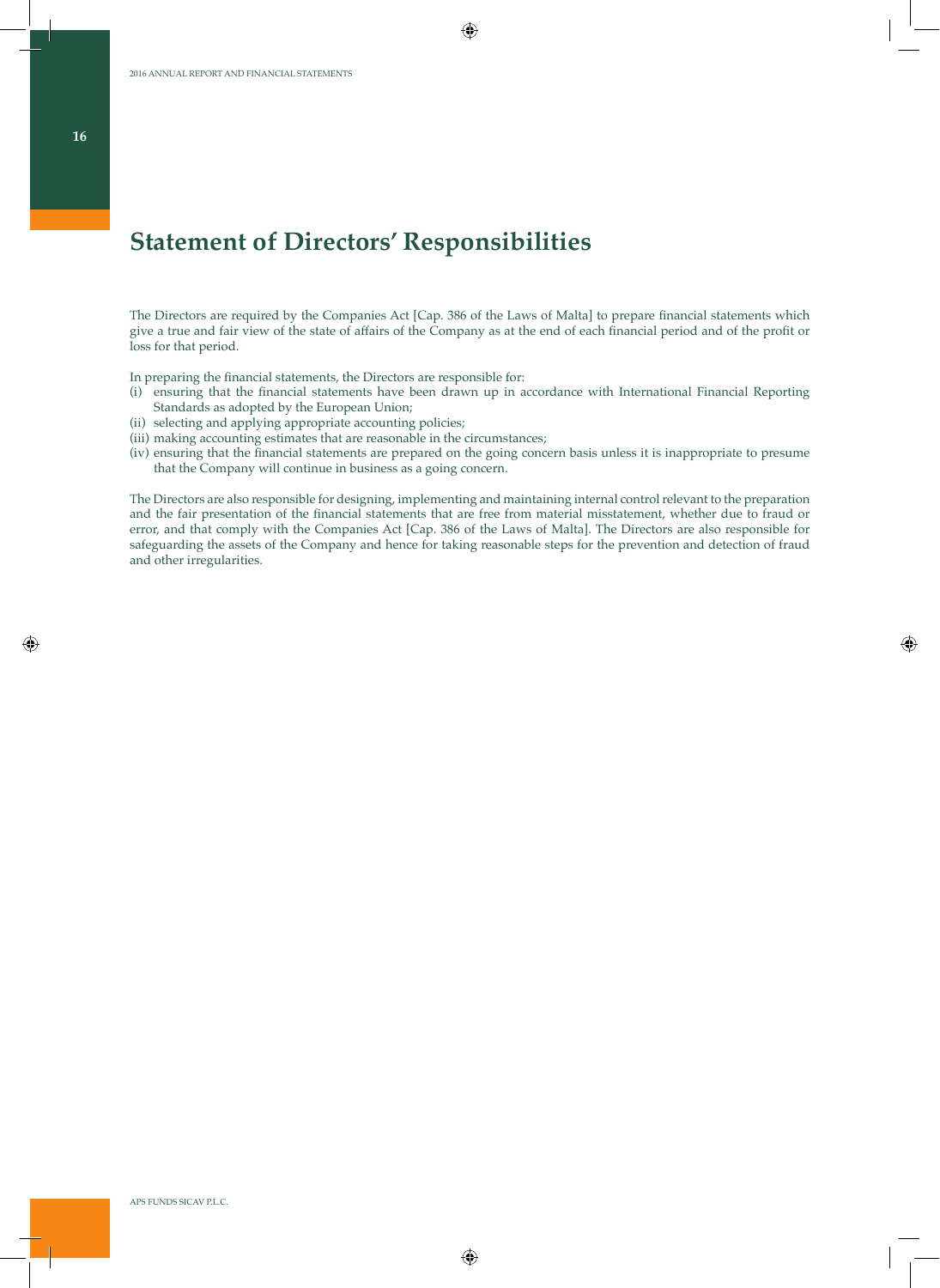### **Independent Auditor's Report**

**to the Shareholders of APS Funds SICAV p.l.c.**

#### **Report on the audit of the financial statements**

#### **Opinion**

We have audited the financial statements of APS Funds SICAV p.l.c ("the Company"), set on pages 22 to 44, which comprise the statements of financial position as at 31 December 2016 and the statements of comprehensive income, the statements of changes in net assets attributable to shareholders and the statements of cash flows for the year then ended, and notes to the financial statements, including a summary of significant accounting policies.

⊕

In our opinion, the accompanying financial statements give a true and fair view of the financial position of the Company as at 31 December 2016, and of its financial performance and its cash flows for the year then ended in accordance with International Financial Reporting Standards as adopted by the EU ("IFRS") and the Companies Act, Cap. 386 of the Laws of Malta (the "Companies Act").

#### **Basis for opinion**

We conducted our audit in accordance with International Standards on Auditing (ISAs). Our responsibilities under those standards are further described in the *Auditor's Responsibilities for the Audit of the Financial Statements* section of our report. We are independent of the Company in accordance with the International Ethics Standards Board for Accountants' *Code of Ethics for Professional Accountants* (IESBA Code) together with the ethical requirements that are relevant to our audit of the financial statements in accordance with the *Accountancy Profession (Code of Ethics for Warrant Holders) Directive issued in terms of the Accountancy Profession Act, Cap. 281 of the Laws of Malta*, and we have fulfilled our other ethical responsibilities in accordance with these requirements and the IESBA Code. We believe that the audit evidence we have obtained is sufficient and appropriate to provide a basis for our opinion.

#### **Key audit matters**

Key audit matters are those matters that, in our professional judgment, were of most significance in our audit of the financial statements of the current period. We have determined that there are no key audit matters to communicate in our report.

#### **Other information**

The directors are responsible for the other information. The other information comprises the information included in the Annual Report, other than the financial statements and our auditor's report thereon.

Our opinion on the financial statements does not cover the other information and we do not express any form of assurance conclusion thereon other than our reporting on other legal and regulatory requirements.

In connection with our audit of the financial statements, our responsibility is to read the other information and, in doing so, consider whether the other information is materially inconsistent with the financial statements or our knowledge obtained in the audit or otherwise appears to be materially misstated. If, based on the work we have performed, we conclude that there is a material misstatement of this other information, we are required to report that fact. We have nothing to report in this regard.

#### **Responsibilities of the directors for the financial statements**

The directors are responsible for the preparation and fair presentation of the financial statements in accordance with IFRS and the requirements of the Companies Act, and for such internal control as the directors determine is necessary to enable the preparation of financial statements that are free from material misstatement, whether due to fraud or error.

In preparing the financial statements, the directors are responsible for assessing the Company's ability to continue as a going concern, disclosing, as applicable, matters related to going concern and using the going concern basis of accounting unless the directors either intend to liquidate the Company or to cease operations, or have no realistic alternative but to do so.

#### **Auditor's responsibilities for the audit of the financial statements**

Our objectives are to obtain reasonable assurance about whether the financial statements as a whole are free from material misstatement, whether due to fraud or error, and to issue an auditor's report that includes our opinion. Reasonable assurance is a high level of assurance, but is not a guarantee that an audit conducted in accordance with ISAs will always detect a material misstatement when it exists. Misstatements can arise from fraud or error and are considered material if, individually or in the aggregate, they could reasonably be expected to influence the economic decisions of users taken on the basis of these financial statements.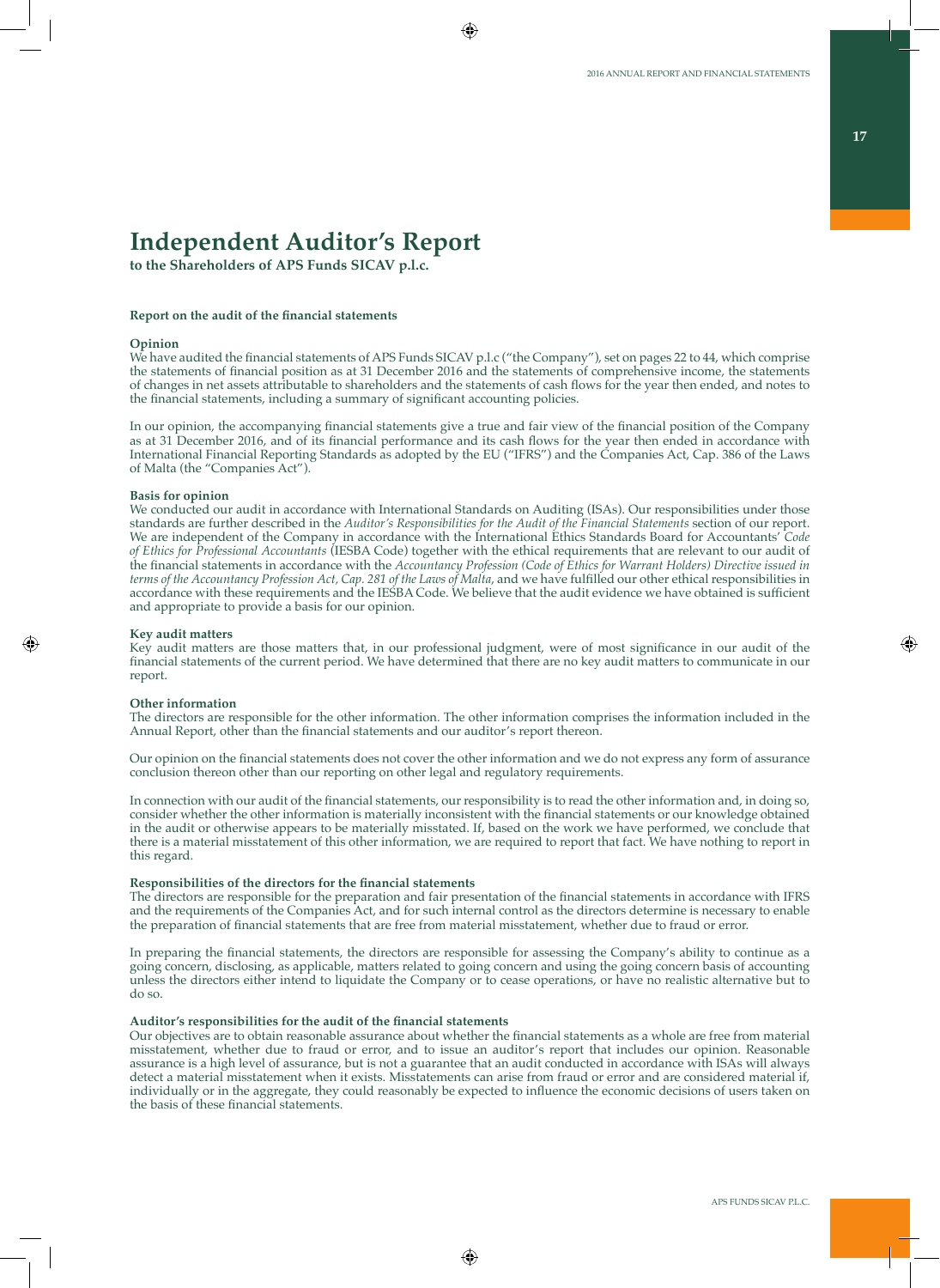### **Independent Auditor's Report** *(continued)*

**to the Shareholders of APS Funds SICAV p.l.c.**

As part of an audit in accordance with ISAs, we exercise professional judgment and maintain professional skepticism throughout the audit. We also:

⊕

- identify and assess the risks of material misstatement of the financial statements, whether due to fraud or error, design and perform audit procedures responsive to those risks, and obtain audit evidence that is sufficient and appropriate to provide a basis for our opinion. The risk of not detecting a material misstatement resulting from fraud is higher than for one resulting from error, as fraud may involve collusion, forgery, intentional omissions, misrepresentations, or the override of internal control.
- obtain an understanding of internal control relevant to the audit in order to design audit procedures that are appropriate in the circumstances, but not for the purpose of expressing an opinion on the effectiveness of the Company's internal control.
- evaluate the appropriateness of accounting policies used and the reasonableness of accounting estimates and related disclosures made by the directors.
- conclude on the appropriateness of the directors' use of the going concern basis of accounting and, based on the audit evidence obtained, whether a material uncertainty exists related to events or conditions that may cast significant doubt on the Company's ability to continue as a going concern. If we conclude that a material uncertainty exists, we are required to draw attention in our auditor's report to the related disclosures in the financial statements or, if such disclosures are inadequate, to modify our opinion. Our conclusions are based on the audit evidence obtained up to the date of our auditor's report. However, future events or conditions may cause the Company to cease to continue as a going concern.
- evaluate the overall presentation, structure and content of the financial statements, including the disclosures, and whether the financial statements represent the underlying transactions and events in a manner that achieves fair presentation.

◈

We communicate with Directors regarding, among other matters, the planned scope and timing of the audit and significant audit findings, including any significant deficiencies in internal control that we identify during our audit.

We also provide Directors with a statement that we have complied with relevant ethical requirements regarding independence, and to communicate with them all relationships and other matters that may reasonably be thought to bear on our independence, and where applicable, related safeguards.

From the matters communicated with Directors, we determine those matters that were of most significance in the audit of the financial statements of the current period and are therefore the key audit matters. We describe these matters in our auditor's report unless law or regulation precludes public disclosure about the matter or when, in extremely rare circumstances, we determine that a matter should not be communicated in our report because the adverse consequences of doing so would reasonably be expected to outweigh the public interest benefits of such communication.

#### **Report on other legal and regulatory requirements**

*Matters on which we are required to report by the Companies Act*

We are required to express an opinion as to whether the directors' report has been prepared in accordance with the applicable legal requirements. In our opinion the directors' report has been prepared in accordance with the Companies Act.

We also have responsibilities under the Companies Act to report to you if in our opinion:

- proper accounting records have not been kept;
- the financial statements are not in agreement with the accounting records;
- we have not received all the information and explanations we require for our audit.

We have nothing to report to you in respect of these responsibilities.

*The partner in charge of the audit resulting in this independent auditor's report is Anthony Doublet for and on behalf of*

Ernst & Young Malta Limited Certified Public Accountants

10 March 2017

APS FUNDS SICAV P.L.C.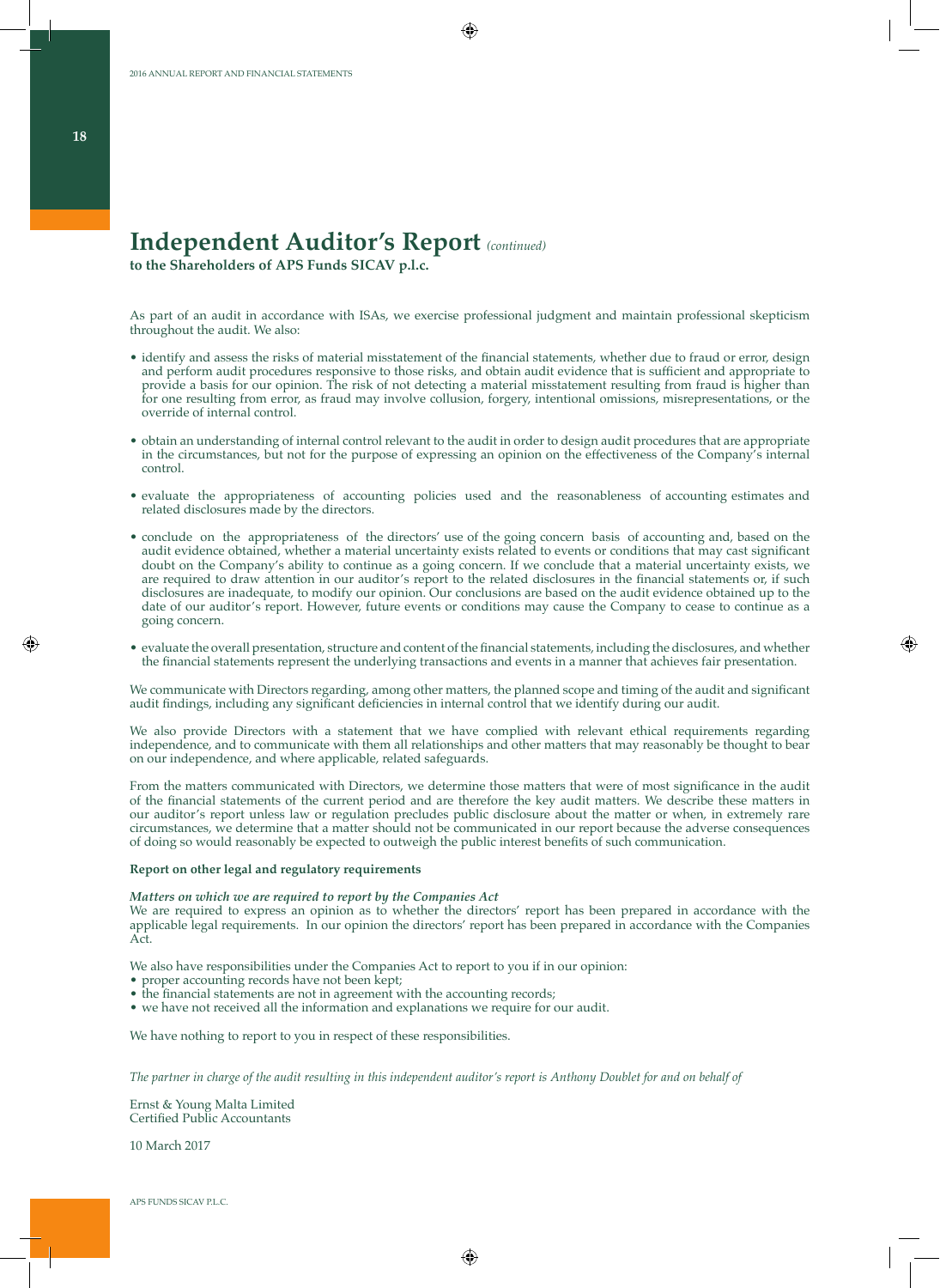### **Rapport tal-Awditur Indipendenti**

**lill-Azzjonisti tal-APS Funds SICAV p.l.c.**

#### **Rapport dwar il-verifika tar-rapporti finanzjarji**

#### **Opinjoni**

Ivverifikajna r-rapporti finanzjarji tal-APS Funds SICAV p.l.c (il-"Kumpanija") li jidhru f'paġni 22 sa 44, u li jikkonsistu fir-rapporti tal-pożizzjoni finanzjarja fil-31 ta' Diċembru 2016 u r-rapporti tad-dħul kumplessiv, ir-rapporti tat-tibdil flassi netti attribwibbli lill-azzjonisti, u r-rapporti tal-flussi tal-flus għas-sena li għalqet f'dik id-data, u n-noti għar-rapporti finanzjarji, inkluż is-sommarju tal-politika sinifikanti tal-kontabilità.

◈

Fl-opinjoni tagħna, ir-rapporti finanzjarji li hawn ma' dan ir-rapport jagħtu stampa reali u korretta tal-pożizzjoni finanzjarja tal-Kumpanija fil-31 ta' Diċembru 2016, u tar-riżultati finanzjarji u l-flussi tal-flus tagħha għas-sena li għalqet f'dik id-data, skont l-Istandards Internazzjonali tar-Rappurtar Finanzjarju kif adottati mill-Unjoni Ewropea (l-"IFRS") u l-Att dwar il-Kumpaniji, Kap. 386 tal-Liġijiet ta' Malta (l-"Att dwar il-Kumpaniji").

#### **Bażi għall-opinjoni**

Wettaqna l-verifika tagħna abbażi tal-Istandards Internazzjonali tal-Verifika (ISAs). Ir-responsabbiltajiet tagħna skont dawk l-istandards huma spjegati aktar fil-parti ta' dan ir-rapport intitolata *Ir-responsabbiltajiet tal-Awditur għall-verifika tar-rapporti finanzjarji*. Aħna indipendenti mill-Kumpanija, skont ma jitlob il-*Code of Ethics for Professional Accountants* tal-International Ethics Standards Board for Accountants (il-Kodiċi tal-IESBA) u skont ma jitolbu r-rekwiżiti etiċi tad-Direttiva Nru 2 *Accountancy Profession (Code of Ethics for Warrant Holders) Directive* maħruġa skont l-Att dwar il-Professjoni tal-Accountancy Kap. 281 tal-Liġijiet ta' Malta sa fejn dawn huma rilevanti għall-verifika tagħna tar-rapporti finanzjarji. Aħna onorajna r-responsabbiltajiet etici l-oħra tagħna skont dawn ir-rekwiżiti u skont il-kodici tal-IESBA. Jidhrilna li l-evidenza li ġbarna għall-iskop tal-verifika tagħna hija adattata u biżżejjed biex tipprovdi bażi għall-opinjoni tagħna.

#### **Materji ewlenin tal-verifika**

Il-materji ewlenin tal-verifika huma dawk il-ħwejjeġ li, fil-fehma professjonali tagħna, kienu l-aktar ta' sinjifikat filverifika tar-rapporti finanzjarji tal-perijodu attwali. Aħna ddeterminajna li ma kienx hemm materji ewlenin tal-verifika x'nikkomunikaw fir-rapport tagħna.

#### **Informazzjoni oħra**

L-informazzjoni l-oħra mogħtija taqa' taħt ir-responsabbiltà tad-diretturi. L-informazzjoni l-oħra tikkonsisti millinformazzjoni li hemm fir-Rapport Annwali, ħlief ir-rapporti finanzjarji u r-rapport tal-verifika tagħna fuqhom.

L-opinjoni tagħna fuq ir-rapporti finanzjarji ma tkoprix l-informazzjoni l-oħra, u aħna m'aħna nesprimu ebda forma ta' konklużjoni assigurattiva dwar l-informazzjoni l-oħra ħlief meta nirrapportaw dwar rekwiżiti oħra legali u regolatorji.

Għar-rigward tal-verifika tagħna tar-rapporti finanzjarji, ir-responsabbiltà tagħna hi li naqraw l-informazzjoni l-oħra u fil-proċess inqisu jekk dik l-informazzjoni l-oħra hijiex materjalment inkonsistenti mar-rapporti finanzjarji jew mat-tagħrif li nkunu ksibna fil-verifika jew jekk tidhirx b'xi mod ieħor li hi materjalment żbaljata. Jekk nikkonkludu, abbażi taxxogħol li nkunu għamilna, li hemm xi informazzjoni oħra materjalment żbaljata, aħna obbligati li nirrapportaw dak il-fatt. M'għandna xejn x'nirrapportaw f'dan ir-rigward.

#### **Responsabbiltajiet tad-diretturi għar-rapporti finanzjarji**

Id-diretturi huma responsabbli għall-preparazzjoni u l-preżentazzjoni ġusta tar-rapporti finanzjarji skont ma jitolbu l-IFRS u l-Att dwar il-Kumpaniji, u għall-kontroll intern skont ma jidhrilhom neċessarju biex ir-rapporti finanzjarji jkunu jistgħu jiġu ppreparati ħielsa minn kull dikjarazzjoni materjalment żbaljata, sew jekk tkun kawża ta' frodi jew ta' żbalji.

Fil-preparazzjoni tar-rapporti finanzjarji, id-diretturi għandhom ir-responsabbiltà li jevalwaw jekk il-Kumpanija għandhiex il-kapaċità li tibqa' topera bħala negozju avvjat, u li jiżvelaw, skont il-każ, materji relatati man-negozju avvjat, u li jikkontabilizzaw fuq il-bażi ta' negozju avvjat sakemm id-diretturi ma jkollhomx ħsieb li jillikwidaw il-Kumpanija jew li jwaqqfu l-operat tagħha jew ma jkollhom ebda alternattiva realistika ħlief li jagħmlu hekk.

#### **Ir-responsabbiltajiet tal-Awditur għall-verifika tar-rapporti finanzjarji**

Il-mira tagħna hi li jkollna assigurazzjoni raġonevoli dwar jekk ir-rapporti finanzjarji, fit-totalità tagħhom, humiex ħielsa minn kwalunkwe dikjarazzjoni li hi materjalment żbaljata, sew jekk kawża ta' frodi jew ta' żbalji, u li noħoġu rapport tal-awditur li jkun jagħti l-opinjoni tagħna. L-assigurazzjoni raġonevoli hija assigurazzjoni ta' livell għoli, imma mhijiex garanzija li verifika li tkun saret skont l-ISAs se tiskopri kull dikjarazzjoni materjalment żbaljata li jista' jkun hemm. Dikjarazzjonijiet żbaljati jistgħu jkunu kkawżati minn frodi jew minn żbalji ġenwini u jkunu meqjusa materjali jekk, kull waħda waħedha jew kollha flimkien, wieħed jista' raġonevolment jobsor li jistgħu jinfluwenzaw id-deċiżjonijiet ekonomiċi li l-utenti jieħdu abbażi ta' dawn ir-rapporti finanzjarji.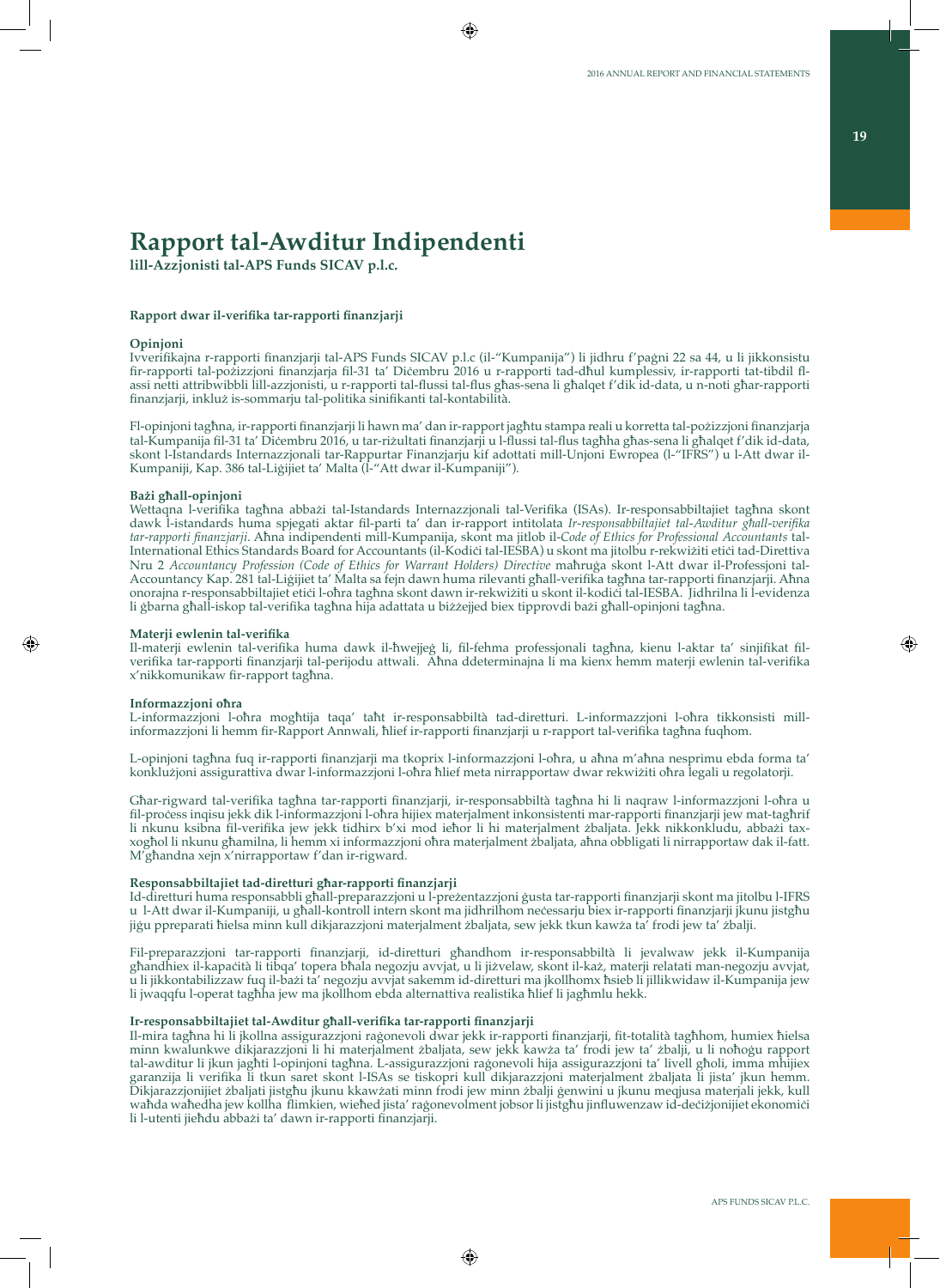### **Rapport tal-Awditur Indipendenti** *(ikompli)*

**lill-Azzjonisti tal-APS Funds SICAV p.l.c.**

Meta nagħmlu verifika skont l-ISAs, aħna neżerċitaw ġudizzju professjonali u nżommu xettiċiżmu professjonali matul ixxogħol kollu tal-verifika. Barra minn hekk:

⊕

- nidentifikaw u nevalwaw ir-riskji li jkun hemm xi dikjarazzjonijiet materjalment żbaljati fir-rapporti finanzjarji, sew jekk kawża ta' frodi jew ta' żbalji; infasslu u nħaddmu proċeduri ta' verifika li jwieġbu għal dawk ir-riskji; u niġbru evidenza għall-iskop tal-verifika li tkun adattata u biżżejjed biex tipprovdi bażi għall-opinjoni tagħna. Ir-riskju li dikjarazzjoni materjalment żbaljata ma tinqabadx huwa akbar meta din issir bi frodi milli bi żball, għaliex il-frodi jista' jinvolvi kollużjoni, falsifikazzjoni, omissjonijiet intenzjonati, rappreżentazzjonijiet foloz, jew it-twarrib ta' kontrolli interni.
- nakkwistaw idea ċara tas-sistema ta' kontroll intern, sa fejn ikun rilevanti għall-verifika, biex inkunu nistgħu nfasslu proċeduri ta' verifika li huma adattati għaċ-ċirkostanzi, imma mhux għall-iskop li nesprimu xi opinjoni dwar l-effettività tal-kontroll intern tal-Kumpanija.
- nagħmlu evalwazzjoni ta' kemm hija f'waqtha l-politika tal-kontabilità adottata u ta' kemm huma raġonevoli l-istimi kontabilistiċi magħmula mid-diretturi u l-informazzjoni relatata li tiġi żvelata minnhom.
- naslu għal konklużjoni dwar jekk huwiex f'waqtu li d-diretturi jużaw il-bażi tal-kontabilità ta' negozju avvjat u, abbażi tal-evidenza li nkunu ġbarna għall-iskop tal-verifika, nikkonkludu jekk teżistix xi inċertezza materjali marbuta ma' ġrajjiet u kundizzjonijiet li jistgħu joħolqu dubju serju dwar il-kapaċità tal-Kumpanija li tibqa' topera bħala negozju avvjat. F'każ li nikkonkludu li teżisti inċertezza materjali, aħna obbligati li fir-rapport tagħna niġbdu l-attenzjoni għallinformazzjoni relatata li tkun żvelata fir-rapporti finanzjarji jew, jekk l-informazzjoni żvelata ma tkunx biżżejjed, ikollna nimmodifikaw l-opinjoni tagħna. Il-konklużjonijiet tagħna huma bbażati fuq l-evidenza tal-verifika li nkunu ġbara saddata li fiha niffirmaw ir-rapport tagħna. Madankollu, ġrajjiet jew kundizzjonijiet li jiġu wara jistgħu jwasslu l-Kumpanija li tieqaf topera bħala negozju avvjat.
- nevalwaw il-preżentazzjoni, l-istruttura u l-kontenut ġenerali tar-rapporti finanzjarji, inkluża l-informazzjoni żvelata, u jekk ir-rapporti finanzjarji jirrappreżentawx it-transazzjonijiet u l-avvenimenti li fuqhom huma msejsa b'tali mod li l-preżentazzjoni tagħhom hija ġusta.

◈

Nikkomunikaw mad-Diretturi dwar materji varji, fosthom il-pjan dwar il-firxa u ż-żmien tal-verifika u dwar is-sejbiet l-aktar importanti tal-verifika, inklużi xi nuqqasijiet serji fil-kontroll intern li nkunu sibna waqt il-verifika.

Nipprovdu wkoll dikjarazzjoni lid-Diretturi li nkunu żammejna konformi mar-rekwiżiti etiċi rilevanti dwar l-indipendenza, u nikkomunikawlhom kwalunkwe relazzjoni jew materja oħra li tista' raġonevolment tidher li jista' jkollha impatt fuq l-indipendenza tagħna, flimkien mas-salvagwardji relatati li nkunu adottajna, fejn ikun il-każ.

Mill-materji li nkunu kkomunikajna mad-Diretturi, niddeterminaw dawk il-materji li l-aktar huma ta' sinjifikat fil-verifika tar-rapporti finanzjarji tal-perijodu attwali u li għaldaqstant huma l-materji ewlenin tal-verifika. Dawn il-materji niktbu dwarhom fir-rapport tal-awditur, sakemm ma jkunx hemm liġi jew regolament li jipprekludu li xi materja tiġi żvelata filpubbliku, jew ma niddeċidux, kif jista' jiġri f'ċirkostanzi estremament rari, li xi materja m'għandhiex tissemma fir-rapport tagħna minħabba li dan jista' jġib konsegwenzi negattivi li jkunu raġonevolment mistennija li jegħlbu l-benefiċċji għallinteress pubbliku ta' tali komunikazzjoni.

#### **Rapport dwar rekwiżiti oħra legali u regolatorji**

*Materji li dwarhom aħna obbligati nirrappurtaw taħt l-Att dwar il-Kumpaniji*

Aħna obbligati nesprimu opinjoni dwar jekk ir-rapport tad-diretturi kienx ippreparat skont ir-rekwiżiti legali li japplikaw. Fl-opinjoni tagħna, ir-rapport tad-diretturi kien ippreparat b'konformità mal-Att dwar il-Kumpaniji.

Għandna wkoll ir-responsabbiltà taħt l-Att dwar il-Kumpaniji li nirrapportawlkom jekk fl-opinjoni tagħna:

- il-kotba tal-kontijiet ma nżammux kif suppost;
- ir-rapporti finanzjarji ma jaqblux mal-kotba tal-kontijiet;
- ma ngħatajniex l-informazzjoni u l-ispjegazzjonijiet kollha li kellna bżonn għall-verifika tagħna.

M'għandna xejn x'nirrapportawlkom għar-rigward ta' dawn ir-responsabbiltajiet.

*Is-soċju responsabbli mill-verifika li fuqha qed isir dan ir-rapport tal-awditur indipendenti huwa Anthony Doublet f'isem*

Ernst & Young Malta Limited Certified Public Accountants

10 ta' Marzu 2017

APS FUNDS SICAV P.L.C.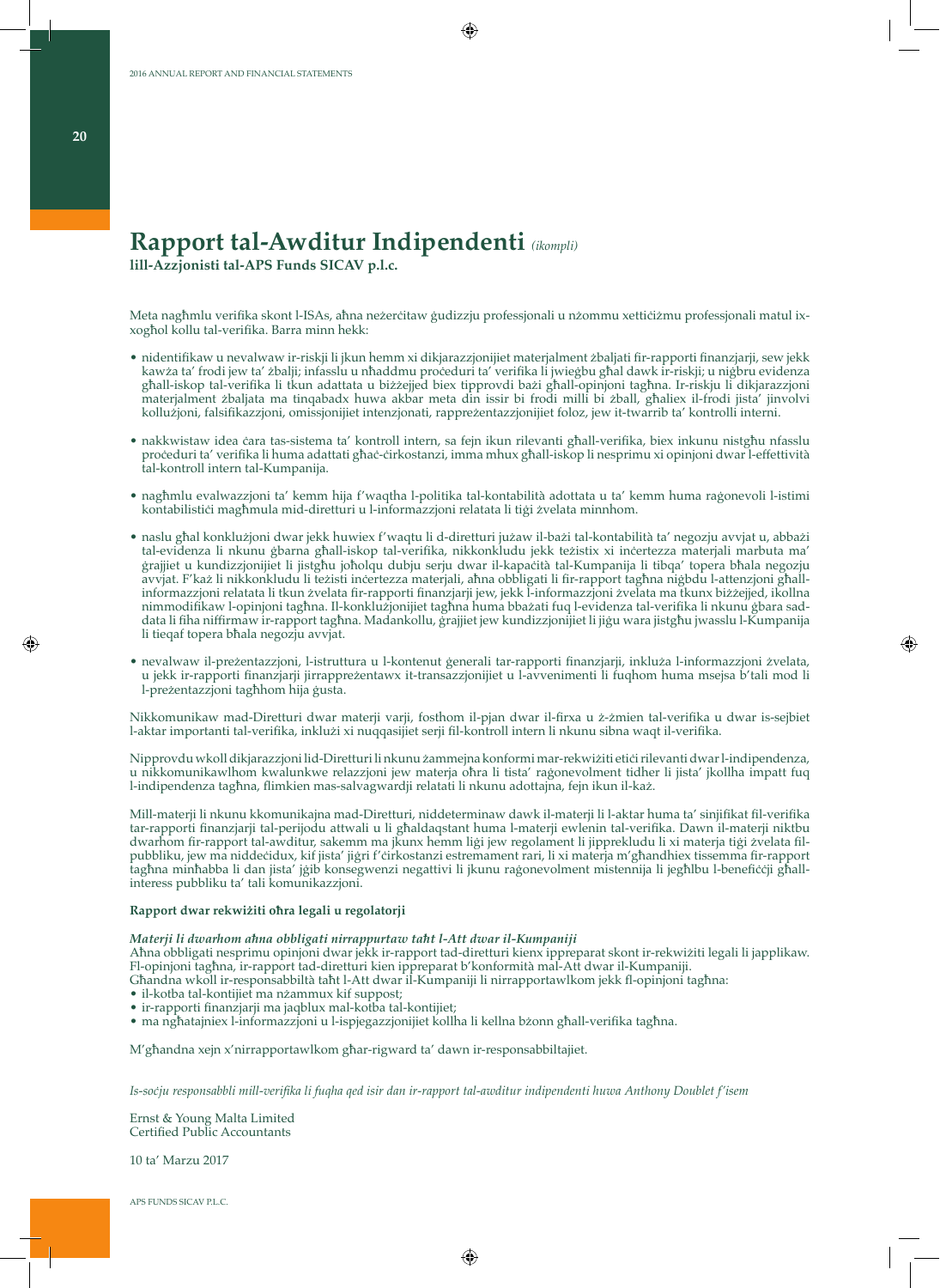# **Report of the Custodian**

We, Bank of Valletta p.l.c., as Custodian to the APS Funds SICAV p.l.c. ("the Company") hereby confirm that having enquired into the conduct of the Manager during the year ended 31 December 2016, it is our opinion that during this year, the Company and its Funds have been managed:

 $\bigoplus$ 

- (i) in accordance with the limitations imposed on the investment and borrowing powers of the Scheme by the Constitutional Documents and by the Malta Financial Services Authority; and
- (ii) otherwise in accordance with the provisions of the Constitutional Documents and the Fund's Licence Conditions.

**Bank of Valletta p.l.c.** BOV Centre, Cannon Road, Sta Venera SVR 9030 Malta

10 March 2017

◈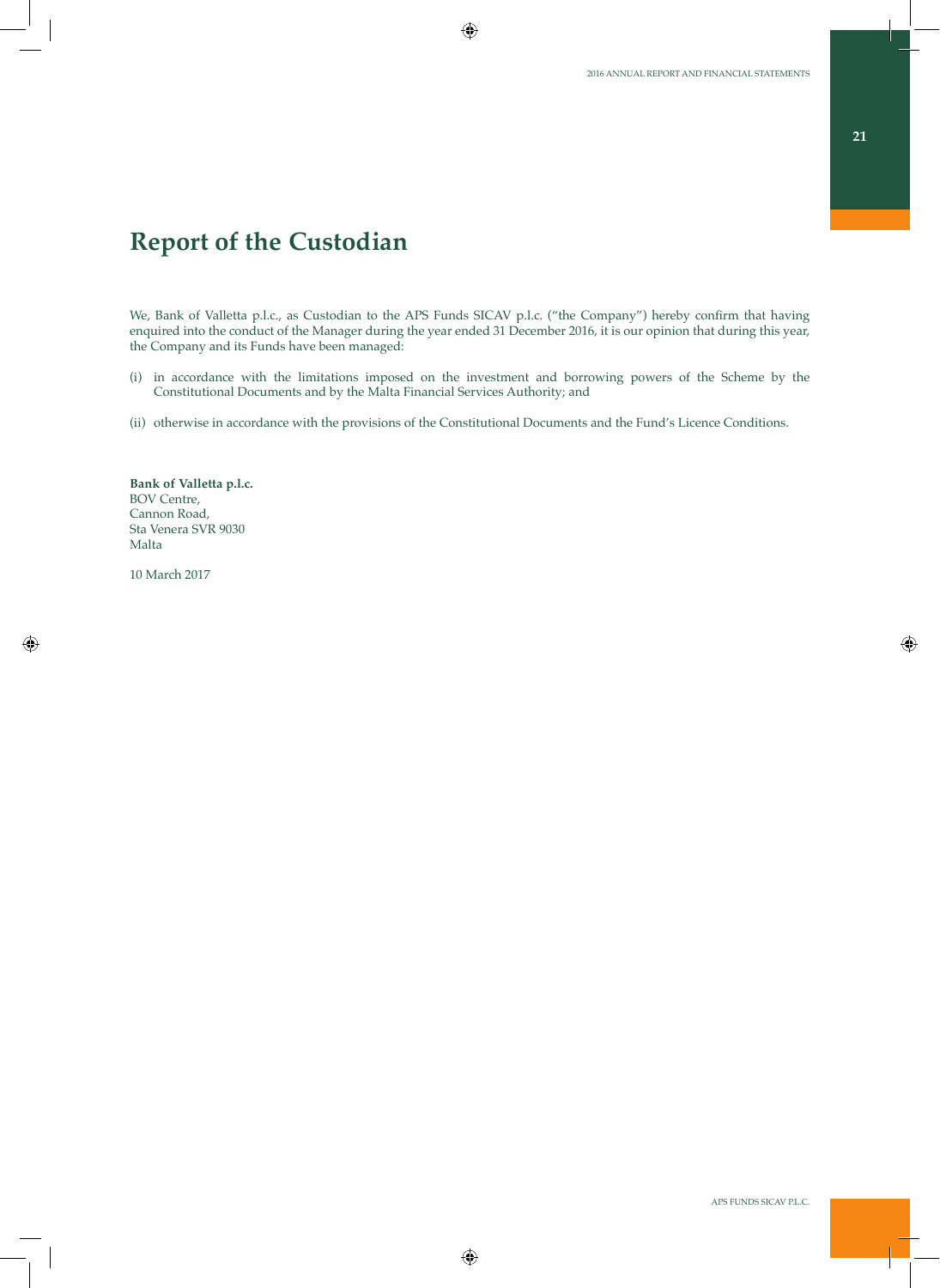$\bigoplus$ 

## **Statements of Financial Position**

*as at 31 December 2016*

|                                                 |             | <b>APS Funds</b><br>SICAV p.l.c.<br>Combined<br><b>Statement</b> |              | <b>APS</b><br>Income<br>Fund |            | <b>APS</b><br><b>Regular Income</b><br><b>Ethical Fund</b> |  |
|-------------------------------------------------|-------------|------------------------------------------------------------------|--------------|------------------------------|------------|------------------------------------------------------------|--|
|                                                 | 31.12.2016  | 31.12.2015                                                       | 31.12.2016   | 31.12.2015                   | 31.12.2016 | 31.12.2015                                                 |  |
|                                                 | €           | €                                                                | €            | €                            | €          | €                                                          |  |
| <b>Assets</b><br>Financial assets at fair value |             |                                                                  |              |                              |            |                                                            |  |
| through profit or loss (note 5a)                | 80,864,160  | 77,582,998                                                       | 61,477,934   | 60,058,200                   | 19,386,226 | 17,524,798                                                 |  |
| Other investments                               |             |                                                                  |              |                              |            |                                                            |  |
| - term deposits (note 5b)                       | 24,690,516  | 10,551,482                                                       | 19,501,157   | 7,099,144                    | 5,189,359  | 3,452,338                                                  |  |
| Accrued income                                  | 1,162,894   | 1,004,784                                                        | 880,970      | 787,986                      | 281,924    | 216,798                                                    |  |
| Other receivables                               | 122,069     | 94,618                                                           | 104,304      | 87,162                       | 17,765     | 7,456                                                      |  |
| Cash and                                        |             |                                                                  |              |                              |            |                                                            |  |
| cash equivalents (note 13)                      | 3,728,911   | 4,188,840                                                        | 2,171,318    | 2,588,698                    | 1,556,393  | 1,598,942                                                  |  |
| <b>Total assets</b>                             | 110,568,550 | 93,422,722                                                       | 84, 135, 683 | 70,621,190                   | 26,431,667 | 22,800,332                                                 |  |
| <b>Liabilities</b>                              |             |                                                                  |              |                              |            |                                                            |  |
| Accrued expenses (note 6)                       | 405,315     | 322,404                                                          | 313,184      | 253,210                      | 92,131     | 69,194                                                     |  |
| Other creditors (note 6)                        | 41,921      | 42,108                                                           |              |                              | 41,921     | 42,108                                                     |  |
|                                                 | 447,236     | 364,512                                                          | 313,184      | 253,210                      | 134,052    | 111,302                                                    |  |
|                                                 | 110,121,314 | 93,058,210                                                       | 83,822,499   | 70,367,980                   | 26,297,615 | 22,689,030                                                 |  |
|                                                 |             |                                                                  |              |                              |            |                                                            |  |
| Represented by:<br>Net assets attributable      |             |                                                                  |              |                              |            |                                                            |  |
| to shareholders                                 | 110,121,314 | 93,058,210                                                       | 83,822,499   | 70,367,980                   | 26,297,615 | 22,689,030                                                 |  |
|                                                 |             |                                                                  |              |                              |            |                                                            |  |

 $\bigoplus$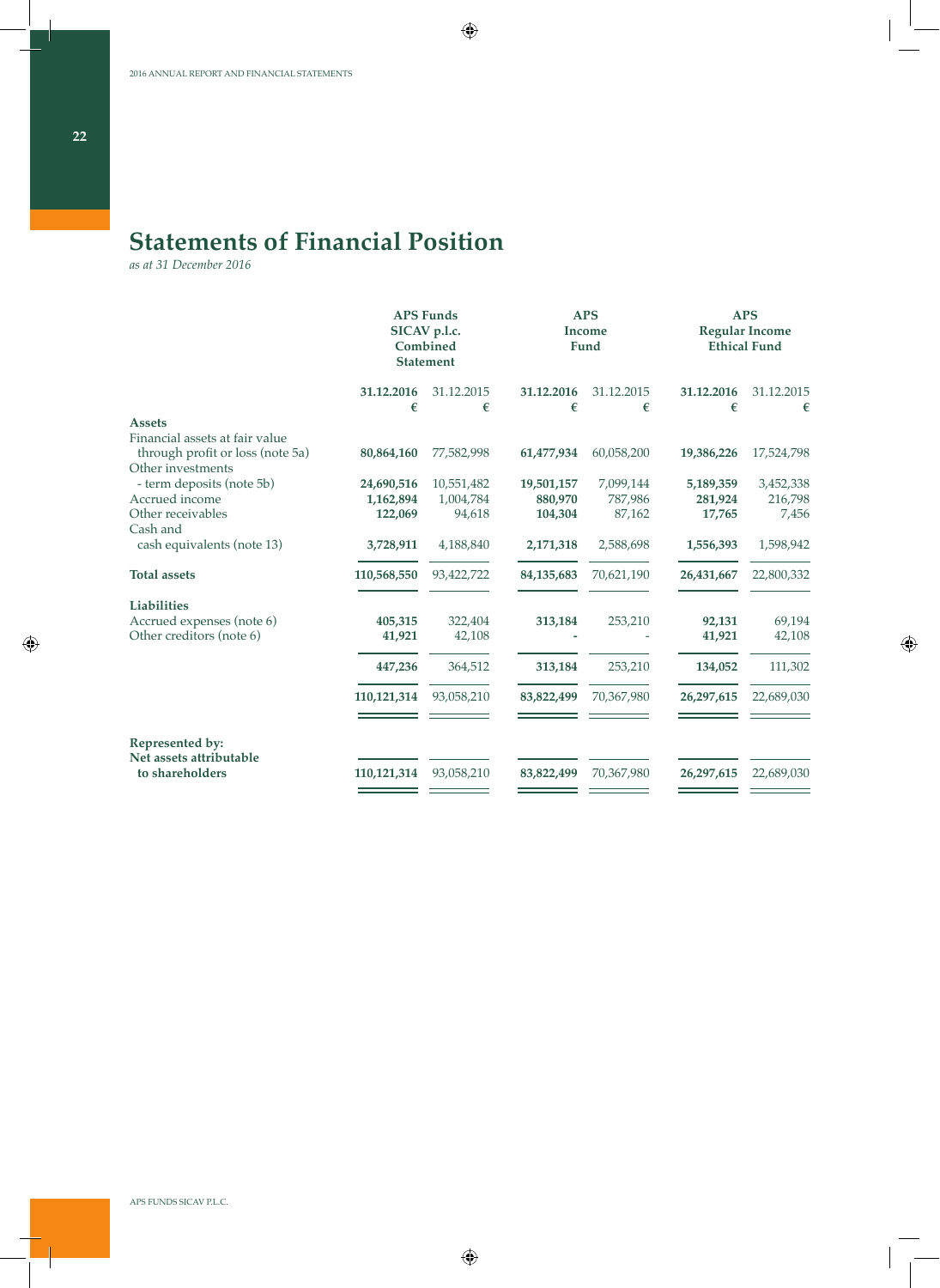### **Statements of Financial Position** *(continued)*

*as at 31 December 2016*

|                                                                               | <b>APS Funds</b><br>SICAV p.l.c.<br>Combined<br><b>Statement</b> | <b>APS</b><br><b>Income</b><br>Fund | <b>APS</b><br><b>Regular Income</b><br><b>Ethical Fund</b> |
|-------------------------------------------------------------------------------|------------------------------------------------------------------|-------------------------------------|------------------------------------------------------------|
| <b>Salient Statistics</b>                                                     |                                                                  |                                     |                                                            |
| Shares in issue as at 31 December 2016                                        |                                                                  |                                     |                                                            |
| <b>Founder Shares</b>                                                         | 1,200.000                                                        |                                     |                                                            |
| Accumulator                                                                   | 98,533.722                                                       | 98,533.722                          |                                                            |
| Distributor                                                                   | 522,384.961                                                      | 522,384.961                         |                                                            |
| Accumulator - Class A                                                         | 3,029,467.145                                                    |                                     | 3,029,467.145                                              |
| Distributor - Class B                                                         | 7,576,230.378                                                    |                                     | 7,576,230.378                                              |
| <b>Accumulator - Class C</b>                                                  | 2,906,943.584                                                    |                                     | 2,906,943.584                                              |
| Distributor - Class D                                                         | 8,404,395.878                                                    |                                     | 8,404,395.878                                              |
|                                                                               | €                                                                | €                                   | €                                                          |
| Net asset value as at 31 December 2016                                        | 110,121,314                                                      | 83,822,499                          | 26,297,615                                                 |
| Net asset value as at 31 December 2015                                        | 93,058,210                                                       | 70,367,980                          | 22,689,030                                                 |
| Net asset value as at 31 December 2014                                        | 68,680,197                                                       | 52,876,218                          | 15,802,779                                                 |
|                                                                               |                                                                  |                                     |                                                            |
| Net asset value per Accumulator share as at 31 December 2016 (note 8)         |                                                                  | 172.3487                            |                                                            |
| Net asset value per Distributor share as at 31 December 2016 (note 8)         |                                                                  | 127.9522                            |                                                            |
| Net asset value per Accumulator Class A share as at 31 December 2016 (note 8) |                                                                  |                                     | 1.3297                                                     |
| Net asset value per Distributor Class B share as at 31 December 2016 (note 8) |                                                                  |                                     | 1.1521                                                     |
| Net asset value per Accumulator Class C share as at 31 December 2016 (note 8) |                                                                  |                                     | 1.3279                                                     |
| Net asset value per Distributor Class D share as at 31 December 2016 (note 8) |                                                                  |                                     | 1.1517                                                     |
| Net asset value per Accumulator share as at 31 December 2015 (note 8)         |                                                                  | 163.8076                            |                                                            |
| Net asset value per Distributor share as at 31 December 2015 (note 8)         |                                                                  | 125.1530                            |                                                            |
| Net asset value per Accumulator shares as at 31 December 2014 (note 8)        |                                                                  | 142.9514                            |                                                            |
| Net asset value per Distributor shares as at 31 December 2014 (note 8)        |                                                                  | 113.0089                            |                                                            |
|                                                                               |                                                                  |                                     |                                                            |
| Net asset value per Accumulator Class A share as at 31 December 2015 (note 8) |                                                                  |                                     | 1.2738                                                     |
| Net asset value per Distributor Class B share as at 31 December 2015 (note 8) |                                                                  |                                     | 1.1324                                                     |
| Net asset value per Accumulator Class C share as at 31 December 2015 (note 8) |                                                                  |                                     | 1.2729                                                     |
| Net asset value per Distributor Class D share as at 31 December 2015 (note 8) |                                                                  |                                     | 1.1325                                                     |
| Net asset value per Accumulator Class A share as at 31 December 2014 (note 8) |                                                                  |                                     | 1.2415                                                     |
| Net asset value per Distributor Class B share as at 31 December 2014 (note 8) |                                                                  |                                     | 1.1432                                                     |
| Net asset value per Accumulator Class C share as at 31 December 2014 (note 8) |                                                                  |                                     | 1.2414                                                     |
| Net asset value per Distributor Class D share as at 31 December 2014 (note 8) |                                                                  |                                     | 1.1438                                                     |
|                                                                               |                                                                  |                                     |                                                            |

 $\bigoplus$ 

These financial statements on pages 22 to 44 were authorised for issue by the Board of Directors on the 10 March 2016 and were signed on its behalf by:

 $\bigoplus$ 

╱

*Chairman Director Director*

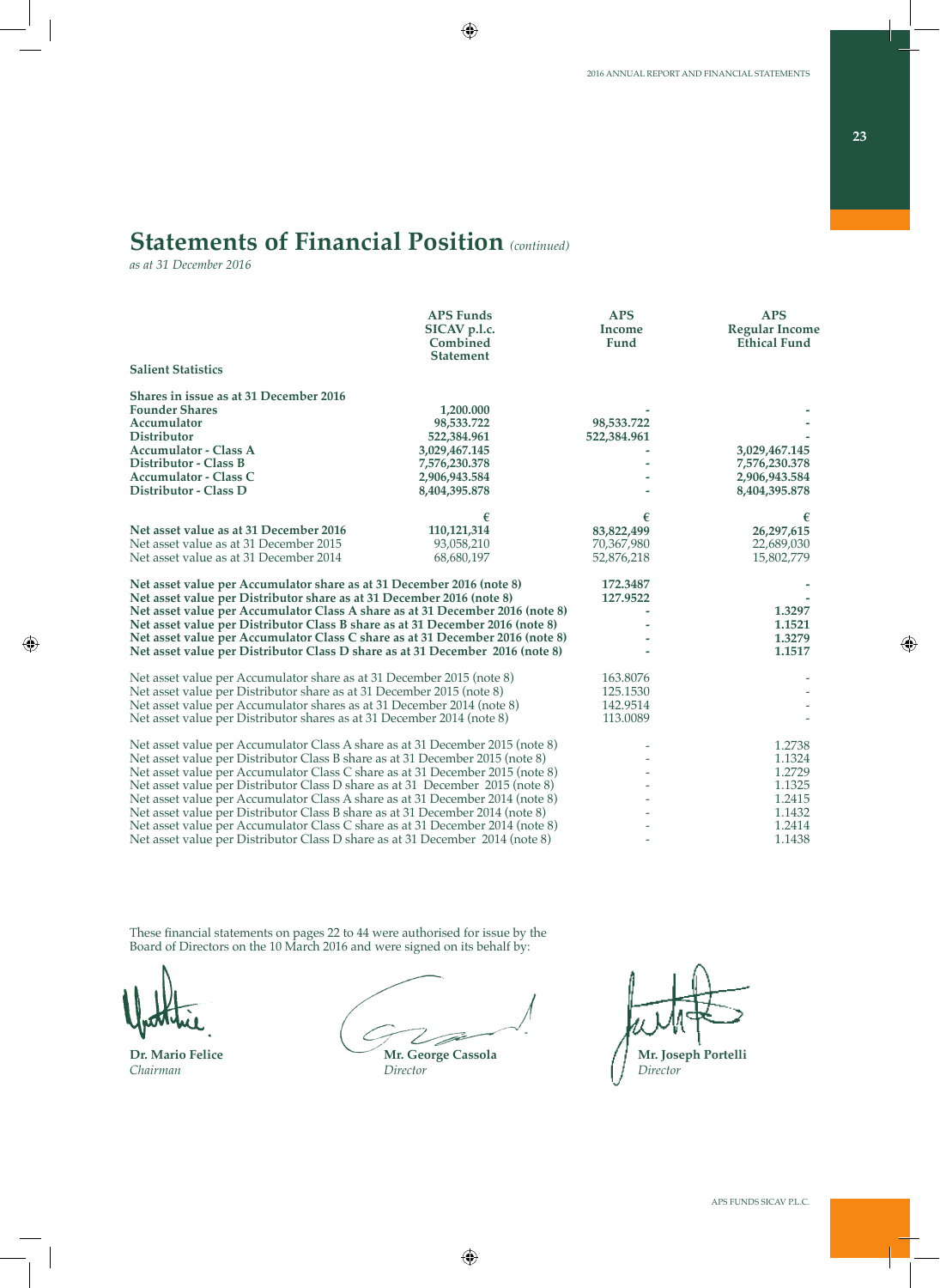$\bigoplus$ 

### **Statements of Changes in Net Assets Attributable to Shareholders**

*for the year ended 31 December 2016*

|                                                |             | <b>APS Funds</b><br>SICAV p.l.c.<br>Combined<br><b>Statement</b> |               | <b>APS</b><br>Income<br>Fund |            | <b>APS</b><br><b>Regular Income</b><br><b>Ethical Fund</b> |  |
|------------------------------------------------|-------------|------------------------------------------------------------------|---------------|------------------------------|------------|------------------------------------------------------------|--|
|                                                | 31.12.2016  | 31.12.2015                                                       | 31.12.2016    | 31.12.2015                   | 31.12.2016 | 31.12.2015<br>€                                            |  |
|                                                | €           | €                                                                | €             | €                            | €          |                                                            |  |
| As at 1 January                                | 93,058,210  | 68,680,197                                                       | 70,367,980    | 52,876,218                   | 22,689,030 | 15,802,779                                                 |  |
| <b>Issue of shares</b>                         | 17,037,100  | 20,823,297                                                       | 13,415,767    | 13,540,012                   | 3,621,333  | 7,283,285                                                  |  |
| Redemption of shares                           | (2,842,245) | (2,738,335)                                                      | (2, 175, 870) | (2,517,335)                  | (666, 375) | (221,000)                                                  |  |
| Net equalisation<br>Net increase in Net Assets | 82,272      | 127,625                                                          | 67,137        | 66,880                       | 15,135     | 60,745                                                     |  |
| during the year                                | 2,785,977   | 6,165,426                                                        | 2,147,485     | 6,402,205                    | 638,492    | (236,779)                                                  |  |
| As at 31 December                              | 110,121,314 | 93,058,210                                                       | 83,822,499    | 70,367,980                   | 26,297,615 | 22,689,030                                                 |  |
|                                                |             |                                                                  |               |                              |            |                                                            |  |

 $\bigoplus$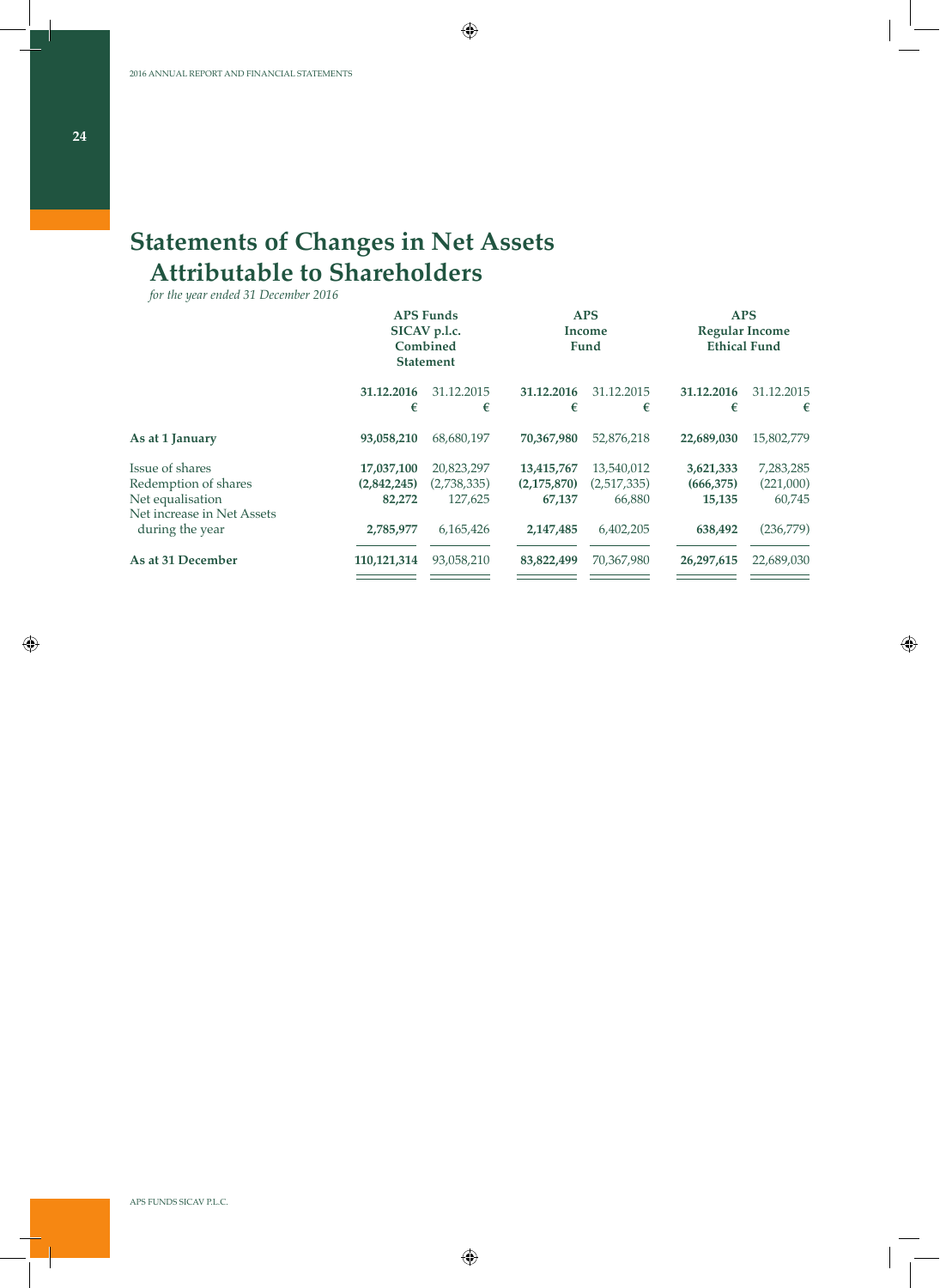### **Statements of Comprehensive Income**

*for the year ended 31 December 2016*

 $\bigoplus$ 

 $\overline{\phantom{a}}$ 

|                                          |             | <b>APS Funds</b><br><b>APS</b><br>SICAV p.l.c.<br><b>Income</b><br>Combined<br>Fund<br><b>Statement</b> |             | <b>APS</b><br><b>Regular Income</b><br><b>Ethical Fund</b> |            |            |
|------------------------------------------|-------------|---------------------------------------------------------------------------------------------------------|-------------|------------------------------------------------------------|------------|------------|
|                                          | 31.12.2016  | 31.12.2015                                                                                              | 31.12.2016  | 31.12.2015                                                 | 31.12.2016 | 31.12.2015 |
| Income                                   | €           | €                                                                                                       | €           | €                                                          | €          | €          |
| Net gain on financial assets at fair     |             |                                                                                                         |             |                                                            |            |            |
| value through profit or loss (note 5a)   | 5,458,161   | 8,682,841                                                                                               | 4,235,872   | 8,238,799                                                  | 1,222,289  | 444,042    |
| Interest income                          | 402,908     | 311,727                                                                                                 | 339,891     | 266,467                                                    | 63,017     | 45,260     |
| Dividend income                          | 751,431     | 676,083                                                                                                 | 595,472     | 606,999                                                    | 155,959    | 69,084     |
|                                          | 6,612,500   | 9,670,651                                                                                               | 5,171,235   | 9,112,265                                                  | 1,441,265  | 558,386    |
| <b>Expenses</b>                          |             |                                                                                                         |             |                                                            |            |            |
| Management fee (note 9a)                 | 820,441     | 664,490                                                                                                 | 586,139     | 475,585                                                    | 234,302    | 188,905    |
| Administration fee (note 9b)             | 73,736      | 68,111                                                                                                  | 42,115      | 42,000                                                     | 31,621     | 26,111     |
| Custodian fee (note 9c)                  | 38,866      | 33,861                                                                                                  | 24,755      | 20,371                                                     | 14,111     | 13,490     |
| <b>Transaction</b> costs                 | 25,702      | 26,357                                                                                                  | 20,205      | 13,145                                                     | 5,497      | 13,212     |
| Legal and professional fees              | 28,604      | 12,248                                                                                                  | 20,790      | 8,921                                                      | 7,814      | 3,327      |
| Directors' remuneration                  | 19,491      | 10,915                                                                                                  | 14,849      | 8,218                                                      | 4,642      | 2,697      |
| Audit fee (note 9d)                      | 9,440       | 9,440                                                                                                   | 7,185       | 7,138                                                      | 2,255      | 2,302      |
| Publicity, printing and publishing costs | 62,289      | 27,013                                                                                                  | 42,561      | 19,944                                                     | 19,728     | 7,069      |
| Compliance fees                          | 1,972       | 5,428                                                                                                   | 1,509       | 2,714                                                      | 463        | 2,714      |
| General administrative costs             | 113,664     | 32,319                                                                                                  | 104,875     | 25,722                                                     | 8,789      | 6,597      |
|                                          | 1,194,205   | 890,182                                                                                                 | 864,983     | 623,758                                                    | 329,222    | 266,424    |
| Net income                               | 5,418,295   | 8,780,469                                                                                               | 4,306,252   | 8,488,507                                                  | 1,112,043  | 291,962    |
| Finance costs - distributions            |             |                                                                                                         |             |                                                            |            |            |
| to shareholders (note 10)                | (2,180,984) | (2,170,019)                                                                                             | (1,732,392) | (1,653,369)                                                | (448, 592) | (516, 650) |
| Tax expense on income (note 11)          | (451, 334)  | (445, 024)                                                                                              | (426, 375)  | (432,933)                                                  | (24, 959)  | (12,091)   |
| Net increase in net assets               |             |                                                                                                         |             |                                                            |            |            |
| during the year                          | 2,785,977   | 6,165,426                                                                                               | 2,147,485   | 6,402,205                                                  | 638,492    | (236,779)  |

 $\bigoplus$ 

 $\bigoplus$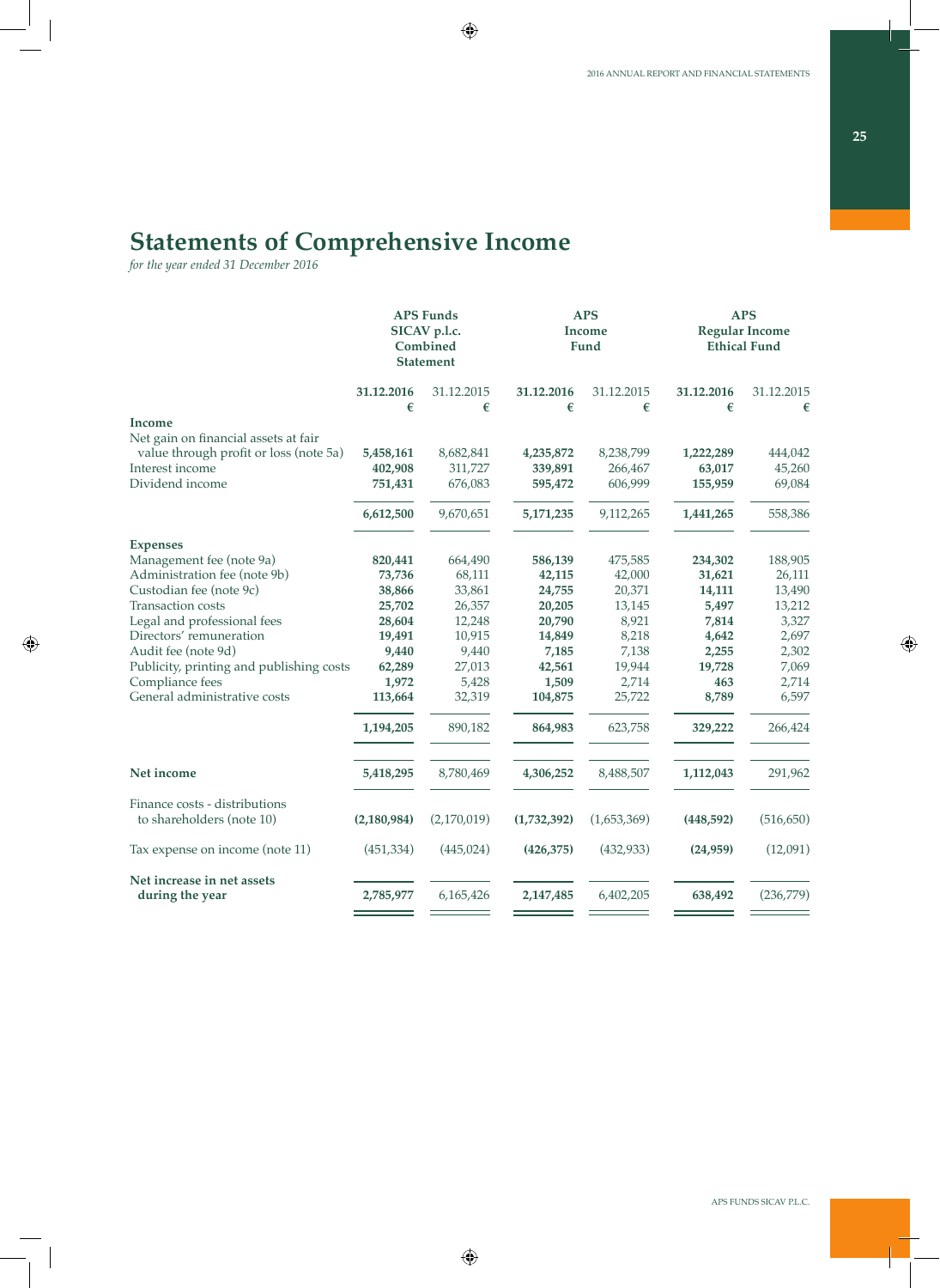$\bigoplus$ 

# **Statements of Cash Flows**

*for the year ended 31 December 2016*

|                                                                   | <b>APS Funds</b><br>SICAV p.l.c.<br>Combined<br><b>Statement</b> |                               | <b>APS</b><br><b>Income</b><br>Fund |             | <b>APS</b><br><b>Regular Income</b><br><b>Ethical Fund</b> |                               |
|-------------------------------------------------------------------|------------------------------------------------------------------|-------------------------------|-------------------------------------|-------------|------------------------------------------------------------|-------------------------------|
|                                                                   | 31.12.2016                                                       | 31.12.2015                    | 31.12.2016                          | 31.12.2015  | 31.12.2016                                                 | 31.12.2015                    |
|                                                                   | €                                                                | €                             | €                                   | €           | €                                                          | €                             |
| Cash flows from operating activities                              |                                                                  |                               |                                     |             |                                                            |                               |
| Interest received                                                 | 2,813,547                                                        | 2,734,353                     | 2,247,823                           | 2,032,549   | 565,724                                                    | 701,804                       |
| Dividend income received                                          | 769,951                                                          | 527,280                       | 626,423                             | 462,071     | 143,528                                                    | 65,209                        |
| Operating expenses paid                                           | (1,085,592)                                                      | (802, 155)                    | (784, 804)                          | (573,061)   | (300, 788)                                                 | (229,094)                     |
| Tax paid                                                          | (555, 679)                                                       | (472,901)                     | (531, 466)                          | (460,064)   | (24,213)                                                   | (12, 837)                     |
| Payments for purchase of                                          |                                                                  |                               |                                     |             |                                                            |                               |
| financial investments<br>Proceeds from sale of                    |                                                                  | $(52,909,031)$ $(32,696,125)$ | $(36,359,747)$ $(16,281,188)$       |             |                                                            | $(16,549,284)$ $(16,414,937)$ |
| financial investments                                             | 38,410,919                                                       | 16,459,711                    | 24,809,749                          | 7,066,223   | 13,601,170                                                 | 9,393,488                     |
| Net cash used in                                                  |                                                                  |                               |                                     |             |                                                            |                               |
| operating activities                                              |                                                                  | $(12,555,885)$ $(14,249,837)$ | (9,992,022)                         | (7,753,470) | (2,563,863)                                                | (6,496,367)                   |
| Cash flows from financing activities                              |                                                                  |                               |                                     |             |                                                            |                               |
| Amounts received on creation of shares 17,119,372                 |                                                                  | 21,039,586                    | 13,482,904                          | 13,634,528  | 3,636,468                                                  | 7,405,058                     |
| Amounts paid on redemption of shares                              | (2,842,245)                                                      | (2,750,052)                   | (2, 175, 870)                       | (2,528,912) | (666, 375)                                                 | (221, 140)                    |
| Distributions paid                                                | (2, 181, 171)                                                    | (2, 153, 006)                 | (1,732,392)                         | (1,657,184) | (448,779)                                                  | (495, 822)                    |
| Net cash generated from                                           |                                                                  |                               |                                     |             |                                                            |                               |
| financing activities                                              | 12,095,956                                                       | 16,136,528                    | 9,574,642                           | 9,448,432   | 2,521,314                                                  | 6,688,096                     |
| Movements in cash & cash equivalents<br>Cash and cash equivalents | (459, 929)                                                       | 1,886,691                     | (417,380)                           | 1,694,962   | (42,549)                                                   | 191,729                       |
| at beginning of year                                              | 4,188,840                                                        | 2,302,149                     | 2,588,698                           | 893,736     | 1,598,942                                                  | 1,407,213                     |
| Cash & cash equivalents                                           |                                                                  |                               |                                     |             |                                                            |                               |
| at end of year                                                    | 3,728,911                                                        | 4,188,840                     | 2,171,318                           | 2,588,698   | 1,556,393                                                  | 1,598,942                     |

 $\bigoplus$ 

 $\bigoplus$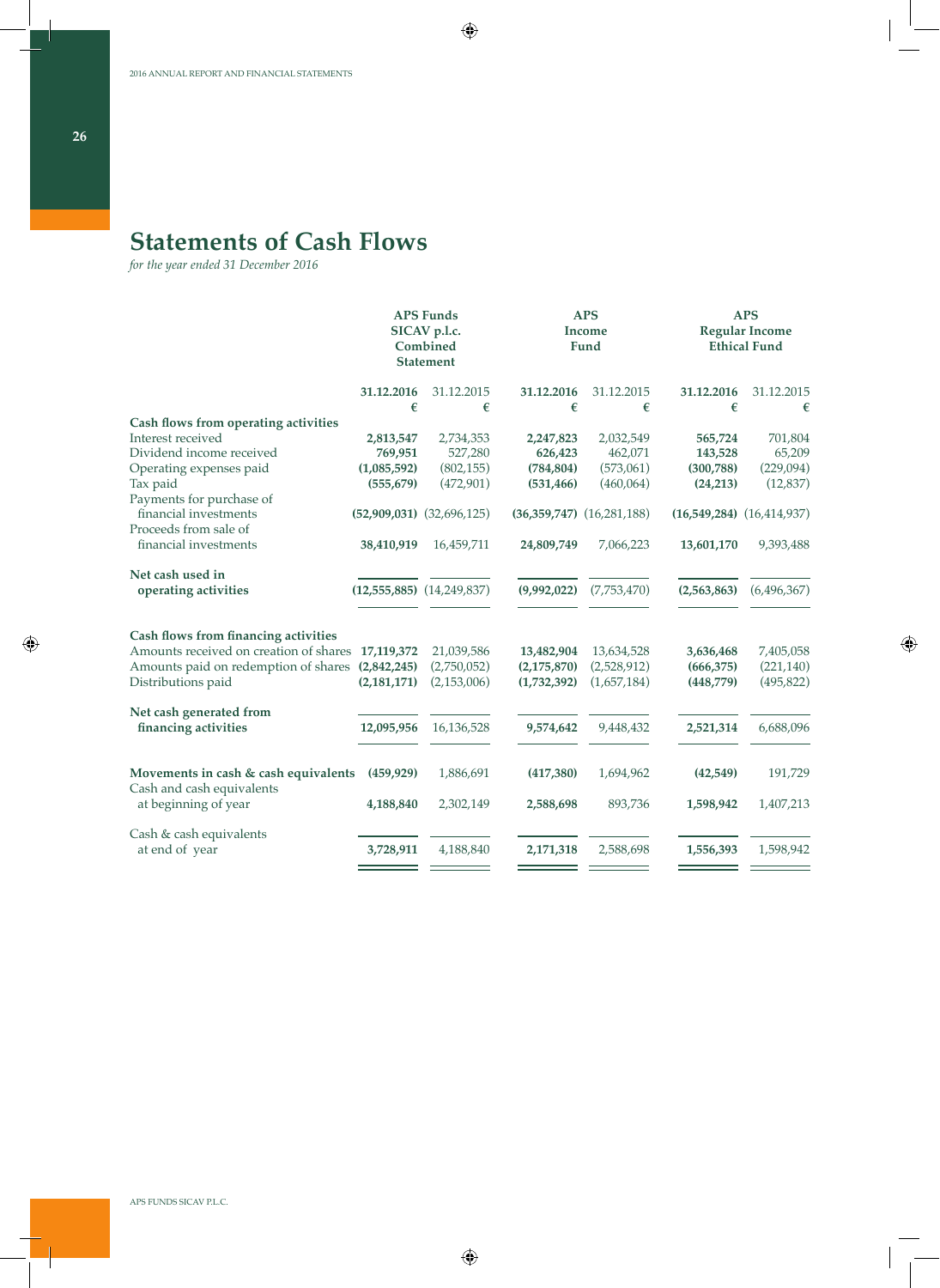### **Notes to the Financial Statements**

#### **1. CORPORATE INFORMATION**

APS Funds SICAV p.l.c. ("the Company") is an open-ended investment company and was incorporated as a public company with limited liability in Malta on 24 January 2008. The Company consists of two Funds, the APS Income Fund and APS Regular Income Ethical Fund ("the Sub-Funds") licensed by the Malta Financial Services Authority as a Collective Investment Scheme under the Investment Services Act [Cap. 370 of the Laws of Malta]. The APS Income Fund was launched on 22 April 2008 and the APS Regular Income Ethical Fund was launched on 24 May 2012. Only the shares of the APS Income Fund are listed on the Official List of the Malta Stock Exchange.

◈

#### **2. BASIS OF PREPARATION**

These financial statements have been prepared in accordance with International Financial Reporting Standards ("IFRSs") as adopted for use in the European Union, and comply with the Companies Act, [Cap. 386 of the Laws of Malta]. They have also been prepared in accordance with the requirements of the Malta Financial Services Authority's Investment Services Rules for Retail Collective Investment Schemes. These financial statements have been prepared under the historical cost convention, as modified by the revaluation of financial assets held at fair value through profit or loss.

In line with International Financial Reporting Standards, the Company presents its statement of financial position in liquidity order rather than split between current and non-current, since this presentation is reliable and more relevant to this Company. This presentation is also in line with the terms of Section 3(3) of the Third Schedule of the Companies Act, [Cap. 386 of the Laws of Malta].

Financial assets at fair value through profit or loss are intended to be held for an indefinite period of time and may be sold in response to needs for liquidity or in accordance to the Investment Manager's recommendations. All other assets and liabilities are expected to be realised within one year.

The Company maintains a separate account for each sub-Fund, to which proceeds are credited, and against which expenses are charged. Upon redemption, shareholders are entitled only to their proportion of the net assets held in the account relating to the Fund in which their participating shares are designated. Separate Statements of Financial Position, Statements of Changes in Net Assets attributable to Shareholders of Redeemable Shares, Statements of Comprehensive Income and Statements of Cash Flows have accordingly been prepared for each Sub-Fund. All references to net assets throughout this document refer to net assets attributable to holders of redeemable shares.

#### **3. SUMMARY OF SIGNIFICANT ACCOUNTING POLICIES**

#### **Interest income**

Interest income for all interest bearing financial instruments not classified as at fair value through profit or loss is recognised in the statement of comprehensive income using the effective interest method.

#### **Dividend income**

Dividend income is recognised, when the Company's right to receive the payment is established. Dividend income is presented gross of any non-recoverable withholding taxes, which are disclosed separately in the statement of comprehensive income.

#### **Net gain or loss on financial assets at fair value through profit or loss**

This item includes changes in the fair value of financial assets designated upon initial recognition as at fair value through profit or loss and interest income.

Unrealised gains and losses comprise changes in the fair value of financial instruments for the period.

Realised gains and losses on disposal of financial instruments classified as at fair value through profit or loss are calculated using the first-in, first-out (FIFO) method. They represent the difference between an instrument's initial carrying amount and disposal amount.

#### **Expenses**

Expenses are recognised on an accrual basis.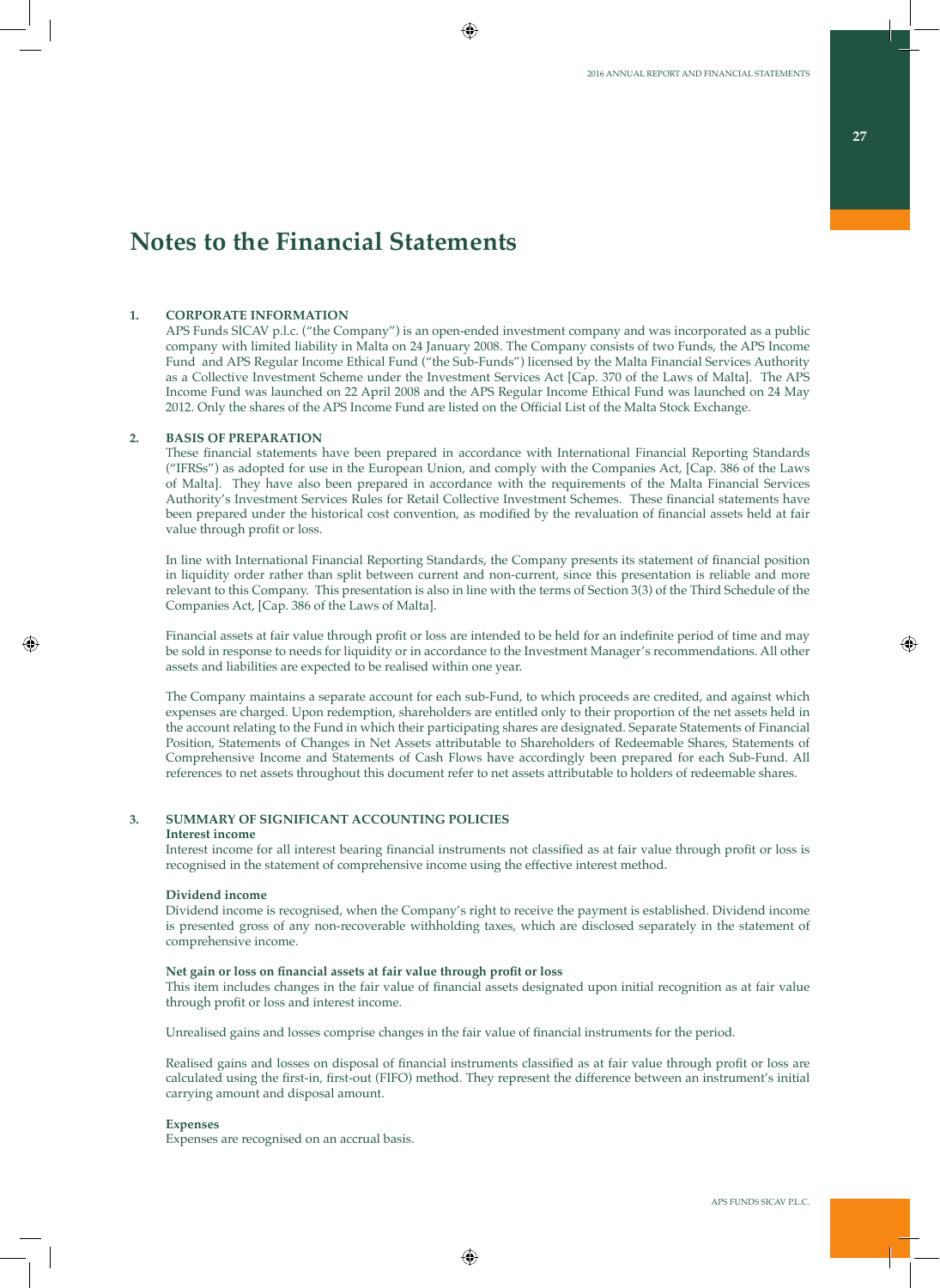### **Notes to the Financial Statements** *(continued)*

#### **Foreign exchange translation**

The Company's and the Sub-Funds' functional currency is the Euro, which is the currency of the primary economic environment in which they operate. Transactions carried out during the year, including purchases and sales of financial assets, in currencies other than the functional currency, are translated at the rate of exchange ruling at the transaction dates.

⊕

Monetary assets and liabilities denominated in foreign currencies are retranslated at the functional currency rate of exchange ruling at the reporting date.

Foreign currency transaction gains and losses on financial assets classified as at fair value through profit or loss are included in the statement of comprehensive income as part of the "net gains or losses on financial assets at fair value through profit or loss".

#### **Distribution policy**

In the absence of unforeseen circumstances, subject to the availability of distributable profits and in the absence of exceptional market conditions, the Directors expect to distribute to shareholders, on a bi-annual basis and after the deduction of expenses, part or all of the net income available for distribution by the APS Income Fund and the APS Regular Income Ethical Fund Distributable Classes. Any undistributed income will be reflected in the net asset value per share of the Sub-Funds. Distributions are classified as finance costs in the Statement of Comprehensive Income and are recognised in the accounting year in which they are paid.

#### **Equalisation**

In the case of distributor shares, the Company operates an equalisation account to ensure that the amount distributed in respect of each share will be the same for all shares notwithstanding different dates of issue of those shares. Accordingly, a sum equal to that part of the issue/redemption price of a share, which reflects income (if any) accrued up to the date of issue/redemption, will be deemed to be an equalisation payment/charge and credited (in the case of share issues)/debited (in the case of share redemptions) by the Directors to the equalisation account. Part of the first distribution to holders of shares in respect of which equalisation payments are made, will be paid out of the equalisation account.

◈

#### **Financial Assets**

#### *Classification*

The Company classifies its financial assets in accordance with IAS 39 Financial Instruments: Recognition and Measurement. The classification depends on the purpose for which the investments were acquired. The Directors determine the appropriate classification of investments at the time of purchase and re-evaluate such designation at the reporting date.

- Financial assets at fair value through profit or loss are those that are designated by the Directors at fair value through profit or loss upon initial recognition. These include equity securities and debt instruments that are not held for trading, which are designated upon initial recognition on the basis that they are part of a group of financial assets which are managed and have their performance evaluated on a fair value basis, in accordance with risk management and investment strategies of the Fund, as set out in the Fund's documented investment strategy.
- Loans and receivables are non-derivative financial assets with fixed and determinable payments that are not quoted in an active market. Loans and receivables consist of term-deposits held with credit institutions, accrued income and other short-term receivables.

#### *Initial measurement*

Purchases and sales of financial assets are recognised on trade date, the date on which the Company commits to purchase or sell the asset. Financial assets at fair value through profit or loss are initially recognised at the statement of financial position at fair value. All transaction costs for such instruments are recognised directly in profit or loss.

Loans and receivables are measured initially at their fair value plus any directly attributable incremental costs of acquisition or issue.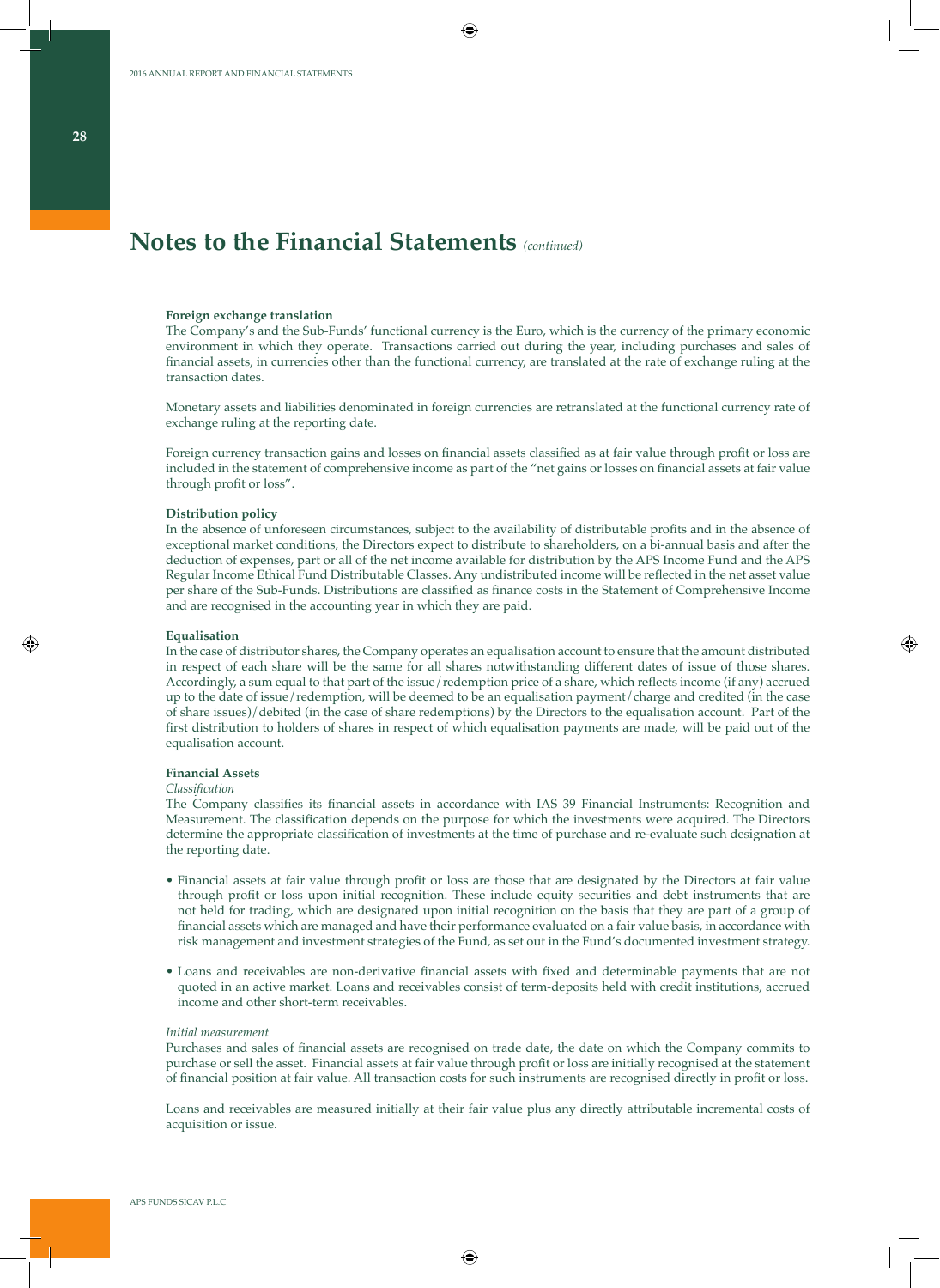### **Notes to the Financial Statements** *(continued)*

#### *Subsequent measurement*

After initial measurement, Company measures financial instruments which are classified as at fair value through profit or loss, at fair value. Subsequent changes in the fair value of those financial instruments and interest income are recorded in the ''Net gain or loss on financial assets at fair value through profit or loss''. Dividend income of such instruments is recorded separately in ''Dividend Income'.

◈

Loans and receivables are carried at amortised cost using the effective interest method less any allowance for impairment. Gains or losses are recognised in profit or loss, when loans and receivables are derecognised or impaired.

#### *Derecognition*

Financial assets are derecognised when the rights to receive cash flows from the assets have expired or the Company has transferred its rights to receive cash flows from the asset; and either:

- The Company has transferred substantially all the risks and rewards of the asset
- The Company has transferred the control over the asset.

#### *Fair Value Measurement*

The Company measures its financial instruments, such as equities and interest bearing investments, at fair value at each reporting date.

The fair value is the price that would be received to sell an asset, or paid to transfer a liability in an orderly transaction between market participants at the measurement date. The fair value of financial instruments traded in active markets at the reporting date is based on their quoted price.

All financial assets and liabilities for which fair value is measured and disclosed in financial statements are categorised within the fair value hierarchy, described as follows, based on lowest level input that is significant to the fair value measurement as a whole:

- Level 1 Quoted (Unadjusted) market prices in active market for identical assets and liabilities;
- Level 2 Valuation techniques for which the lowest level input that is significant to the fair value measurement is directly or indirectly observable;
- Level 3 Valuation techniques for which the lowest level input that is significant to the fair value measurement is unobservable.

#### *Impairment*

The Fund assesses at each reporting date whether a financial asset or group of financial assets classified as loans and receivables is impaired. A financial asset or a group of financial assets is deemed to be impaired if, and only if, there is an objective evidence of impairment as a result of one or more events that have occurred after the initial recognition of the asset (an incurred 'loss event') and that loss event has an impact on the estimated future cash flows of the financial asset or the group of financial assets that can be reliably estimated.

Evidence of impairment may include indications that the debtor, or a group of debtors, is experiencing significant financial difficulty, default or delinquency in interest or principal payments, the probability that they will enter bankruptcy or other financial reorganisation and, where observable data indicate that there is a measurable decrease in the estimated future cash flows, such as changes in arrears or economic conditions that correlate with defaults. If there is objective evidence that an impairment loss has been incurred, the amount of the loss is measured as the difference between the asset's carrying amount and the present value of estimated future cash flows (excluding future expected credit losses that have not yet been incurred) discounted using the asset's original effective interest rate. The carrying amount of the asset is reduced through the use of an allowance account and the amount of the loss is recognised in profit or loss.

#### **Share capital**

The share capital of the Sub-Funds is redeemable at the shareholders' option and is classified as a financial liability. The shares can be put back to the Sub-Funds at any dealing day for cash equal to a proportionate share of the Sub-Funds' net asset value.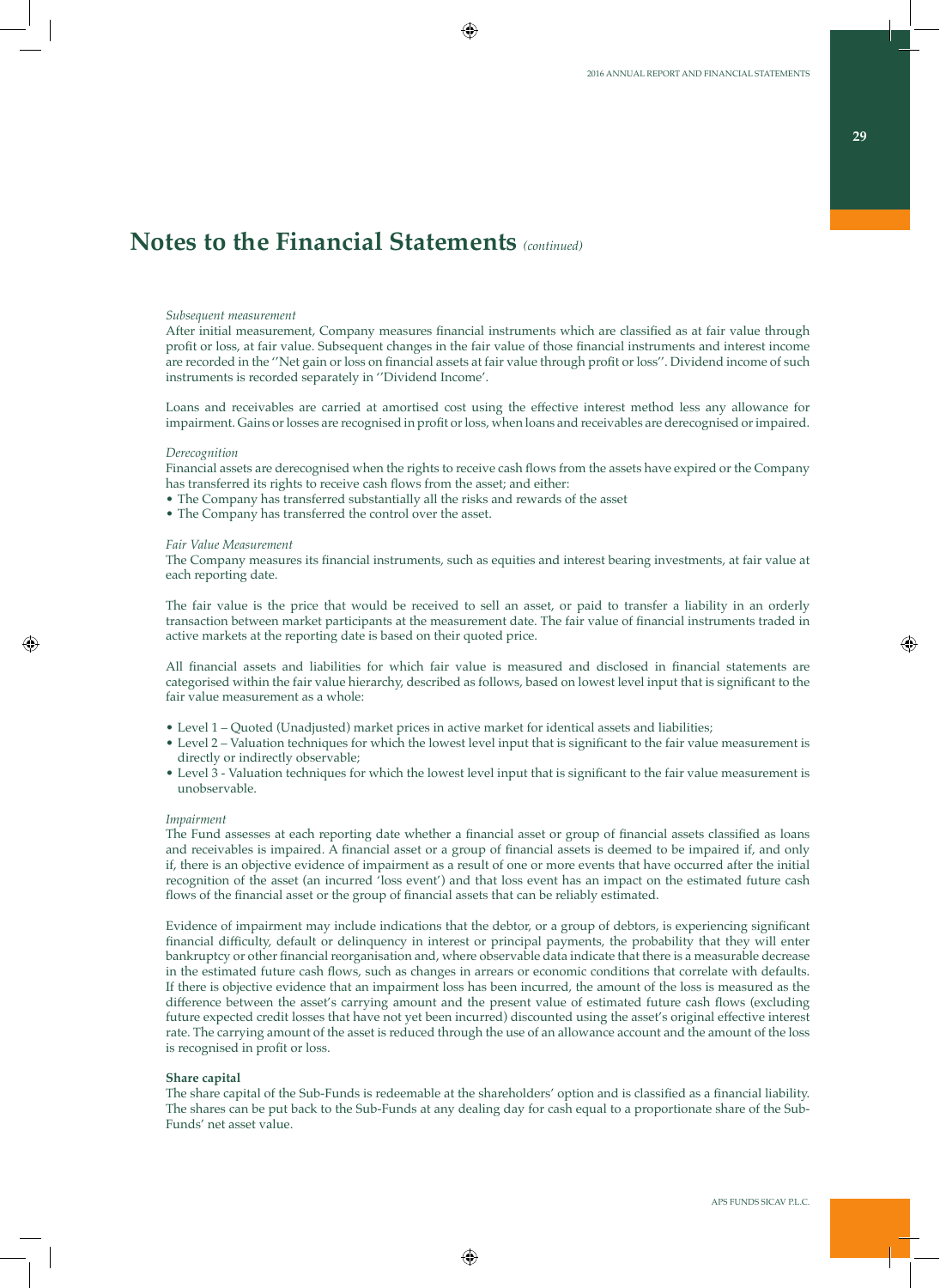### **Notes to the Financial Statements** *(continued)*

The share capital is carried at the redemption amount that is payable at the balance sheet date if the shareholder exercised its right to put the share back to the Fund. Such net asset value per share would be payable in the case where the balance sheet date is a dealing day.

⊕

#### **Cash and cash equivalents**

Cash and cash equivalents in the statement of financial position comprise only deposits held at call with banks, that are readily convertible to the known amounts of cash and which are subject to insignificant risk of changes in value.

For the purpose of the Statement of Cash Flow, cash and cash equivalents are presented net of outstanding bank overdraft, when applicable.

#### **Significant accounting judgements, estimates and assumptions**

The preparation of these financial statements requires management to make judgements, estimates and assumptions that affect the reported amounts recognised in the financial statements. However, uncertainty about these assumptions and estimates could result in outcomes that could require a material adjustment to the carrying amount of the asset or liability affected in future periods. Judgements, estimates and assumptions are continually evaluated and based on experience and other factors including expectations of future events that are believed to be reasonable under the circumstances.

In the process of applying the Fund's accounting policies, management has made the following judgements, which have the most significant effect on the amounts recognised in the financial statements:

◈

#### **Going concern**

The Fund's management has made an assessment of the Fund's ability to continue as a going concern and is satisfied that the Fund has the resources to continue in business for the foreseeable future. Furthermore, management is not aware of any material uncertainties that may cast significant doubt upon the Fund's ability to continue as a going concern. Therefore, the financial statements continue to be prepared on the going concern basis.

#### **Functional currency**

The primary objective of the Fund is to generate returns in euro, its capital-raising currency. The liquidity of the Fund is managed on a day-to-day basis in euros in order to handle the issue, acquisition and resale of the Fund's redeemable shares. The Fund's performance is evaluated in euro. Therefore, the management considers the euro as the currency that most faithfully represents the economic effects of the underlying transactions, events and conditions

In the opinion of the Directors, the accounting estimates and judgements made in the course of preparing these financial statements are not difficult, subjective or complex to a degree which would warrant their description as critical in terms of the requirements of International Accounting Standard ("IAS") 1 (revised).

#### **4. CHANGES IN ACCOUNTING POLICIES AND DISCLOSURES**

*a) Standards, interpretations and amendments to published standards as endorsed by the European Union which are effective in the current year*

The accounting policies adopted are consistent with those of the previous financial year, except for the following amendments to IFRS effective during the year:

- Amendments to IFRS 10, IFRS 12 and IAS 28: Investment Entities Applying the Consolidation Exemption (effective for financial year beginning on or after 1 January 2016)
- Amendments to IAS 27: Equity Method in Separate Financial Statements (effective for financial year beginning on or after 1 January 2016)
- Amendments to IAS 1: Disclosure Initiative (effective for financial year beginning on or after 1 January 2016)
- Annual Improvements to IFRSs 2012-2014 Cycle (effective for financial year beginning on or after 1 January 2016)
- Amendments to IAS 16 and IAS 38: Clarifications of Acceptable Methods of Depreciation and Amortization (effective for financial year beginning on or after 1 January 2016)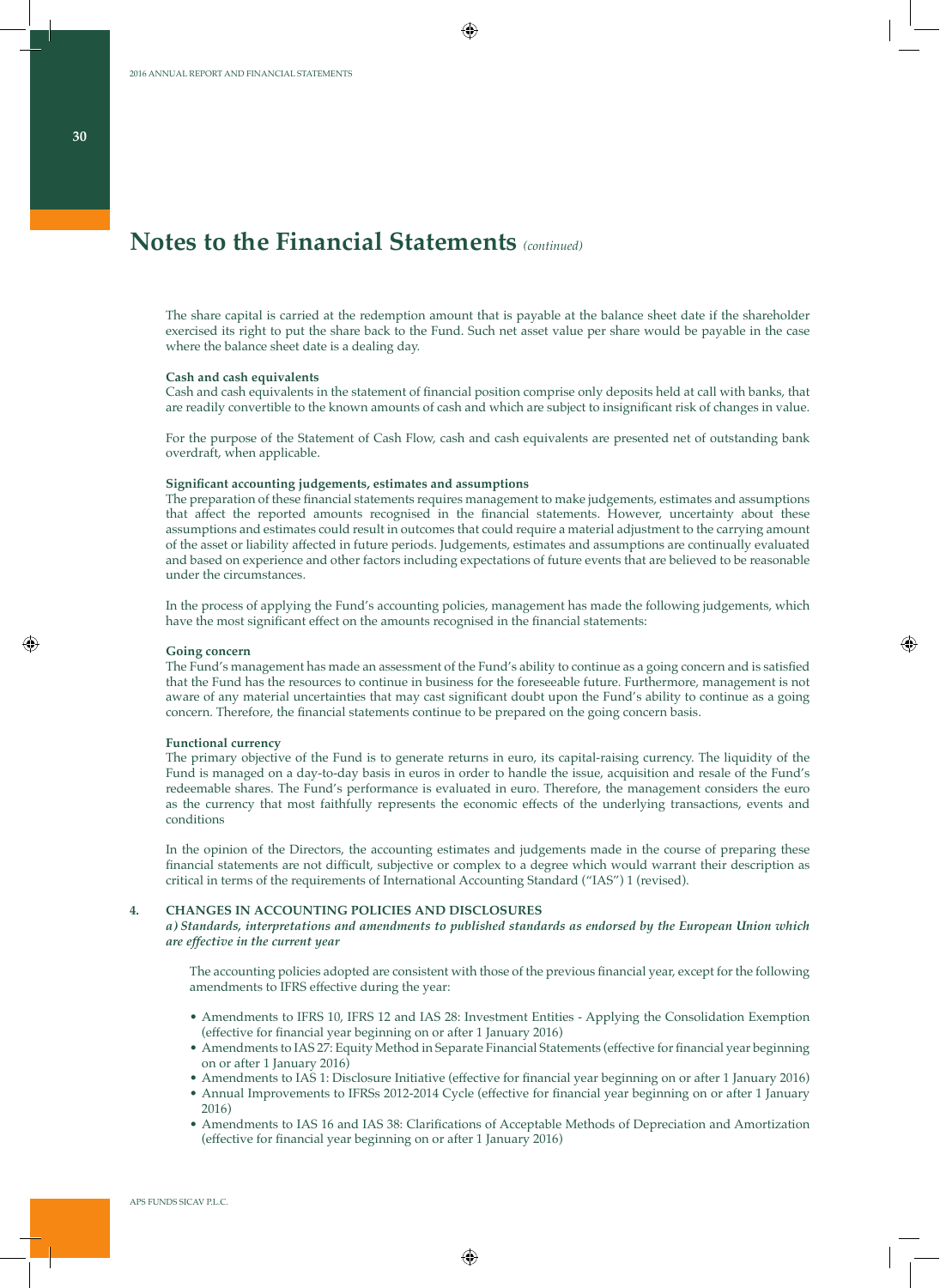### **Notes to the Financial Statements** *(continued)*

• Amendments to IFRS 11: Accounting for Acquisitions of Interests in Joint Operations (effective for financial year beginning on or after 1 January 2016)

◈

• Amendments to IAS 16 and IAS 41: Bearer Plans (effective for financial year beginning on or after 1 January 2016).

The adoption of these standards did not have significant impact on the financial statements or performance of the Company.

#### *b) Standards, interpretations and amendments to published standards as adopted by the EU which are not yet effective*

Up to date of approval of these financial statements, certain new standards, amendments and interpretations to existing standards have been published which are not yet effective for the current reporting year and which the Company has not early adopted, but plans to adopt upon their effective date. The changes resulting from these standards are not expected to have a material effect on the financial statements of the Company. The new and amended standards follow:

- IFRS 9 Financial instruments (effective for financial year beginning on or after 1 January 2018)
- IFRS 15 Revenue from Contracts with Customers including amendments to IFRS 15 (effective for financial year beginning on or after 1 January 2018)

#### *IFRS 9 Financial Instruments: Classification and Measurement*

The standard is effective for annual periods beginning on or after 1 January 2018, with early application permitted. The final version of IFRS 9 Financial Instruments reflects all phases of the financial instruments project and replaces IAS 39 Financial Instruments: Recognition and Measurement and all previous versions of IFRS 9. The standard introduces new requirements for classification and measurement, impairment, and hedge accounting. The amendment has not yet been endorsed by the EU.

#### *c) Standards, interpretations and amendments that are not yet endorsed by the EU*

- IFRS 14 Regulatory Deferral Accounts (effective for financial year beginning on or after 1 January 2016)
- IFRS 16 Leases (effective for financial year beginning on or after 1 January 2019)
- Amendments to IFRS 10 and IAS 28: Sale or Contribution of Assets between an Investor and its Associate or Joint Venture (deferred indefinitely)
- Amendments to IAS 12 Recognition of Deferred Tax Assets for Unrealized Losses (effective for financial year beginning on or after 1 January 2017)
- Amendments to IAS 7: Disclosure Initiative (effective for financial year beginning on or after 1 January 2017)
- Clarifications to IFRS 15: Revenue from Contracts with Customers (effective for financial year beginning on or after 1 January 2018)
- Amendments to IFRS 2: Clarification and Measurement of Share-based Payment Transactions (effective for financial year beginning on or after 1 January 2018)
- Amendments to IFRS 4: Applying IFRS 9 Financial Instruments with IFRS 4 Insurance Contracts (effective for financial year beginning on or after 1 January 2018)
- Annual Improvement to IFRS Standards 2014-2016 Cycle (effective for financial year beginning on or after 1 January 2018 and 1 January 2017)
- IFRIC Interpretation 22 Foreign Currency Transactions and Advance Consideration (effective for financial year beginning on or after 1 January 2018)
- Amendments to IAS 40: Transfers of Investment Property (effective for financial year beginning on or after 1 January 2018)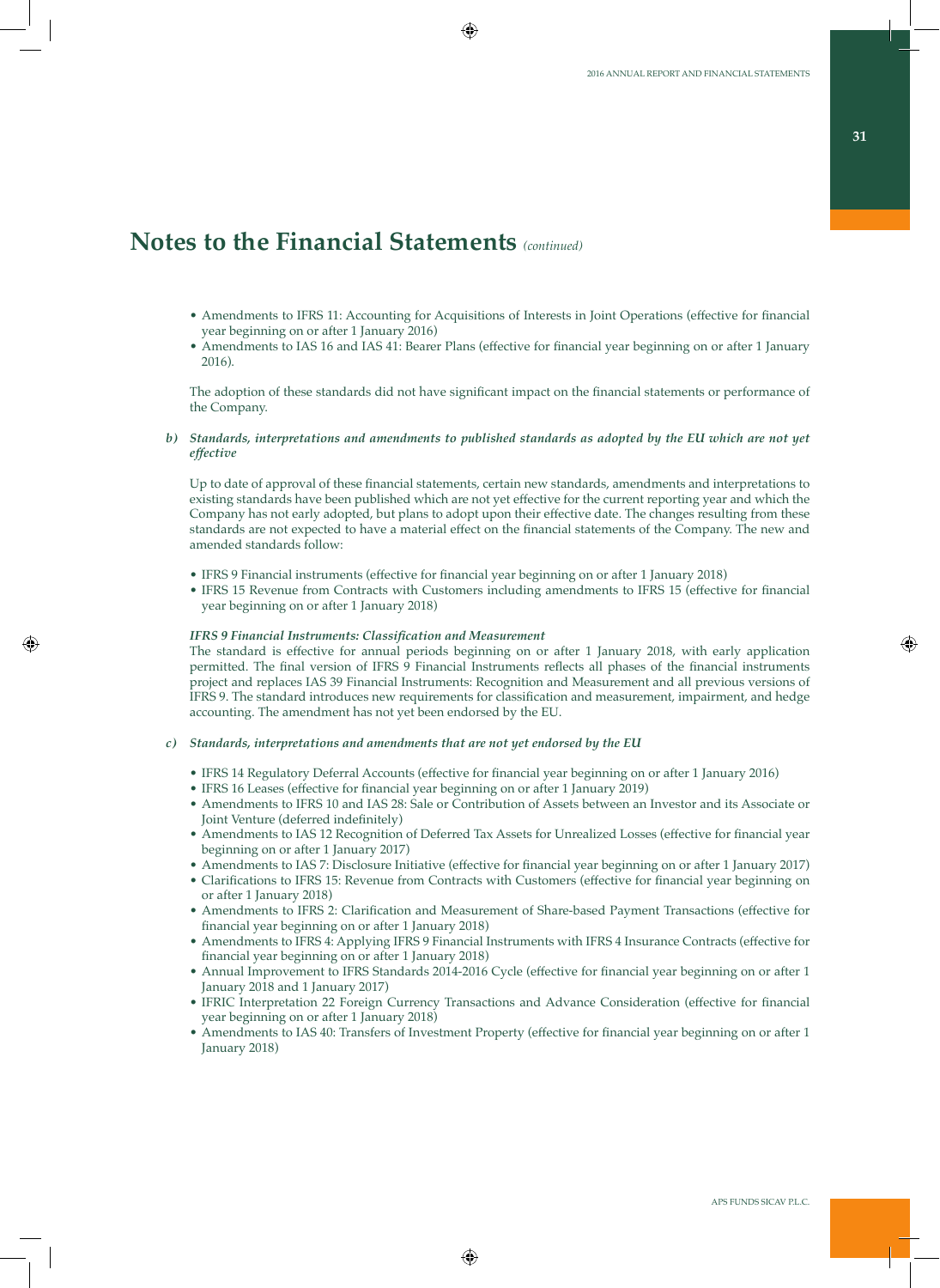### **Notes to the Financial Statements** *(continued)*

#### **5 (a). FINANCIAL ASSETS AT FAIR VALUE THROUGH PROFIT OR LOSS**

#### **APS Income Fund**

|                                        | Fair              | $\%$ of | Fair              | $\%$ of |
|----------------------------------------|-------------------|---------|-------------------|---------|
|                                        | value             | net     | value             | net     |
|                                        | 31.12.16          | assets  | 31.12.15          | assets  |
|                                        | €                 |         | €                 |         |
| Quoted Local Equities                  | 18,502,271        | 22.07   | 13,409,180        | 19.05   |
| Quoted Local Corporate Bonds           | 19,179,410        | 22.88   | 14,029,231        | 19.94   |
| Quoted Malta Government Stocks         | 16,754,927        | 19.99   | 24,254,593        | 34.47   |
| Quoted Foreign Bonds                   | 7,041,326         | 8.40    | 8,365,196         | 11.89   |
|                                        | 61,477,934        | 73.34   | 60,058,200        | 85.35   |
| <b>APS Regular Income Ethical Fund</b> | Fair              | $%$ of  | Fair              |         |
|                                        |                   |         |                   | $%$ of  |
|                                        | value<br>31.12.16 | net     | value<br>31.12.15 | net     |
|                                        | €                 | assets  | €                 | assets  |
| Quoted Foreign Equities                | 5,737,410         | 21.82   | 4,182,237         | 18.43   |
| Quoted Malta Government Stocks         | 381,810           | 1.45    | 1,245,193         | 5.49    |
| Quoted Foreign Bonds                   | 12,559,275        | 47.76   | 11,438,290        | 50.41   |
| Quoted Collective Investment Scheme    | 707,731           | 2.69    | 659,078           | 2.91    |
|                                        | 19,386,226        | 73.72   | 17,524,798        | 77.24   |
|                                        |                   |         |                   |         |

◈

◈

#### **Fair value hierarchy**

IFRS 13 requires disclosures relating to fair value measurements using the three-level fair value hierarchy. The level within the fair value measurement is categorised in its entirety and is determined on the basis of the lowest level input that is significant to the fair value measurement. Financial instruments recognised at fair value are categorised between those whose fair value is based on:

- Level 1 Quoted (Unadjusted) market prices in active market for identical assets and liabilities;
- Level 2 Valuation techniques for which the lowest level input that is significant to the fair value measurement is directly or indirectly observable;
- Level 3 Valuation techniques for which the lowest level input that is significant to the fair value measurement is unobservable.

When fair values of publicly traded financial assets are based on quoted market prices the instruments are included within Level 1 of the hierarchy. As at 31 December 2016 and 2015 all financial assets of the Company, which are classified as at fair value through profit or loss are Level 1 in the above hierarchy.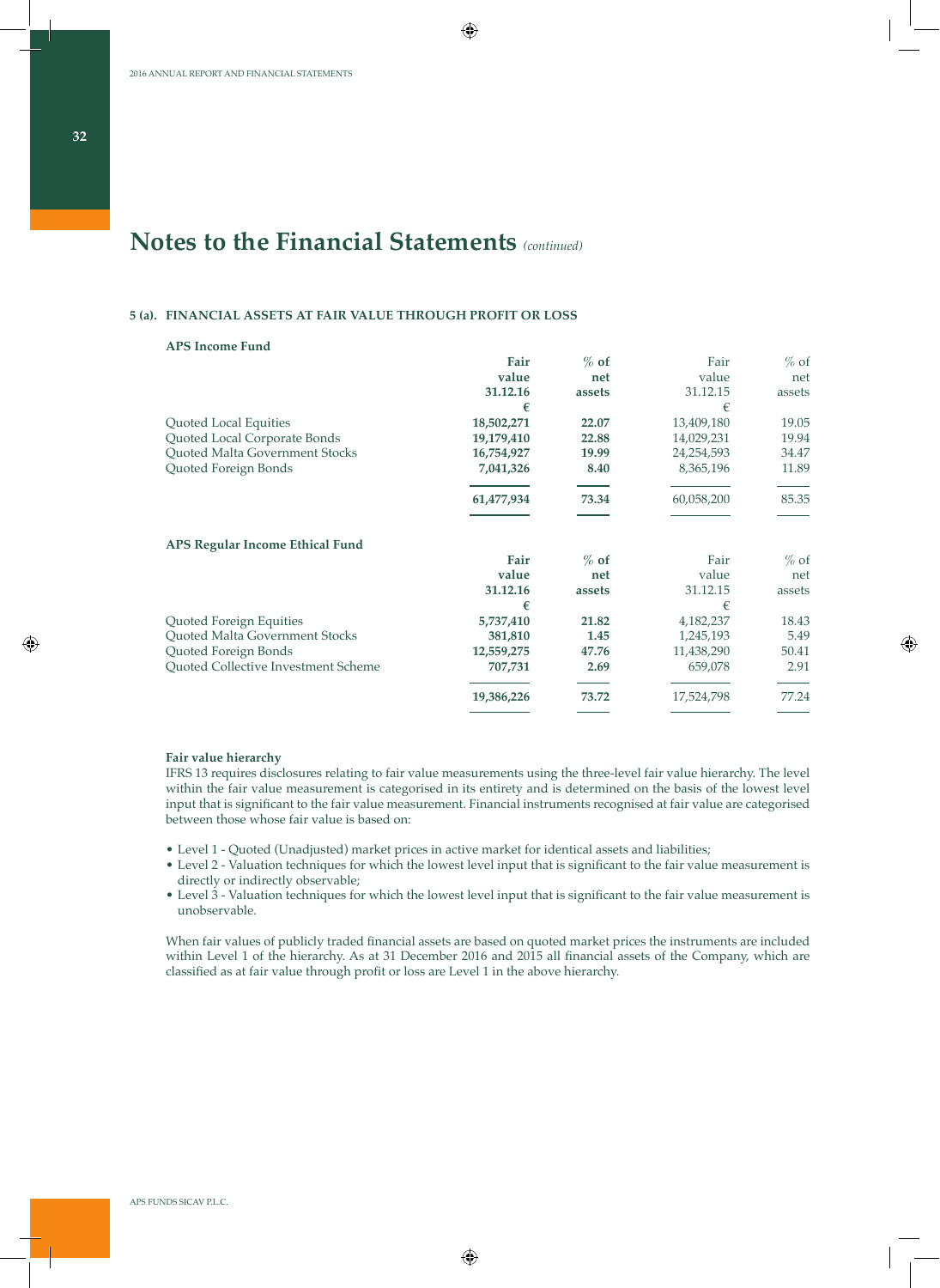# **Notes to the Financial Statements** *(continued)*

⊕

**Valuation techniques** 

The net gain in fair value of financial assets at fair value through profit or loss is made up of:

|                               |           | <b>APS</b><br><b>Income Fund</b> | <b>APS</b><br><b>Regular Income</b><br><b>Ethical Fund</b> |           |
|-------------------------------|-----------|----------------------------------|------------------------------------------------------------|-----------|
|                               | 31.12.16  | 31.12.15                         | 31.12.16                                                   | 31.12.15  |
|                               | €         | €                                | €                                                          | €         |
| Realised gain                 | 1,847,300 | 243,280                          | 57,370                                                     | 20,644    |
| Unrealised gain/ (loss)       | 282,110   | 6,136,517                        | 580,938                                                    | (167,798) |
| Interest income               | 2,000,129 | 1,832,055                        | 564,934                                                    | 601,105   |
| Foreign exchange gain/ (loss) | 106,333   | 26,947                           | 19,047                                                     | (9,909)   |
|                               | 4,235,872 | 8,238,799                        | 1,222,289                                                  | 444,042   |

#### **5 (b). OTHER INVESTMENTS - TERM DEPOSITS**

#### **APS Income Fund**

◈

|                                            | Fair       | $%$ of | Fair      | $%$ of |
|--------------------------------------------|------------|--------|-----------|--------|
|                                            | value      | net    | value     | net    |
|                                            | 31.12.16   | assets | 31.12.15  | assets |
|                                            | €          |        | ₽         |        |
| Term Deposits maturing within 1 year       | 17,495,303 | 20.87  | 500,000   | 0.71   |
| Term Deposits maturing in more than 1 year | 2,005,854  | 2.40   | 6,599,144 | 9.38   |
|                                            | 19,501,157 | 23.27  | 7,099,144 | 10.09  |
|                                            |            |        |           |        |

The APS Income Fund had six (2015: five) structured term deposit accounts where the interest rate payable was wholly or partially linked to the performance of a combination of a number of indices or direct equities.

#### **APS Regular Income Ethical Fund**

|                                            | Fair      | $%$ of                   | Fair      | $%$ of |
|--------------------------------------------|-----------|--------------------------|-----------|--------|
|                                            | value     | net                      | value     | net    |
|                                            | 31.12.16  | assets                   | 31.12.15  | assets |
|                                            | €         |                          | €         |        |
| Term Deposits maturing within 1 year       | 5,189,359 | 19.73                    | 1,350,000 | 5.95   |
| Term Deposits maturing in more than 1 year |           | $\overline{\phantom{a}}$ | 2,102,338 | 9.27   |
|                                            | 5,189,359 | 19.73                    | 3,452,338 | 15.22  |
|                                            |           |                          |           |        |

◈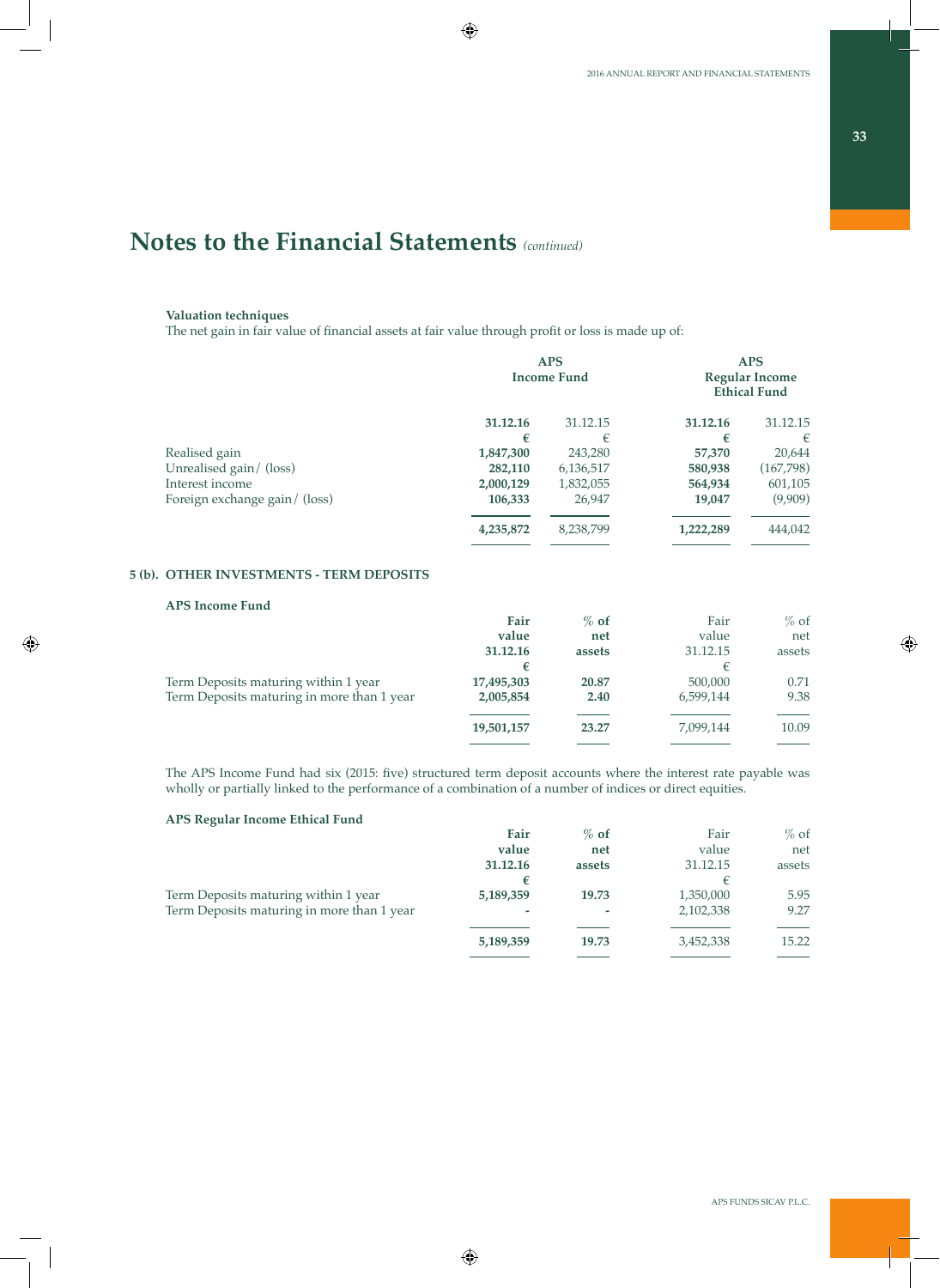### **Notes to the Financial Statements** *(continued)*

#### **6. ACCRUED EXPENSES AND OTHER CREDITORS**

|                                  |                | <b>APS</b><br><b>Income Fund</b> | <b>APS</b><br><b>Regular Income</b><br><b>Ethical Fund</b> |          |
|----------------------------------|----------------|----------------------------------|------------------------------------------------------------|----------|
|                                  | 31.12.16       | 31.12.15                         | 31.12.16                                                   | 31.12.15 |
|                                  | €              | €                                | €                                                          | €        |
| Unpaid management fees           | 154,746        | 130,647                          | 64,186                                                     | 53,191   |
| Unpaid administration fees       | 10,587         | 10,586                           | 8,638                                                      | 7,159    |
| Unpaid custodian fees            | 6,189          | 5,226                            | 2,602                                                      | 2,521    |
| Other unpaid expenses            | 141,662        | 106,751                          | 16,705                                                     | 6,323    |
| <b>Accrued expenses</b>          | 313,184        | 253,210                          | 92,131                                                     | 69,194   |
| Withholding tax on distributions | $\overline{a}$ |                                  | 41,921                                                     | 42,108   |
| <b>Other creditors</b>           |                |                                  | 41,921                                                     | 42,108   |
|                                  |                |                                  |                                                            |          |

#### **7. SHARE CAPITAL**

The Sub-Funds capital is represented by the redeemable shares of the unit holders with no par value and with each carrying one vote.

◈

The authorised share capital of the Company is 500,001,200 shares. Each participating share which the Company issues is allocated to a class representing a particular Fund, with the exception of the initial issued share capital, (Founder shares) of €1,200 divided into 1,200 ordinary shares with no nominal value. These shares constitute a separate class of ordinary shares, being the founder shares, but do not constitute a distinct fund of the Company. All shares in issue of the APS Income Fund and APS Regular Income Ethical Fund are fully paid.

All shares may be issued and redeemed at prices based on the value of the Sub-Funds' net assets in accordance with its Articles of Association.

| <b>APS Income Fund</b>                       | 2016          | 2015          |
|----------------------------------------------|---------------|---------------|
|                                              | <b>Shares</b> | <b>Shares</b> |
| Shares in issue at the beginning of the year |               |               |
| Accumulator shares                           | 78,461.079    | 56,940.674    |
| Distributor shares                           | 459,560.808   | 395.866.723   |
| Creation of Accumulator shares               | 24,379.191    | 25,936.328    |
| Creation of Distributor shares               | 74,393.331    | 78,826.426    |
| Redemption of Accumulator shares             | (4,306.548)   | (4,415.923)   |
| Redemption of Distributor shares             | (11,569,178)  | (15, 132.341) |
| Shares in issue at the end of the year       |               |               |
| <b>Accumulator shares</b>                    | 98,533.722    | 78.461.079    |
| <b>Distributor shares</b>                    | 522,384.961   | 459,560,808   |

◈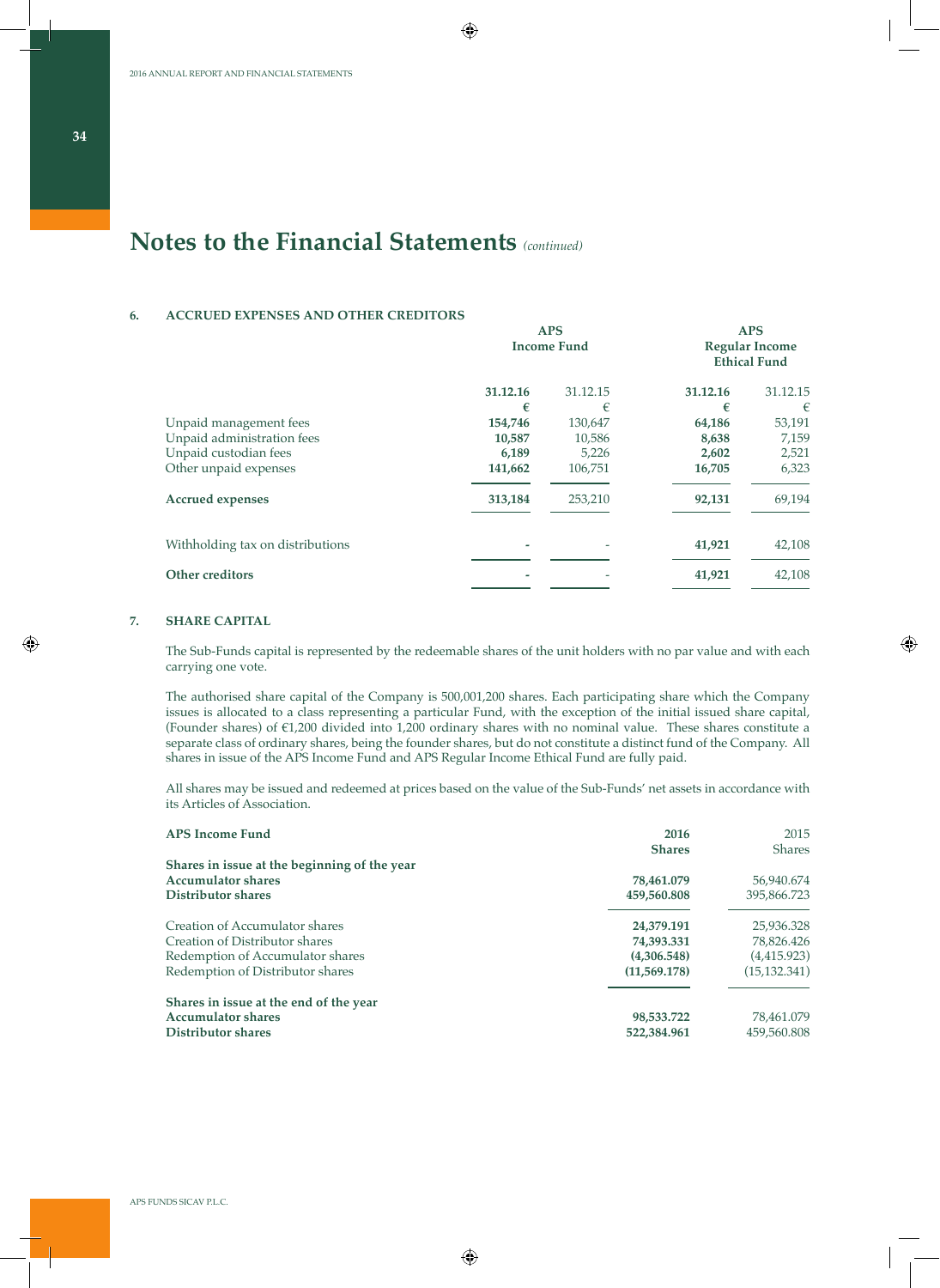### **Notes to the Financial Statements** *(continued)*

| APS Regular Income Ethical Fund              |                 |                |
|----------------------------------------------|-----------------|----------------|
|                                              | 2016            | 2015           |
|                                              | <b>Shares</b>   | <b>Shares</b>  |
| Shares in issue at the beginning of the year |                 |                |
| <b>Class A Accumulator</b>                   | 2,453,919.279   | 2,189,134.333  |
| <b>Class B Distributor</b>                   | 6,820,388.315   | 6,402,638.873  |
| <b>Class C Accumulator</b>                   | 2,343,475.839   | 1,094,426.725  |
| <b>Class D Distributor</b>                   | 7,819,579.953   | 3,852,202.558  |
| Creation of Class A Accumulator shares       | 575,547.866     | 264,784.946    |
| Creation of Class B Distributor shares       | 755,842.063     | 417,749.442    |
| Creation of Class C Accumulator shares       | 735,099.877     | 1,355,008.519  |
| Creation of Class D Distributor shares       | 992,099.866     | 4,041,048.415  |
| Redemption of Class A Accumulator shares     |                 |                |
| Redemption of Class B Distributor shares     |                 |                |
| Redemption of Class C Accumulator shares     | (171, 632, 132) | (105, 959.405) |
| Redemption of Class D Distributor shares     | (407, 283, 941) | (73, 671.02)   |
| Shares in issue at the end of the year       |                 |                |
| <b>Class A Accumulator</b>                   | 3,029,467.145   | 2,453,919.279  |
| <b>Class B Distributor</b>                   | 7,576,230.378   | 6,820,388.315  |
| <b>Class C Accumulator</b>                   | 2,906,943.584   | 2,343,475.839  |
| <b>Class D Distributor</b>                   | 8,404,395.878   | 7,819,579.953  |

◈

The Sub-Funds have no restrictions or specific capital requirements on the subscriptions and redemptions of shares.

The relevant monetary movements are shown in the Statement of Changes in Net Assets attributable to Shareholders.

#### **8. NET ASSET VALUE PER SHARE**

The net asset value per share of both the APS Income Fund and the APS Regular Income Ethical Fund is determined by dividing net assets attributable to a class by the number of shares in issue for the same class irrespective of the class being either an accumulation class or a distributor class.

The NAV per Redeemable Share Class is based on the net assets attributable to holders of each Class and on the number of shares in issue for each Class at the balance sheet date.

#### **9. FEES**

◈

#### *a) Management fee*

Under the terms of an agreement dated 1 February 2008, (revised 28 May 2012) the Company appointed APS Bank Limited, to provide management services.

 The Manager, APS Bank Limited, receives a management fee of 0.75% per annum of the net asset value of the APS Income Fund.

 In the case of APS Regular Income Ethical Fund, the Manager receives a management fee of 0.93% per annum of the net asset value for Class A and Class B shares, and 1% per annum of the net asset value for Class C and Class D shares.

#### *b) Administration fee*

Under the terms of an agreement dated 1 February 2008 (revised 28 May 2012 and 22 October 2012) the Company appointed Valletta Fund Services Limited as Administrator to the Company to provide administration services.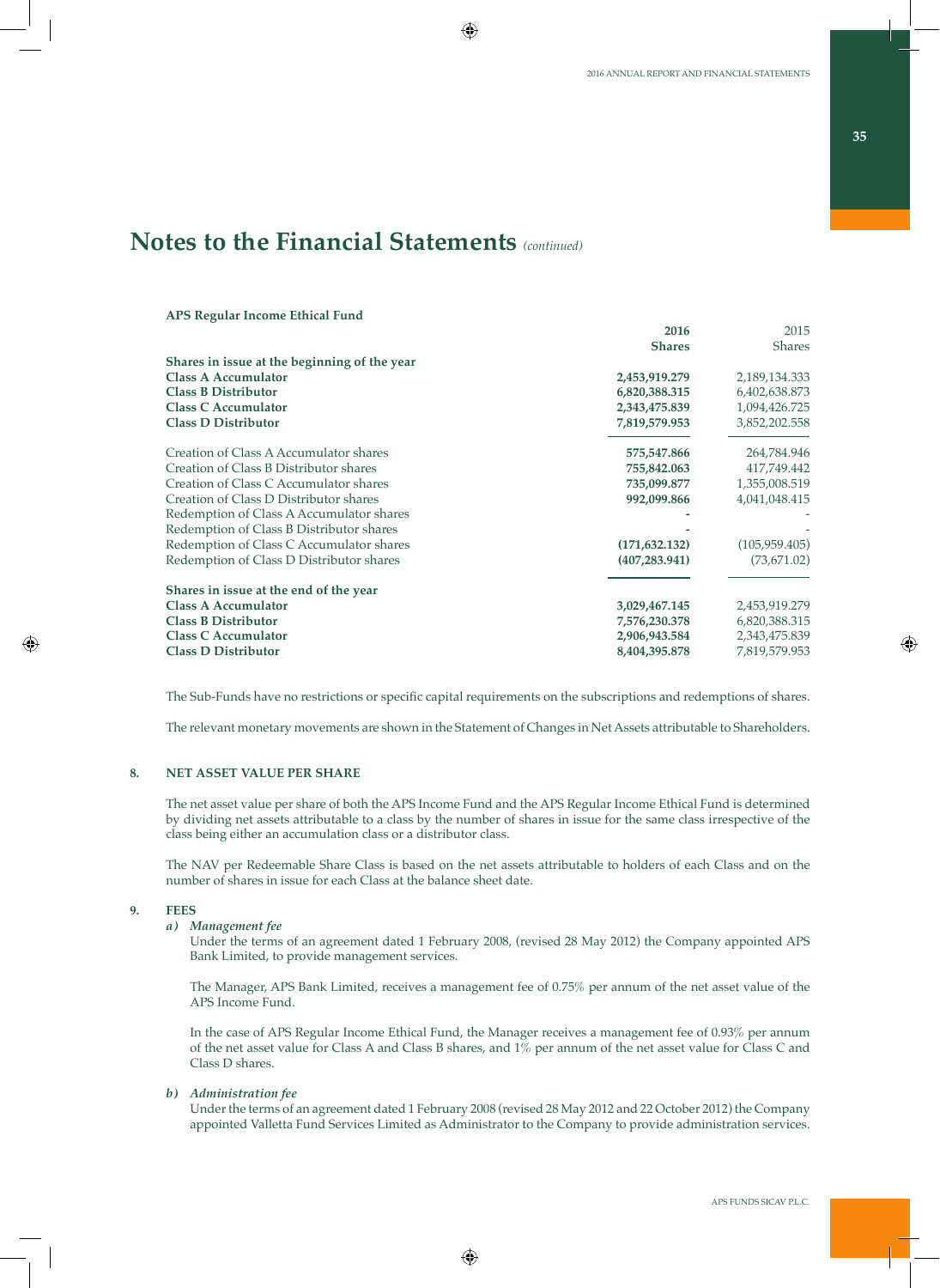### **Notes to the Financial Statements** *(continued)*

 The Administrator, Valletta Fund Services Limited, receives for its services, a fee calculated as 0.13% per annum of the net asset value of the APS Income Fund. This fee is subject to a minimum fee of €25,000 (2015: €25,000) per annum and a maximum fee of €42,000 (2015: €42,000) per annum.

 In respect of the APS Regular Income Ethical Fund, the Administrator receives for its services a fee calculated as 0.13% per annum of the net asset value. This fee is subject to a minimum fee of €21,000 (2015: €21,000) per annum and a maximum fee of €38,000 (2015: €38,000) per annum.

#### *c) Custodian fee*

Under the terms of an agreement dated 1 February 2008 (revised 28 May 2012), the Company appointed Bank of Valletta p.l.c. as Custodian, to provide custody services. The Custodian receives a custody fee of 0.03% per annum of the net asset value of the APS Income Fund with a minimum annual fee of €11,000 (2015: €11,000) and no maximum fee applicable.

 The Custodian receives a custody fee of 0.03% per annum of the net asset value of the APS Regular Income Ethical Fund with a minimum annual fee of  $£10,000$  (2015:  $£10,000$ ).

#### *d) Auditor's remuneration*

Fees charged by the auditor for services rendered during the financial year ended 31 December, relate to:

| 2016  | 2015   |
|-------|--------|
|       | €      |
| 9,440 | 9,440  |
| 673   | 673    |
|       |        |
|       | 10,113 |
|       | 10,113 |

#### **10. DIVIDEND DISTRIBUTION**

Distributions reflected in the Statement of Comprehensive Income for the year ended 31 December 2016:

|  |  | APS Income Fund - Distributor Shares |  |
|--|--|--------------------------------------|--|
|  |  |                                      |  |

|                                                      | Ex-dividend       | Rate      | Distribution |
|------------------------------------------------------|-------------------|-----------|--------------|
|                                                      | date              | per Share | paid         |
|                                                      | 31 December 2015  | 1.8382    | 844,765      |
|                                                      | 28 June 2016      | 1.7616    | 887,627      |
| APS Regular Income Ethical Fund - Distributor Shares |                   |           |              |
|                                                      | Ex-dividend       | Rate      | Distribution |
|                                                      | date              | per Share | paid         |
| <b>B</b> Class                                       | 31 March 2016     | 0.01366   | 103,460      |
| <b>D</b> Class                                       | 31 March 2016     | 0.01355   | 109,560      |
|                                                      |                   |           |              |
| <b>B</b> Class                                       | 25 September 2016 | 0.01493   | 113,096      |
| <b>D</b> Class                                       | 25 September 2016 | 0.01483   | 122,476      |

Distributions reflected in the Statement of Comprehensive Income for the year ended 31 December 2015:

⊕

#### **APS Income Fund - Distributor Shares**

| Ex-dividend      | Rate      | Distribution |
|------------------|-----------|--------------|
| date             | per Share | paid         |
| 31 December 2014 | 1.9026    | 753,176      |
| 30 June 2015     | 2.0688    | 900,193      |

◈

◈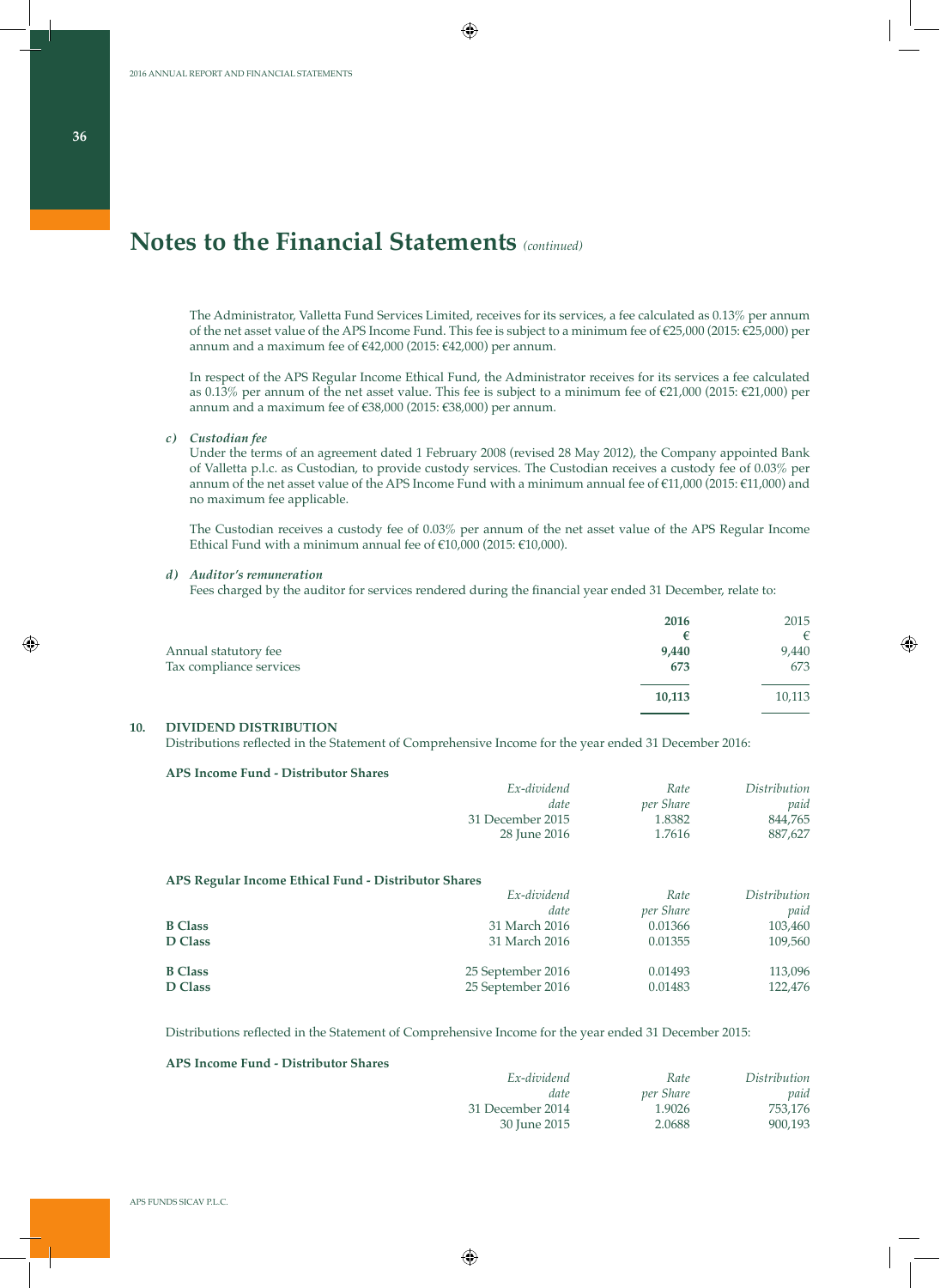### **Notes to the Financial Statements** *(continued)*

**APS Regular Income Ethical Fund - Distributor Shares**

|                | Ex-dividend       | Rate      | Distribution |
|----------------|-------------------|-----------|--------------|
|                | date              | per Share | paid         |
| <b>B</b> Class | 31 March 2015     | 0.02299   | 154,758      |
| D Class        | 31 March 2015     | 0.02288   | 118,470      |
| <b>B</b> Class | 25 September 2015 | 0.01795   | 120,862      |
| D Class        | 25 September 2015 | 0.01786   | 122,560      |

◈

A final dividend of €1.64986 per share which amounted to a distribution of €861,862 was declared by the Directors on 31 December 2016 with respect to the distributor shares of the APS Income Fund. This distribution will be reflected in the Statement of Comprehensive Income for the year ending 31 December 2017.

#### **11. TAX EXPENSE**

The tax regime for collective investment schemes is based on the classification of funds into prescribed or nonprescribed funds in terms of the conditions set out in the Collective Investment Schemes (Investment Income) Regulations, 2001 as amended. In general, a prescribed fund is defined as a resident fund, which has declared that the value of its assets situated in Malta amount to at least 85% of the value of the total assets of the fund.

The APS Income Fund is classified as a prescribed fund for income tax purposes, and would be subject to Maltese tax on its investment income as defined in the Income Tax Act, at a rate of 10% or 15% depending on the nature of the income. No tax on capital gains should be incurred by resident investors upon the disposal of units in such a fund.

The APS Regular Income Ethical Fund is classified as a non-prescribed fund for Maltese income tax purposes and should not be subject to tax on its income or gains, but Maltese resident investors therein may be subject to a 15% withholding tax on capital gains realised on redemptions of units. However, the Maltese resident investor may request the Company not to effect the deduction of the said 15% withholding tax in which case the investor would be required to declare the gains in his income tax return and will be subject to tax at the normal rates of tax. Gains or profits derived on the transfer or redemption of units in any fund by investors who are not resident in Malta should not be chargeable to Maltese income tax, subject to the satisfaction of certain conditions.

In respect of distributions by the Company to the shareholders, dividends paid from Malta source taxed profits, Malta source profits which are exempt from tax up to the level of the ultimate shareholder, or profits received by the Company from the foreign income account of another Maltese company should not be subject to a withholding tax or to a further tax in the hands of the shareholders.

Distributions from the Company's Untaxed Account to a Maltese resident person (other than a company) or to a non-resident person who is owned and controlled by, directly or indirectly, or who acts on behalf of a person who is ordinarily resident and domiciled in Malta should, inter alia, be subject to a withholding tax of 15%. This withholding tax should be deducted by the Company and the dividend would be passed on to the Shareholders net of the tax. The shareholders (being resident individuals or non-resident companies owned by individuals who are ordinarily resident and domiciled in Malta) may opt to declare such dividends paid from the Untaxed Account of the Company in their income tax return and in that case the 15% withholding tax would be available as a credit (or a refund, as the case may be) against the recipient's tax liability.

Distributions from the Company's equalisation reserve are treated as dividends for income tax purposes and are likely to be subject to a withholding tax of 15% when paid to a Maltese resident person (other than a company).

In case of the Company's foreign investments, any capital gains, dividends, interest and other gains or profits may be subject to tax imposed by the country of origin concerned and such taxes may not be recoverable by the Company or by its shareholders.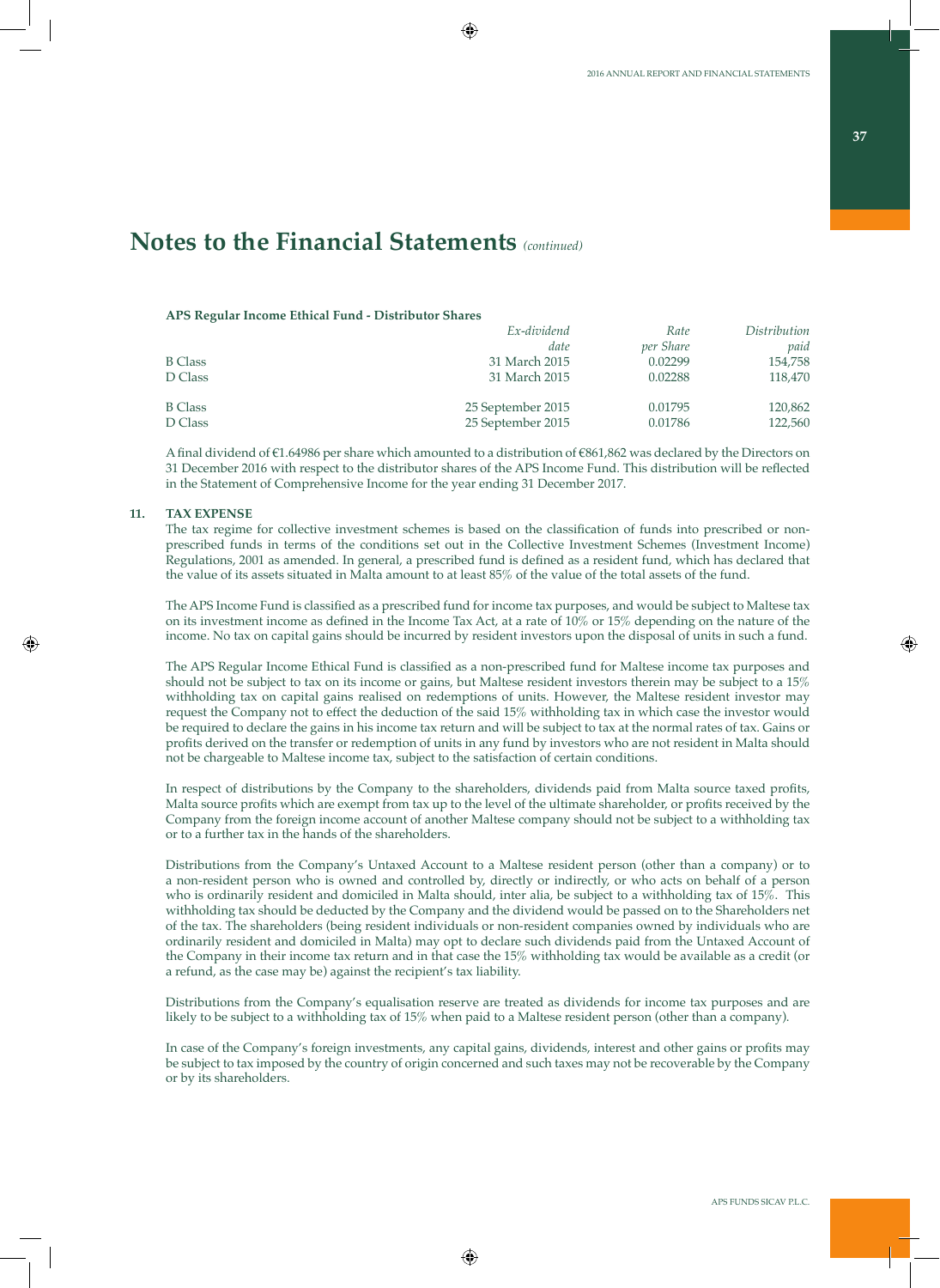### **Notes to the Financial Statements** *(continued)*

#### **12. RELATED PARTIES**

Parties are considered to be related if one party has the ability to control the other party or exercise significant influence over the other party in making financial or operational decisions.

⊕

#### *(i) Shareholding*

 APS Bank Limited, whose ultimate parent is Arom Holdings Limited whose registered address is at Archbishop's Curia, St. Calcedonius Square, Floriana, Malta, has a significant investment in APS Funds SICAV p.l.c.

Shares held by APS Bank Malta Limited in the APS Funds SICAV p.l.c. were as follows:

|                                      |               | <b>APS</b>               |               |               | <b>APS</b>               |
|--------------------------------------|---------------|--------------------------|---------------|---------------|--------------------------|
|                                      |               | Regular                  |               |               | Regular                  |
| <b>APS</b>                           |               | Income                   | <b>APS</b>    |               | Income                   |
| <b>Funds</b>                         | <b>APS</b>    | <b>Ethical</b>           | Funds         | APS           | Ethical                  |
| <b>SICAV</b>                         | Income        | Fund                     | <b>SICAV</b>  | Income        | Fund                     |
| p.l.c.                               | Fund          | Distributor              | p.l.c.        | Fund          | Distributor              |
| Founder                              | Distributor   | <b>Shares</b>            | Founder       | Distributor   | <b>Shares</b>            |
| <b>Shares</b>                        | <b>Shares</b> | (Class B)                | <b>Shares</b> | <b>Shares</b> | (Class B)                |
| 31.12.2016                           | 31.12.2016    | 31.12.2016               | 31.12.2015    | 31.12.2015    | 31.12.2015               |
| <b>Number of Shares</b><br>1,199.000 |               | 98,853.140 5,000,000.000 | 1,199.000     |               | 98,853.140 5,000,000.000 |
| <b>Nil</b><br>Dividend Income        | 355,852       | 142.950                  | Nil           | 392.585       | 204,700                  |

◈

 As at 31 December 2016, the APS Funds SICAV p.l.c. ("The Company") held bank balances at APS Bank Limited amounting to €3,728,911 (2015: €4,188,840) and term deposits of €21,695,525 (2015: €8,262,338).

 As at 31 December 2016, the APS Income Fund held bank balances at APS Bank Limited amounting to €2,171,318 (2015: €2,588,698) and term deposits of €17,206,166 (2015: €5,510,000).

 As at 31 December 2016, the APS Regular Income Ethical Fund held bank balances at APS Bank Limited amounting to €1,556,393 (2015: €1,598,942) and term deposits of €4,489,359 (2015: €2,752,338).

 The interest received on such bank accounts and term deposits are equivalent to those that prevail in arm's length transactions.

#### *(ii) Management agreement*

 APS Bank Limited is also the Investment Manager of APS Income Fund and APS Regular Income Ethical Fund by virtue of an agreement entered into with the Company dated 1 February 2008 (revised 28 May 2012).

 Management fees due to APS Bank Limited for the period are disclosed in the Statement of Comprehensive Income (note 9) and the outstanding management fee is detailed in note 6.

#### *(iii) Key management personnel*

 The Directors are entitled to remuneration for their services at rates determined by the annual general meeting of the shareholders. For the years ended 31 December 2016 and 31 December 2015, the Company remunerated its Directors the amount of €19,491 and €10,915 respectively for each reporting year as disclosed separately in the Statement of Comprehensive Income. There were no other payments to key management personnel.

Æ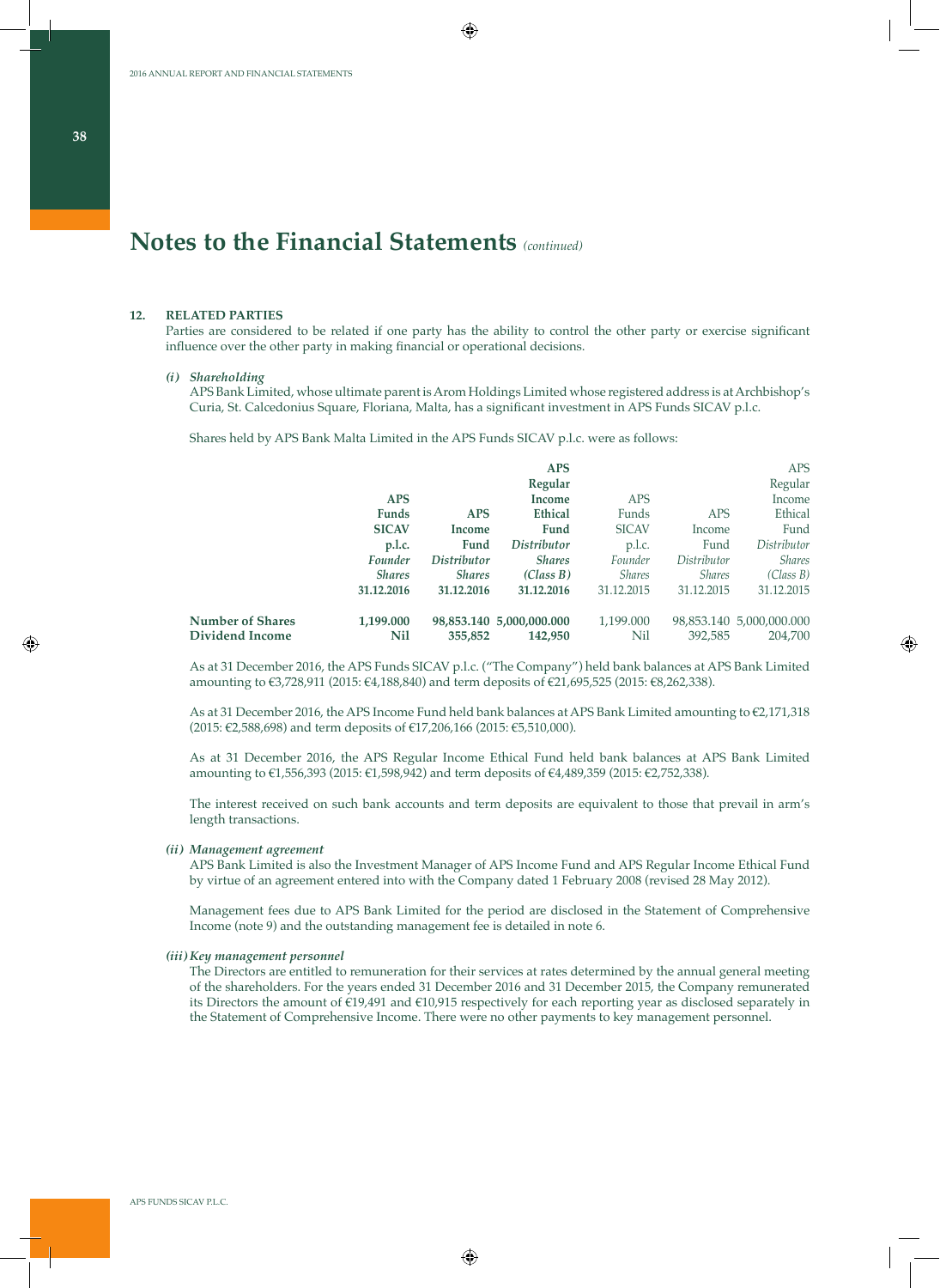### **Notes to the Financial Statements** *(continued)*

As at 31 December 2016 and 31 December 2015, the Directors held units in the Sub-Funds, as detailed below.

⊕

|      | Sub-Fund                               | Type of<br><i>shares</i><br>held | <b>Number</b><br>0t<br><i>shares</i> | Income<br>from<br>Dividends |
|------|----------------------------------------|----------------------------------|--------------------------------------|-----------------------------|
| 2016 | <b>APS Income Fund</b>                 | Accumulator                      | 220                                  | Nil                         |
| 2015 | APS Income Fund                        | Accumulator                      | 220                                  | Nil                         |
| 2016 | <b>APS Regular Income Ethical Fund</b> | <b>Class C Accumulator</b>       | 8,000                                | <b>Nil</b>                  |
| 2015 | APS Regular Income Ethical Fund        | Class C Accumulator              | 8,000                                | Nil                         |

All related party transactions were made at arm's length on normal commercial terms and conditions. There were no other transactions between the Company and its related parties during the reporting period (2015: Nil).

#### **13. CASH AND CASH EQUIVALENTS**

⊕

For purpose of the Statement of Cash Flows, the year-end cash and cash equivalents comprise bank balances held at call as follows:

|                                 |           | $%$ of |           | $\%$ of |
|---------------------------------|-----------|--------|-----------|---------|
|                                 | net       |        |           | net     |
|                                 | 2016      | assets | 2015      | assets  |
|                                 |           |        |           |         |
| APS Funds SICAV p.l.c.          | 3,728,911 | 3.39   | 4,188,840 | 4.50    |
| APS Income Fund                 | 2,171,318 | 2.59   | 2,588,698 | 3.68    |
| APS Regular Income Ethical Fund | 1,556,393 | 5.92   | 1,598,942 | 7.05    |
|                                 |           |        |           |         |

The APS Income Fund has an overdraft facility with APS Bank Limited of €2,500,000 (2015: €2,500,000). As at 31 December 2016, the overdraft amount was of €15,197. (2015: €1,020). This facility is secured by the pledge with the total value of €2,500,000 (2015: €2,500,000).

The APS Regular Income Ethical Fund has an overdraft facility with APS Bank Limited of €1,000,000 (2015: €1,000,000). As at 31 December 2016 and 2015, the facility was not overdrawn. This facility is secured by a pledge with a total value of €1,000,000 (2015: €1,000,000).

#### **14. FINANCIAL RISK MANAGEMENT OBJECTIVES AND POLICIES**

The Sub-Funds' activities expose it to a variety of financial risks: market risk (including price risk, fair value interest rate risk, cash flow interest rate risk and currency risk), credit risk and liquidity risk.

The Company's objective in managing risk is the creation and protection of shareholders' value. Risk is measured through a process of ongoing identification, measurement and monitoring. The company does not make use of any derivative instruments. The risk management policies employed by the Company are disclosed below.

#### **Risk Management Structure**

The Company's Investment Manager is responsible for identifying and controlling risks. The Board of Directors supervises the Investment Manager and is ultimately responsible for the overall risk management of the Company.

#### **Market Price Risk**

Market Risk is the risk that the fair value of future cash flows of financial instruments will fluctuate due to changes in market variables such as interest rates, foreign exchange rates and equity prices.

The Sub-Funds' securities are susceptible to market price risk arising from uncertainties about future values of the investment securities. The Sub-Funds trade in financial instruments, taking positions in traded instruments. All securities present a risk of loss of capital. The Investment Manager moderates this risk through a careful selection of securities and other financial instruments within specified limits. The maximum risk resulting from financial instruments is determined by the fair value of the financial instruments. The overall market positions of each Sub-Fund are monitored on a regular basis by the Investment Manager.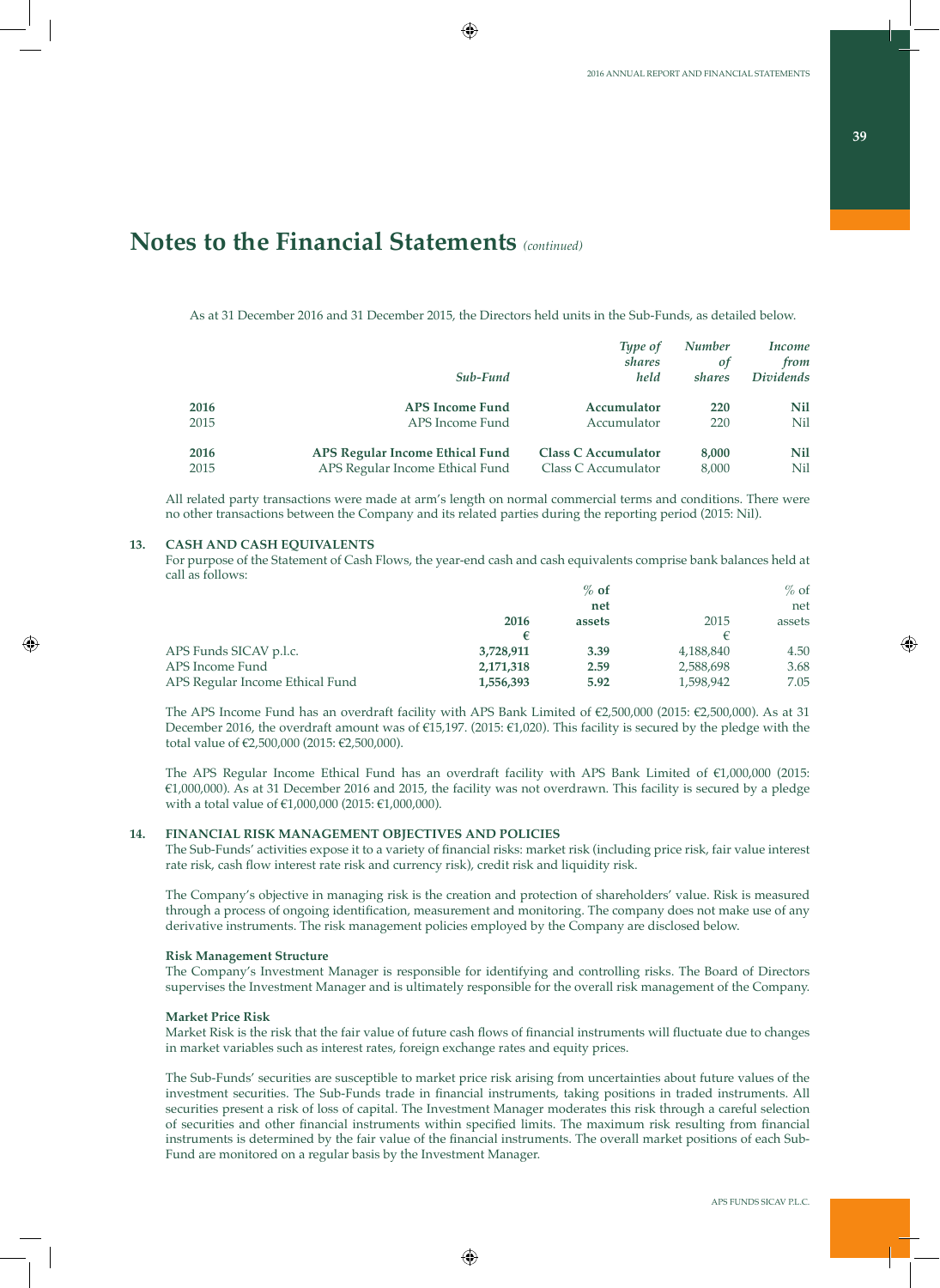**40**

⊕

### **Notes to the Financial Statements** *(continued)*

The Sub-Funds' equity and debt securities are susceptible to market price risk arising from uncertainties about future prices of securities. The Sub-Funds' exposure to the different types of investments is summarised in note 5.

The APS Income Fund seeks to achieve long-term capital growth by investing principally in the equity and debt securities markets in Malta on a diversified basis. The equity securities are selected from the Malta Stock Exchange Share Index (the "MSE Index") traded on the Malta Stock Exchange. If the MSE Index at 31st December 2016 had increased by 15% (2015: 15%) with all other variables held constant, this would have increased net assets attributable to holders of redeemable shares by approximately €2,775,341 (2015: €2,011,377). Conversely, if the MSE Index had decreased by 15% (2015: 15%), this would have had an equal but opposite effect.

For the purpose of this calculation, the Company assumed that the 15% (2015: 15%) change in the MSE Index is made up of an identical and equal change to all the securities listed on the MSE and therefore the 15% (2015: 15%) is not a composite of different percentage changes of the underlying listed securities. The Company has deemed a 15% (2015: 15%) change in the MSE Index to be a reasonable change.

The Investment Objective of the APS Regular Income Ethical Fund is to endeavour to maximise the total return to investors, minimising the volatility of the portfolio whilst having regard to attaining a desirable level of liquidity through investment, principally, in deposits, other collective investment schemes and debt and equity securities.

The equity securities are selected from recognised stock exchanges across the world. If equities at 31st December 2016 had increased by 15% (2015: 15%) with all other variables held constant, this would have increased net assets attributable to holders of redeemable shares by approximately €966,771 (2015: €726,197). Conversely, if equities had decreased by 15% (2015: 15%), this would have had an equal but opposite effect.

◈

Debt securities are affected by interest rate movements, which are covered below.

#### **Interest Rate Risk**

The Sub-Funds are exposed to interest rate risk through directly holding interest-bearing financial assets. Assets earning interest at variable rates expose the Sub-Funds to cash flow interest rate risk, whereas assets earning interest at fixed rates expose the Sub-Funds to fair value interest rate risk. The Sub-Funds' exposure to interest rate risk is summarised in the table below:

|                                                    | Financial<br>assets held<br>at fixed rates<br>(as a $\%$ of NAV) |                | Financial<br>assets held<br>at variable rates<br>(as a $\%$ of NAV) |               |
|----------------------------------------------------|------------------------------------------------------------------|----------------|---------------------------------------------------------------------|---------------|
|                                                    | 2016                                                             | 2015           | 2016                                                                | 2015          |
| APS Income Fund<br>APS Regular Income Ethical Fund | 50.75<br>34.50                                                   | 63.92<br>30.39 | 0.52<br>14.71                                                       | 2.37<br>25.51 |

In the case of the APS Income Fund, at 31st December 2016, should interest rates have lowered/increased by 50 (2015: 50) basis points with all other variables remaining constant, the increase/decrease in net assets attributable to holders of redeemable shares (gross of expenses) would amount to approximately €1,554,266 (2015: €1,835,503), arising from the change in market values of these corporate and government bonds.

In the case of the APS Regular Income Ethical Fund, the direct exposure in interest rate risk is managed through investment in debt securities with different maturity dates over the time bands as illustrated in the table below. In addition, investment limits in interest-bearing securities are prescribed in the prospectus.

The Investment Manager monitors such exposure against these limits on a regular basis. At 31st December 2016, should interest rates have lowered/increased by 50 (2015: 50) basis points with all other variables remaining constant, the increase/decrease in net assets attributable to holders of redeemable shares (gross of expenses) would amount to approximately €204,129 (2015: €218,112), arising from the change in market values of these corporate and government bonds.

Any excess cash and cash equivalents held at call as disclosed in note 13 are exposed to variable interest rates.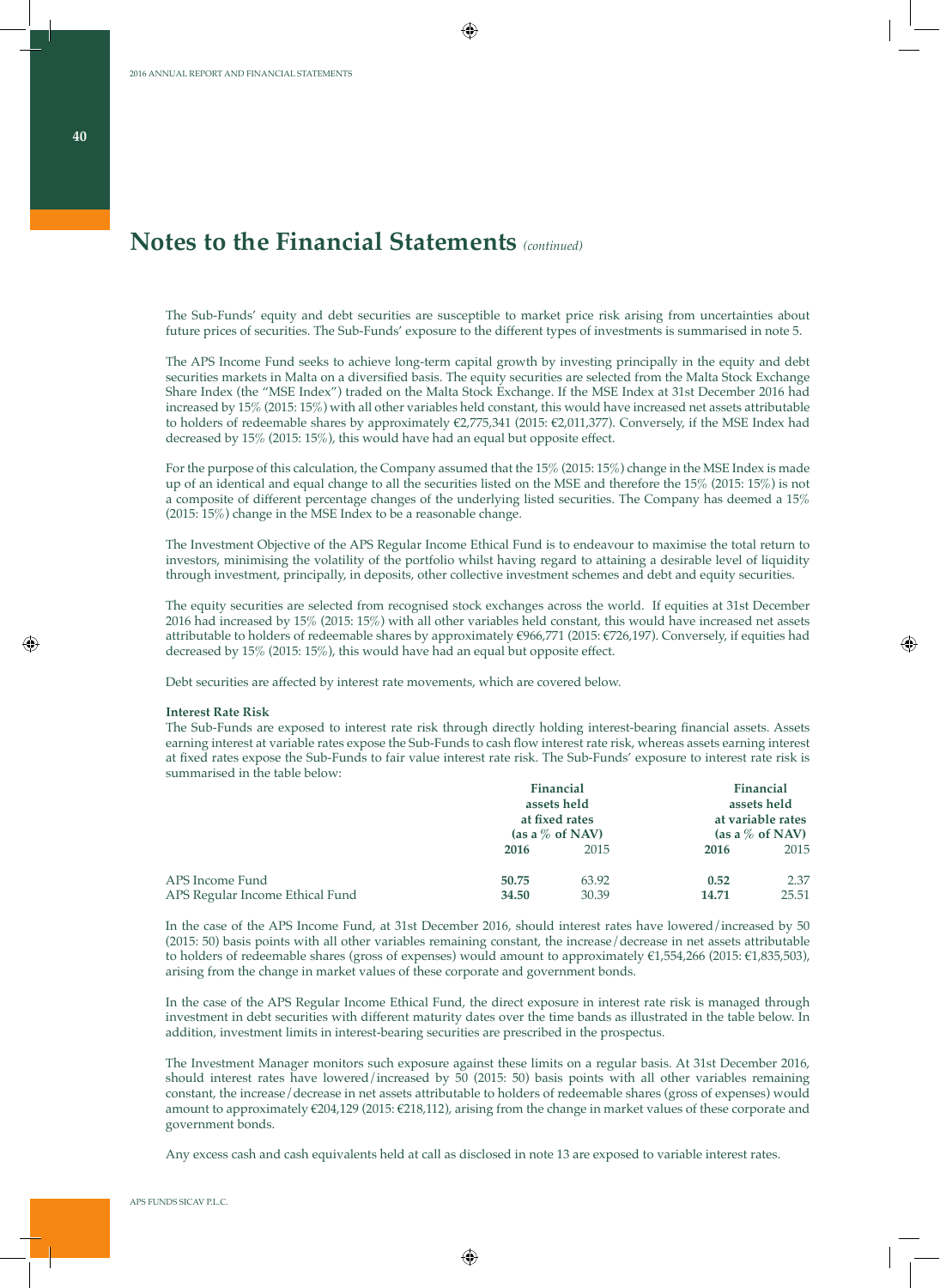### **Notes to the Financial Statements** *(continued)*

#### **Maturity analysis of debt securities**

The table below shows an analysis of assets according to when they are expected to be recovered:

◈

| <b>APS</b> Income Fund | <b>Quoted Local</b> | <b>Quoted</b> | Quoted       |
|------------------------|---------------------|---------------|--------------|
|                        | Corporate           | <b>Malta</b>  | Foreign      |
|                        | <b>Bonds</b>        | Government    | <b>Bonds</b> |
|                        |                     | <b>Bonds</b>  |              |
|                        | 31.12.16            | 31.12.16      |              |
|                        |                     |               | 31.12.16     |
|                        | €                   |               |              |
| Up to 1 year           | 510,336             |               |              |
| 1 to 5 years           | 6,574,575           |               | 3,868,023    |
| 5 to 15 years          | 12,094,499          | 16,754,927    | 3,173,303    |
| Over 15 years          |                     |               |              |
|                        | 19,179,410          | 16,754,927    | 7,041,326    |
|                        |                     |               |              |
|                        | 31.12.15            | 31.12.15      | 31.12.15     |
|                        | €                   | €             |              |
| Up to 1 year           |                     |               |              |
| 1 to 5 years           | 7,049,648           | 107,630       | 4,593,948    |
| 5 to 15 years          | 6,979,583           | 13,247,890    | 3,771,248    |
| Over 15 years          |                     | 10,899,073    |              |
|                        | 14,029,231          | 24,254,593    | 8,365,196    |

#### **APS Regular Income Ethical Fund**

◈

|               | <b>Quoted Malta</b><br>Government | Ouoted Malta<br>Government | Quoted<br>Foreign | Quoted<br>Foreign |
|---------------|-----------------------------------|----------------------------|-------------------|-------------------|
|               | <b>Bonds</b>                      | <b>Bonds</b>               | <b>Bonds</b>      | <b>Bonds</b>      |
|               | 31.12.16                          | 31.12.15                   | 31.12.16          | 31.12.15          |
|               | €                                 | €                          | €                 | $\epsilon$        |
| Up to 1 year  | $\overline{\phantom{a}}$          | ٠                          | 1,087,658         | 281,271           |
| 1 to 5 years  | -                                 | ۰                          | 5,719,189         | 7,013,846         |
| 5 to 15 years | 381,810                           | 367,380                    | 4,573,960         | 2,311,553         |
| Over 15 years | ۰                                 | 877,813                    | 1,178,468         | 1,831,620         |
|               | 381,810                           | 1,245,193                  | 12,559,275        | 11,438,290        |

#### *Currency Risk*

Currency risk is the risk that the value of the financial instrument will fluctuate due to changes in foreign exchange rates. The Company invests in securities that are denominated in currencies other than the euro. Accordingly the value of the Company's assets may be affected favourably or unfavourably by fluctuations in currency rates. Therefore, the Company will necessarily be subject to foreign exchange risks.

The Directors are under no obligation (although they may do so at their discretion) to hedge currency risks. There is no current intention to hedge currency risk although the directors of the Company will continue to monitor the foreign currency risk.

Although the majority of APS Income Fund's transactions, assets and liabilities are denominated in euro, as at 31 December 2016, the Fund had 7.06% (2015: 11.09%) of its underlying assets denominated in foreign currencies.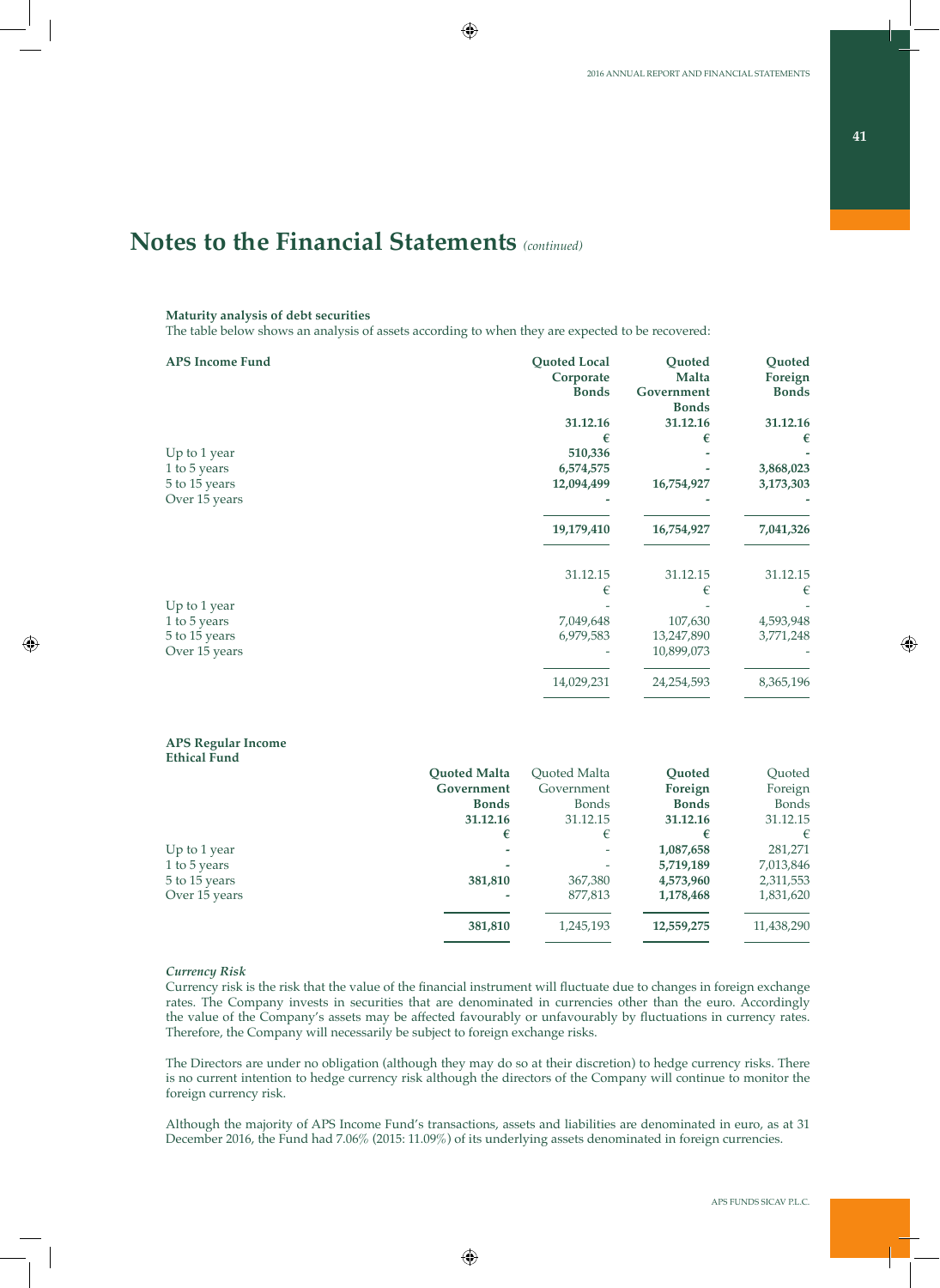### **Notes to the Financial Statements** *(continued)*

The APS Regular Income Ethical Fund is exposed to considerable foreign currency risk. As at 31 December 2016, the Fund had 39.02% (2015: 46.28%) of its underlying assets denominated in foreign currencies.

◈

The following table indicates the currencies to which the Fund had significant exposure at 31 December on its monetary financial assets and liabilities. The analysis below calculates the effect of reasonably positive movement of the currency rate against the Euro on the net assets attributable to shareholders with all other variables held constant:

#### **APS Income Fund**

|                   |               | 2016                 | 2015            |
|-------------------|---------------|----------------------|-----------------|
|                   |               | <b>Effect on the</b> | Effect on the   |
|                   |               | net assets           | net assets      |
|                   | Change in     | attributable         | attributable    |
|                   | currency rate | to shareholders      | to shareholders |
| Currency          | $\%$          | €                    |                 |
| Australian Dollar | $+10$         | 16                   | 15              |
| Canadian Dollar   | $+10$         | q                    | 8               |
| British Pound     | $+10$         | 96,575               | 318,953         |
| <b>US Dollars</b> | $+10$         | 490,729              | 461,572         |
|                   |               |                      |                 |

#### **APS Regular Income Ethical Fund**

| ີ                     |               | 2016                 | 2015            |
|-----------------------|---------------|----------------------|-----------------|
|                       |               | <b>Effect on the</b> | Effect on the   |
|                       |               | net assets           | net assets      |
|                       | Change in     | attributable         | attributable    |
|                       | currency rate | to shareholders      | to shareholders |
| Currency              | %             | €                    | €               |
| <b>Brazilian Real</b> | $+10$         | 87,444               | 11,125          |
| <b>British Pound</b>  | $+10$         | 62,559               | 313,972         |
| Polish Zloty          | $+10$         | 9,476                | 10,090          |
| <b>US Dollars</b>     | $+10$         | 721,678              | 637,358         |
| Turkish Lira          | $+10$         | 7,738                | 26,307          |
| <b>Mexican Pesos</b>  | $+10$         | 31,147               | 34,495          |
| Swiss Franc           | $+10$         | 54,491               | 16,840          |
| <b>Argentine Peso</b> | $+10$         | 45,101               |                 |

An equivalent decrease in each of the aforementioned currencies against the euro would have resulted in the equivalent but opposite effect.

The following table indicates the currencies to which the Company has significant exposure as at 31 December 2016 and 31 December 2015 on its monetary financial assets.

#### **APS Income Fund**

|                      | As at       | $%$ of | As at       | $%$ of |
|----------------------|-------------|--------|-------------|--------|
|                      | 31 December | net    | 31 December | net    |
|                      | 2016        | assets | 2015        | assets |
|                      | €           |        | €           |        |
| <b>British Pound</b> | 965,749     | 1.15   | 3,189,532   | 4.53   |
| Australian Dollar    | 157         | 0.00   | 153         | 0.00   |
| <b>US Dollar</b>     | 4,907,290   | 5.85   | 4,615,723   | 6.56   |
| Canadian Dollar      | 87          | 0.00   | 81          | 0.00   |
|                      | 5,873,283   | 7.00   | 7,805,489   | 11.09  |
|                      |             |        |             |        |

◈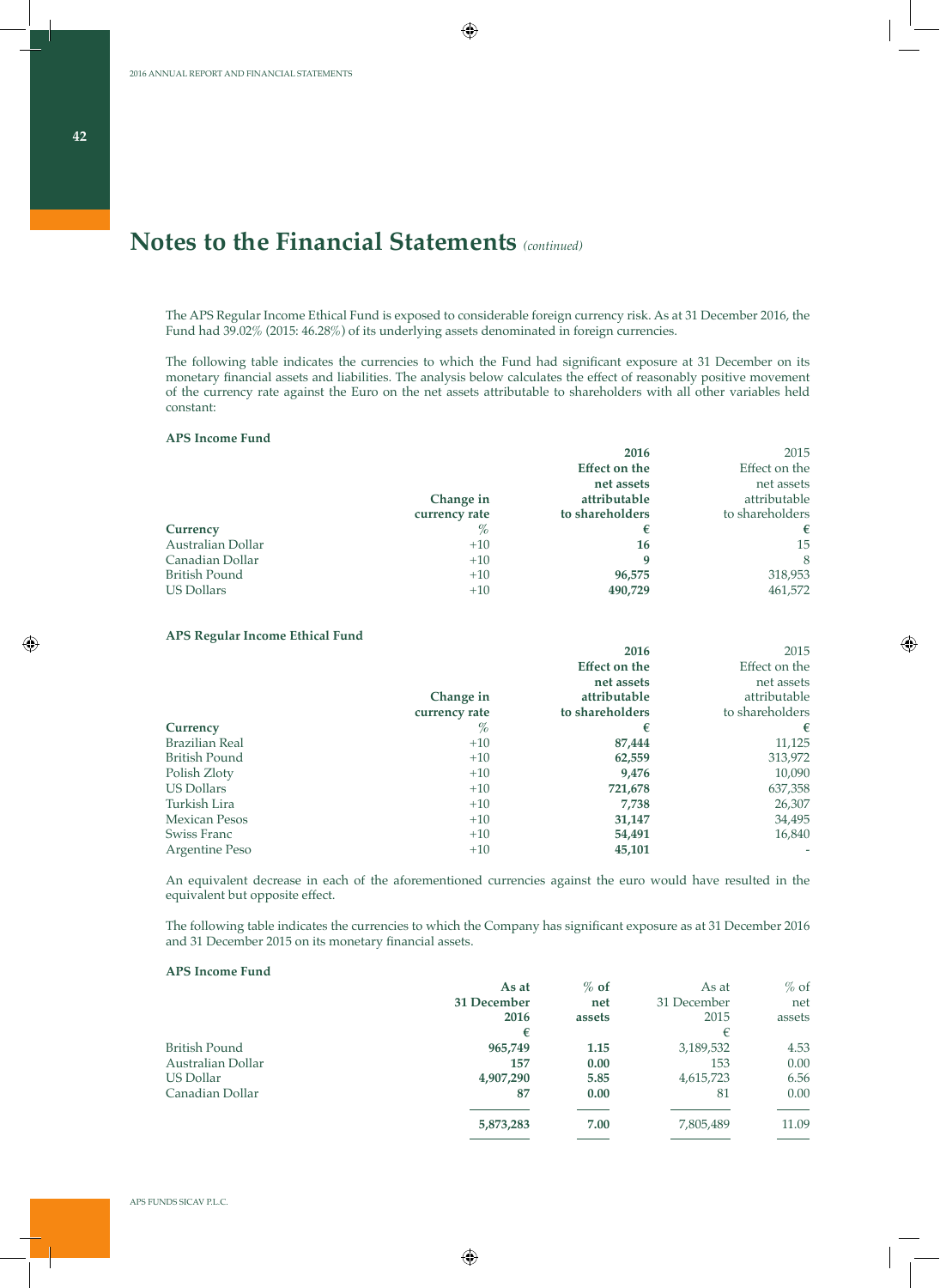### **Notes to the Financial Statements** *(continued)*

#### **APS Regular Income Ethical Fund**

|                       | As at       | $%$ of | As at       | $\%$ of |
|-----------------------|-------------|--------|-------------|---------|
|                       | 31 December | net    | 31 December | net     |
|                       | 2016        | assets | 2015        | assets  |
|                       | €           |        | €           |         |
| British Pound         | 625,585     | 2.38   | 3,139,715   | 13.84   |
| US Dollar             | 7,216,777   | 27.44  | 6,373,581   | 28.09   |
| <b>Brazilian Real</b> | 874,440     | 3.33   | 111,251     | 0.49    |
| Polish Zloty          | 94,756      | 0.36   | 100,904     | 0.44    |
| <b>Swiss Francs</b>   | 544,908     | 2.07   | 168,398     | 0.74    |
| Turkish Lira          | 77,380      | 0.29   | 263,069     | 1.16    |
| Mexican Peso          | 311,467     | 1.18   | 344,953     | 1.52    |
| Argentine Peso        | 451,014     | 1.72   |             |         |
|                       | 10,196,327  | 38.77  | 10,501,871  | 46.28   |
|                       |             |        |             |         |

#### *Credit Risk*

◈

Credit risk is the risk that an issuer or counter party will be unable or unwilling to meet a commitment that it has entered into with the Company. Financial assets, which potentially subject the Sub-Fund to credit risk, consist principally of debt securities. Loans and receivables comprise accrued income as disclosed in the Statement of Financial Position.

The following table provides information regarding the Sub-Funds' aggregated credit risk exposure with external credit ratings. The credit rating analysis below takes into account the rating of the respective financial assets which are categorised by Standard & Poor's ("S&P") rating or equivalent.

#### **APS Income Fund**

|                                                                    |            | <b>AAA</b> | AA           | $\mathbf{A}$    | <b>BBB</b>   | <b>BB</b> | <b>Not</b><br><b>Rated</b> | Carrying<br>Value<br>31.12.2016<br>€ | Fair<br>Value<br>31.12.2016<br>€ |
|--------------------------------------------------------------------|------------|------------|--------------|-----------------|--------------|-----------|----------------------------|--------------------------------------|----------------------------------|
| Debt securities classified as fair value<br>through profit or loss |            | 0.11%      |              | $1.07\%$ 20.47% | $2.56\%$     | 3.46%     | $18.35\%$                  | 37,877,575                           | 42,975,663                       |
|                                                                    |            | AAA        | AA           | A               | <b>BBB</b>   | <b>BB</b> | Not<br>Rated               | Carrying<br>Value<br>31.12.2015      | Fair<br>Value<br>31.12.2015      |
| Debt securities classified as fair value                           |            |            |              |                 |              |           |                            | €                                    | €                                |
| through profit or loss                                             |            | 0.13%      | 2.23%        |                 | 2.79% 37.95% | 2.29%     | 20.91%                     | 40,867,906                           | 46,649,020                       |
| APS Regular Income Ethical Fund                                    |            |            |              |                 |              |           |                            |                                      |                                  |
|                                                                    |            |            |              |                 |              |           | <b>Not</b>                 | Carrying<br>Value                    | Fair<br>Value                    |
|                                                                    | <b>AAA</b> | AA         | $\mathbf{A}$ | <b>BBB</b>      | <b>BB</b>    | B         | <b>Rated</b>               | 31.12.2016<br>€                      | 31.12.2016<br>€                  |
| Debt securities classified as fair value<br>through profit or loss | $3.69\%$   | 0.72%      |              | 9.40% 19.72%    | $9.58\%$     | 4.37%     | $1.72\%$                   | 12,187,990                           | 12,941,085                       |
|                                                                    |            |            |              |                 |              |           | <b>Not</b>                 | Carrying<br>Value                    | Fair<br>Value                    |
|                                                                    | <b>AAA</b> | AA         | A            | <b>BBB</b>      | <b>BB</b>    | B         | Rated                      | 31.12.2015<br>€                      | 31.12.2015<br>€                  |
| Debt securities classified as fair value                           |            |            |              |                 |              |           |                            |                                      |                                  |

◈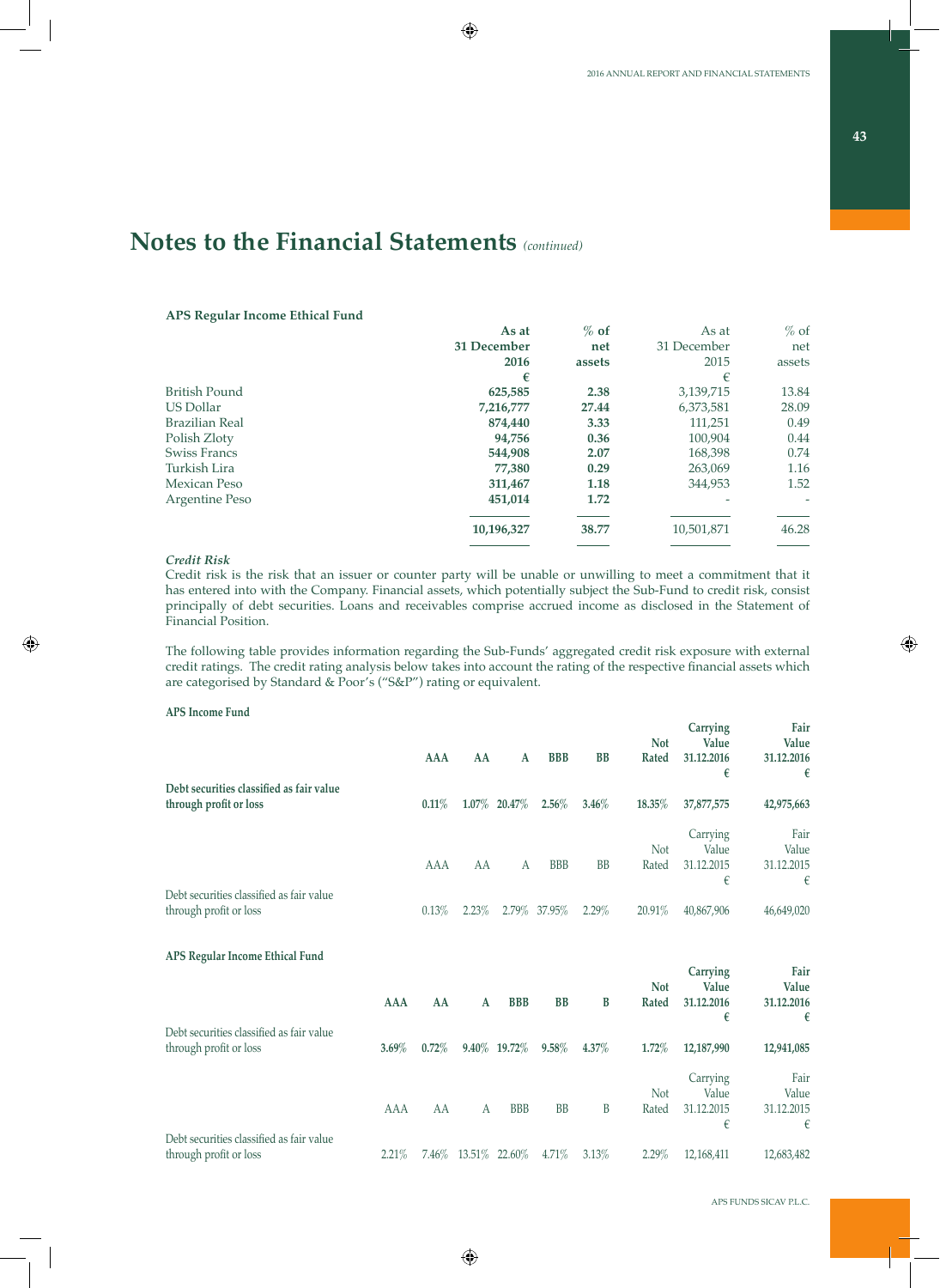### **Notes to the Financial Statements** *(continued)*

As at 31 December 2016 the APS Income Fund held Malta Government Stocks for the total value of €16,754,927 (2015: €24,254,593) with an A- (2015: BBB+) credit rating by S&P. This Sub-Fund also held 4.25% and 5.35% Bank of Valletta Plc Bonds 2019 for the value of €955,809 (2015: €741,639), 4.8% Bank of Valletta plc Bonds 2018/2020 for the value of €1,309,917 (2015: €908,569) and 3.50% Bank of Valletta Plc Bonds 2030 for the value of €2,060,685 (2015: €74,509) which had a BBB credit rating by Fitch (2015: BBB+).

As at 31 December 2016 the APS Regular Income Ethical Fund held Malta Government Stocks for the total value of €381,810 (2015: €1,245,193) with an A- (2015: BBB+) credit rating by S&P.

The carrying amounts disclosed above represent the exposure to credit risk with respect to debt securities. The percentages above are calculated as a percentage of the net assets.

All transactions in listed debt securities are settled for upon delivery through clearing houses. The risk of default is considered minimal, as delivery of securities sold is only made once the clearing house has received payment. Payment is made on a purchase once the securities have been received by the clearing house. The trade will fail if either party fails to meet its obligation.

The Company has policies that limit the amount of credit exposure to any single issuer. Accordingly, the Investment Manager monitors the Sub-Funds' credit position on a regular basis.

None of the Sub-Funds' financial assets were considered to be past due or impaired in both 2016 and 2015. Bank balances (note 13) are held and transacted with APS Bank Limited and term deposits (note 5b) are held with APS Bank Limited, FIMBank p.l.c. and Izola Bank p.l.c. The carrying amounts of each financial asset represents the maximum exposure to credit risk.

◈

#### *Liquidity Risk*

Liquidity risk is defined as the risk that the Company will encounter difficulty in meeting obligations associated with financial liabilities that are settled by delivering of cash or another financial assets.

The Sub-Funds are exposed to daily cash redemptions on their redeemable shares on a regular basis. Shares are redeemable at the holder's option based on the Sub-Funds NAV per share at the time of redemption, calculated in accordance with the Sub-Funds Offering memorandum. Sub-Funds manage its obligations to repurchase shares when required to do so and its overall liquidity risk by requiring a notice period before redemption.

The Company invests only in marketable securities, which under normal market conditions are readily convertible to cash. In addition, the Company's policy is to maintain sufficient cash and cash equivalents to meet normal operating requirements and expected redemption requests.

It is the Company's policy that the Investment manager monitors Sub-Funds' liquidity position on a daily basis for APS Income Fund and on a weekly basis for APS Regular Income Ethical Fund.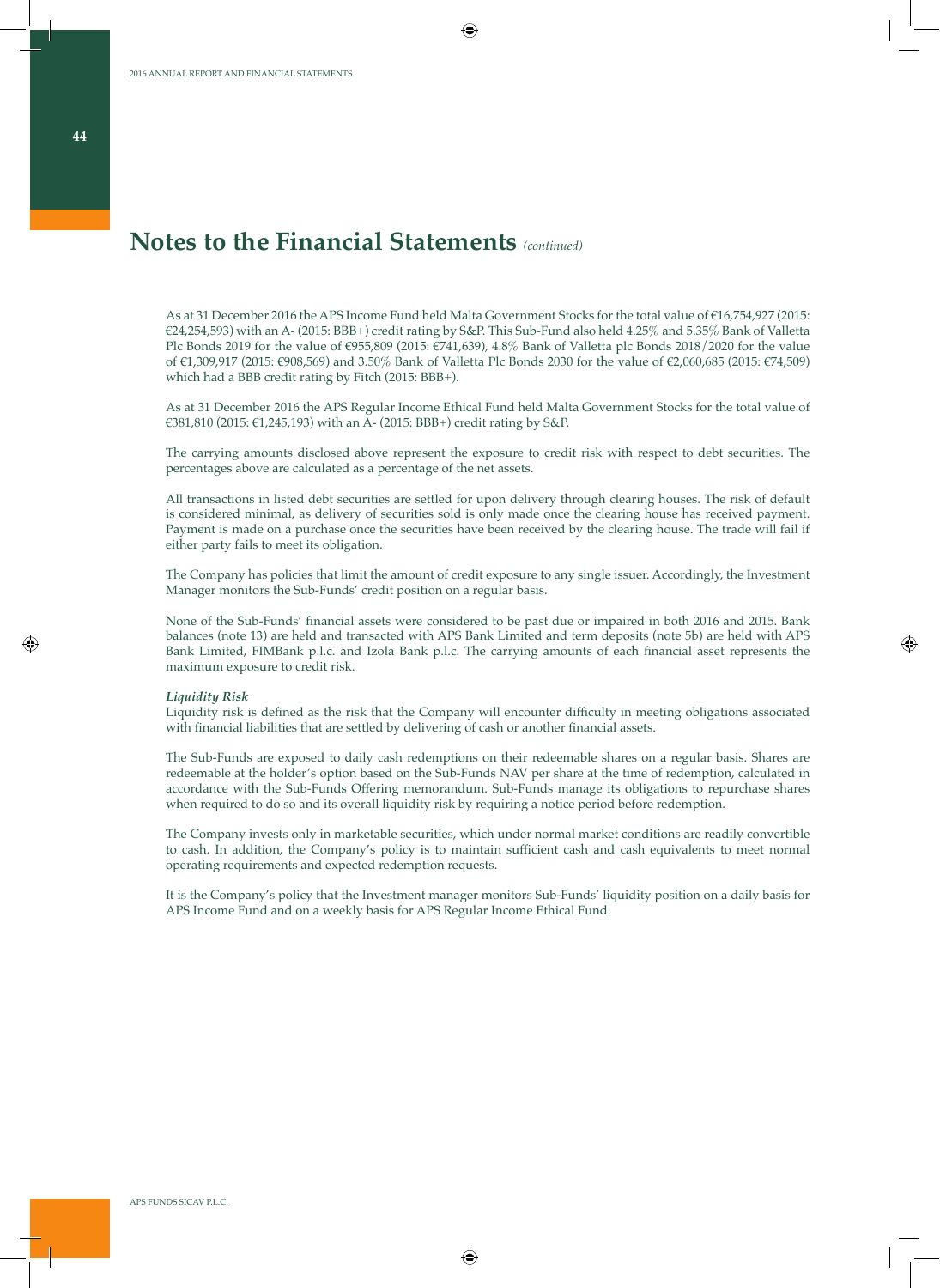$\bigoplus$ 

### **Portfolio Statements**

 $\bigoplus$ 

 $\overline{\phantom{a}}$ 

| <b>APS INCOME FUND</b>               | <b>Market</b> | $%$ of |
|--------------------------------------|---------------|--------|
|                                      | value         | net    |
|                                      | 31.12.2016    | assets |
|                                      | €             |        |
| Quoted Local Equities                |               |        |
| Bank of Valletta p.l.c.              | 1,794,443     | 2.14   |
| GO p.l.c.                            | 130,800       | 0.16   |
| HSBC Bank Malta p.l.c.               | 1,802,405     | 2.15   |
| Malita Investments p.l.c.            | 1,285,500     | 1.53   |
| Malta Properties Company p.l.c.      | 23,600        | 0.03   |
| Mapfre Middlesea Insurance p.l.c.    | 310,155       | 0.37   |
| Medserve p.l.c.                      | 1,718,925     | 2.05   |
| Malta International Airport p.l.c.   | 3,427,588     | 4.09   |
| Plaza Centers p.l.c.                 | 1,539,194     | 1.84   |
| RS2 Software p.l.c.                  | 2,017,839     | 2.41   |
| Simonds Farsons Cisk p.l.c.          | 2,008,825     | 2.40   |
| Tigne Mall p.l.c.                    | 2,442,997     | 2.90   |
| Quoted Local Corporate Bonds         |               |        |
| 4.600% Hsbc Bank Malta Plc 2017      | 342,377       | 0.41   |
| 7.150% Mediterranean Investment 2017 | 138,288       | 0.16   |
| 7.150% Mediterranean Investment 2017 | 29,672        | 0.04   |
| 4.800% Bank Of Valletta Plc 2018     | 575,916       | 0.69   |
| 5.900% Hsbc Bank Malta Plc 2018      | 334,883       | 0.40   |
| 4.250% Bank Of Valletta Plc 2019     | 650,014       | 0.78   |
| 5.350% Bank Of Valletta Plc 2019     | 305,795       | 0.36   |
| 4.800% Bank Of Valletta Plc 2020     | 815,000       | 0.97   |
| 5.500% Pendergardens Dev Plc 2020    | 563,430       | 0.67   |
| 6.600% Eden Finance 2020             | 569,812       | 0.68   |
| 6.000% Simonds Farsons Cisk 2020     | 412,412       | 0.49   |
| 6.200% Tumas Investments 2020        | 176,808       | 0.21   |
| 5.500% Mediterranean Investment 2020 | 627,952       | 0.75   |
| 6.000% Mediterranean Investment 2021 | 377,907       | 0.45   |
| 4.900% Gasan Finance Company 2021    | 972,709       | 1.16   |
| 5.800% International Hotel Inve 2021 | 191,937       | 0.23   |
| 6.000% Pendergardens Dev Plc 2022    | 872,480       | 1.04   |
| 6.000% Medserv Plc 2023              | 348,177       | 0.42   |
| 5.300% United Finance 2023           | 62,994        | 0.08   |
| 5.800% International Hotel Inve 2023 | 341,989       | 0.41   |
| $6.000\%$ Ax Investments 2024        | 919,918       | 1.10   |
| 6.000% Island Hotels Grp Hldg 2024   | 976,108       | 1.16   |
| 5.000% Tumas Investments 2024        | 238,700       | 0.28   |
| 5.000% Halmann Vella Group 2024      | 771,264       | 0.92   |
| 5.750% International Hotel Inve 2025 | 80,072        | 0.10   |
| 4.500% Izola Bank Plc 2025           | 1,118,092     | 1.33   |
| 5.100% 6Pm Holdings Plc 2025         | 661,979       | 0.79   |
| 4.500% Hili Properties Plc 2025      | 30,450        | 0.04   |
| 4.000% International Hotel Inve 2026 | 204,308       | 0.24   |
| 4.500% Medserv Plc 2026              | 376,363       | 0.45   |
| 4.250% Corinthia Finance 2026        | 88,725        | 0.11   |
| 4.000% Midi Malta Plc 2026           | 1,161,300     | 1.39   |
| 4.000% International Hotel Inve 2026 | 415,895       | 0.50   |
| 3.900% Plaza Centres Plc 2026        | 52,000        | 0.06   |
| 5.000% Dizz Finance Plc 2026         | 189,000       | 0.23   |
| 3.750% Premier Capital Plc 2026      | 1,124,001     | 1.34   |
| 3.500% Bank Of Valletta Plc 2030     | 2,060,685     | 2.46   |

 $\bigoplus$ 

APS FUNDS SICAV P.L.C.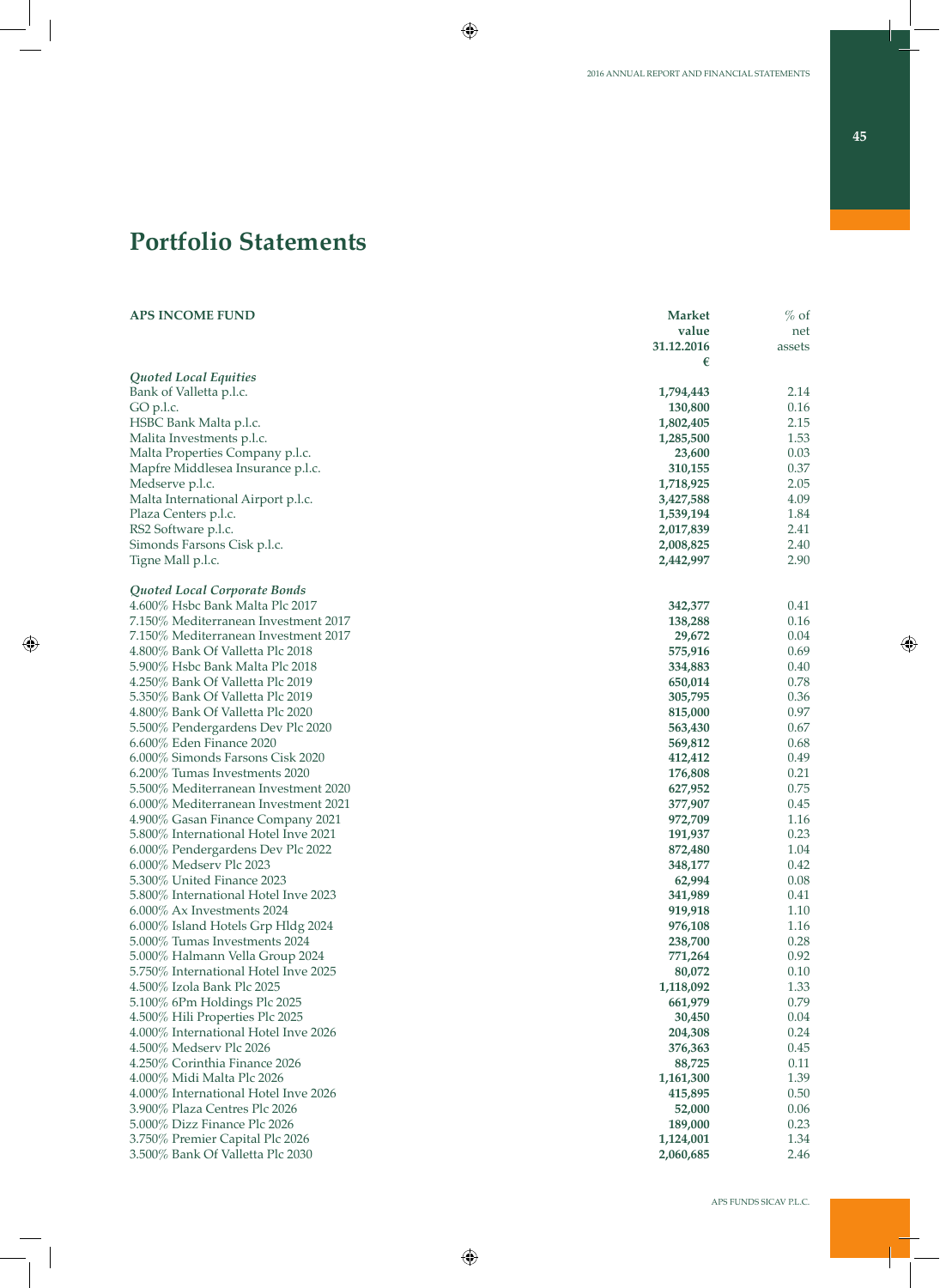$\bigoplus$ 

### **Portfolio Statements** *(continued)*

| Quoted MGS Bonds (5 to 15 years)     |            |       |
|--------------------------------------|------------|-------|
| 4.300% MGS 2022 (II)                 | 18,273     | 0.02  |
| 1.500% MGS 2022 (IV)                 | 107,310    | 0.13  |
| 5.100% MGS 2022                      | 23,166     | 0.03  |
| 5.500% MGS 2023                      | 664,331    | 0.79  |
| 3.300% MGS 2024 (I)                  | 100,430    | 0.12  |
| 4.800% MGS 2028 (I)                  | 2,678,802  | 3.20  |
| 4.500% MGS 2028 (II)                 | 1,446,143  | 1.73  |
| 2.300% MGS 2029 (II)                 | 111,250    | 0.13  |
| 5.100% MGS 2029 (I)                  | 1,067,513  | 1.27  |
| 5.250% MGS 2030 (I)                  | 7,612,114  | 9.08  |
| 5.200% MGS 2031 (I)                  | 2,925,595  | 3.49  |
| Quoted Foreign Government Bonds      |            |       |
| 5.500% Kingdom Of Bahrain 2020       | 98,608     | 0.11  |
| 4.875% Republic Of Indonesia 2021    | 198,244    | 0.24  |
| 3.375% Republic Of Indonesia 2025    | 257,083    | 0.31  |
| 2.875% Obrigacoes Do Tesouro 2026    | 935,200    | 1.12  |
| 3.375% United Mexican States 2031    | 509,490    | 0.61  |
| Quoted Foreign Bonds                 |            |       |
| 2.625% Bestgain Real Estate 2018     | 188,296    | 0.22  |
| 5.250% Yapi Ve Kredi Bankasi As 2018 | 238,606    | 0.28  |
| 8.000% Provident Financial Plc 2019  | 284,864    | 0.34  |
| 2.750% Xerox Corporation 2020        | 232,991    | 0.28  |
| 2.100% Royal Bank Of Canada 2020     | 94,130     | 0.11  |
| 2.350% Royal Bank Of Canada 2020     | 378,788    | 0.45  |
| 6.250% Bank Of India London 2021     | 206,386    | 0.25  |
| 7.750% Commerzbank Ag 2021           | 359,372    | 0.43  |
| 10.000% Barclays Bank Plc 2021       | 299,135    | 0.36  |
| 2.500% Korea Midland Power Co 2021   | 326,636    | 0.39  |
| 4.875% Bulgarian Energy Hld 2021     | 260,345    | 0.31  |
| 3.875% Arcelik As 2021               | 203,278    | 0.24  |
| 5.500% Perusahaan Listrik Negar 2021 | 254,060    | 0.30  |
| 4.750% Empresa Nacional De Petr 2021 | 244,285    | 0.29  |
| 1.375% Leeds Building Society 2022   | 399,495    | 0.48  |
| 7.125% Erste Group Bank Ag 2022      | 311,927    | 0.37  |
| 4.750% A2D Funding Plc 2022          | 322,082    | 0.38  |
| 1.897% General Electric Co 2023      | 188,777    | 0.23  |
| 3.625% Royal Bk Scotlnd Grp Plc 2024 | 249,248    | 0.30  |
| <b>Term Deposits</b>                 |            |       |
| APS Bank Limited                     | 17,206,166 | 20.53 |
| FIMBank p.l.c.                       | 469,137    | 0.56  |
| Izola Bank p.l.c.                    | 1,825,854  | 2.18  |

APS FUNDS SICAV P.L.C.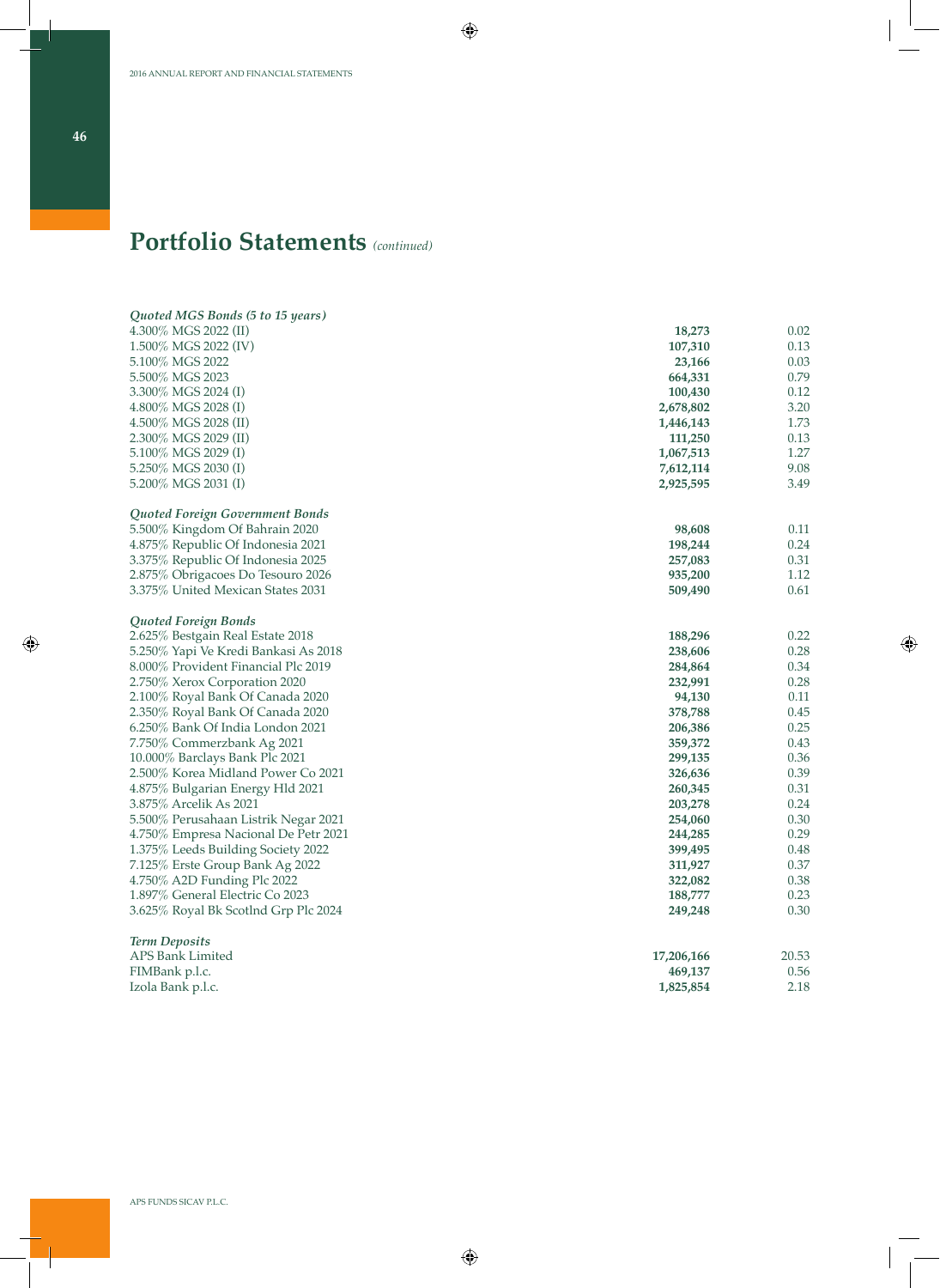$\bigcirc$ 

### **Portfolio Statements** *(continued)*

 $\bigoplus$ 

 $\overline{\phantom{a}}$ 

| APS REGULAR INCOME ETHICAL FUND       | <b>Market</b> | $%$ of |
|---------------------------------------|---------------|--------|
|                                       | value         | net    |
|                                       | 31.12.2016    | assets |
|                                       | €             |        |
| Quoted Foreign Equities               |               |        |
| Aberdeen Asset Management p.l.c.      | 86,208        | 0.33   |
| Adidas AG                             | 397,898       | 1.51   |
| Allianz SE                            | 97,340        | 0.37   |
| Anheuser-Busch InBev SA/NV            | 100,550       | 0.38   |
| Ashtead Group p.l.c.                  | 175,841       | 0.67   |
| AT&T Inc                              | 40,322        | 0.15   |
| Atlantia SpA                          | 445,198       | 1.70   |
| <b>AXA SA</b>                         | 395,753       | 1.50   |
| Bayerische Motoren Werke AG           | 355,000       | 1.35   |
| <b>BNP Paribas SA</b>                 | 224,035       | 0.85   |
| Bolsas y Mercados Espanoles SH        | 36,394        | 0.14   |
| Capgemini SA                          | 240,450       | 0.91   |
| Endesa SA                             | 201,250       | 0.77   |
| Experian p.l.c.                       | 110,636       | 0.42   |
| Industria de Diseno Textil SA         | 324,300       | 1.23   |
| Intel Corp                            | 161,619       | 0.61   |
| JPMorgan Chase & Co                   | 531,766       | 2.02   |
| Novartis AG                           | 103,685       | 0.39   |
| Orange SA                             | 135,256       | 0.51   |
| Procter & Gamble Co/The               | 167,401       | 0.64   |
| Roche Holding AG                      | 238,675       | 0.91   |
| Sanofi                                | 307,600       | 1.17   |
| <b>SAPSE</b>                          | 414,050       | 1.57   |
| <b>SGS SA</b>                         | 193,284       | 0.73   |
| Taylor Wimpey p.l.c.                  | 89,013        | 0.34   |
| Vodafone Group p.l.c.                 | 163,886       | 0.62   |
| Quoted Collective Investment Scheme   |               |        |
| Etica Azionario I                     | 707,731       | 2.69   |
|                                       |               |        |
| Quoted MGS Bonds (5 to 15 years)      |               |        |
| 4.500% MGS 2028 (II)                  | 270,560       | 1.03   |
| 2.300% MGS 2029 (II)                  | 111,250       | 0.42   |
|                                       |               |        |
| Quoted Foreign Government Bonds       |               |        |
| 4.000% Poland Government Bond 2023    | 94,756        | 0.36   |
| 4.250% Republic of Cyprus 2025        | 368,270       | 1.40   |
| 2.875% Republic of Portugal 2026      | 327,320       | 1.24   |
|                                       |               |        |
| Quoted Foreign Bonds                  |               |        |
| 5.500% Zagrebacki Holding Doo 2017    | 201,445       | 0.76   |
| 19.500% European Bk Recon & Dev 2017  | 451,014       | 1.72   |
| 10.500% European Investment Bank 2017 | 435,199       | 1.65   |
| 10.000% European Investment Bank 2018 | 146,699       | 0.56   |
| 1.778% Westpac Banking Corp 2018      | 190,611       | 0.72   |
| 2.006% Goldman Sachs Group Inc 2018   | 191,427       | 0.73   |
| 9.000% Sprint Communications 2018     | 313,223       | 1.19   |
| 3.625% Banco Nac De Desen Econo 2019  | 205,537       | 0.78   |
| 1.868% Bank Of America Corp 2019      | 188,725       | 0.72   |
| 1.823% Credit Agricole London 2019    | 285,119       | 1.08   |

 $\bigoplus$ 

**47**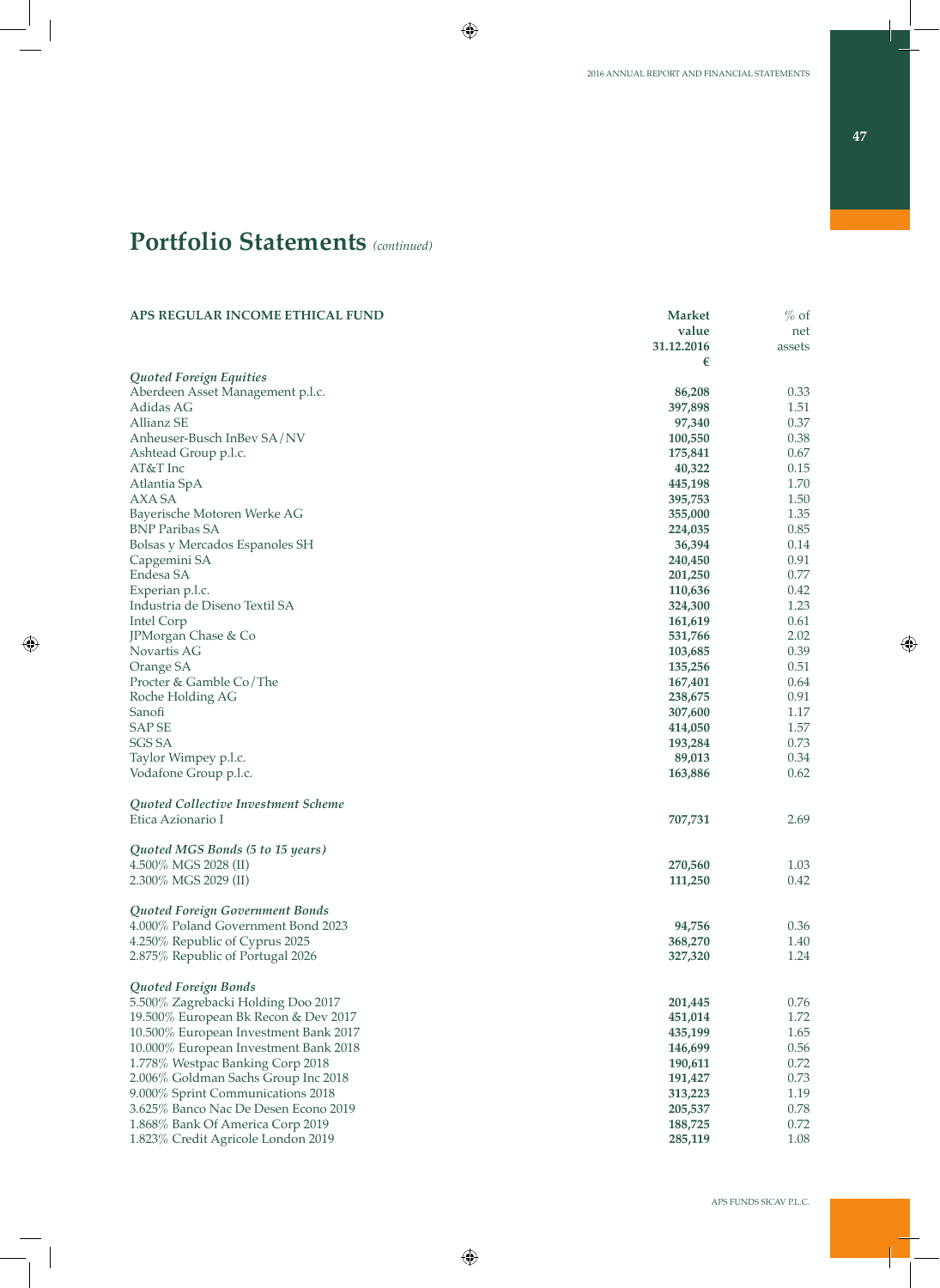$\bigoplus$ 

### **Portfolio Statements** *(continued)*

| 8.500% European Investment Bank 2019 | 77,380    | 0.29  |
|--------------------------------------|-----------|-------|
| 2.650% Morgan Stanley 2020           | 237,815   | 0.90  |
| 2.400% Citigroup Inc 2020            | 236,718   | 0.90  |
| 4.000% European Investment Bank 2020 | 128,121   | 0.49  |
| 3.625% Anglo American Capital 2020   | 478,189   | 1.82  |
| 1.928% At&T Inc 2020                 | 330,933   | 1.26  |
| 3.500% Ote Plc 2020                  | 256,650   | 0.98  |
| 2.680% Bank Of America Corp 2020     | 94,863    | 0.36  |
| 11.500% Morgan Stanley 2020          | 292,542   | 1.11  |
| 1.958% Wells Fargo & Company 2020    | 238,436   | 0.91  |
| 3.125% Cred Suis Gp Fun Ltd 2020     | 283,218   | 1.08  |
| 3.250% Barclays Plc 2021             | 283,994   | 1.08  |
| 6.250% Macquarie Group Ltd 2021      | 313,749   | 1.19  |
| 7.750% Commerzbank Ag 2021           | 359,372   | 1.37  |
| 2.590% Hsbc Holdings Plc 2021        | 387,216   | 1.47  |
| 3.750% Rio Tinto Fin Usa Ltd 2021    | 198,651   | 0.76  |
| 2.000% Harman Finance Int Sca 2022   | 263,325   | 1.00  |
| 6.250% Telenet Finance V 2022        | 211,976   | 0.81  |
| 5.000% Bbva Banco Continental 2022   | 299,215   | 1.14  |
| 7.125% Erste Group Bank Ag 2022      | 374,313   | 1.42  |
| 4.500% Transalta Corp 2022           | 465,746   | 1.77  |
| 2.375% Peugeot Sa 2023               | 422,404   | 1.61  |
| 5.625% Unitymedia Hessen / Nrw 2023  | 172,042   | 0.65  |
| 2.273% Jpmorgan Chase & Co 2023      | 289,165   | 1.10  |
| 2.537% Goldman Sachs Group Inc 2023  | 193,830   | 0.74  |
| 3.625% Royal Bk Scotlnd Grp Plc 2024 | 299,097   | 1.14  |
| 3.750% Fiat Chrysler Automobile 2024 | 414,480   | 1.58  |
| 7.500% Inter-American Devel Bk 2024  | 183,346   | 0.70  |
| 2.250% Bnp Paribas 2027              | 194,676   | 0.74  |
| 5.921% Mapfre Sa 2037                | 407,520   | 1.55  |
| 7.500% Cloverie (Zurich Ins) 2039    | 231,850   | 0.88  |
| 6.250% Munich Re 2042                | 365,925   | 1.39  |
| 5.125% Axa Sa 2043                   | 173,173   | 0.66  |
| <b>Term Deposits</b>                 |           |       |
| <b>APS Bank Limited</b>              | 4,489,359 | 17.07 |
| Izola Bank p.l.c.                    | 700,000   | 2.66  |

 $\bigoplus$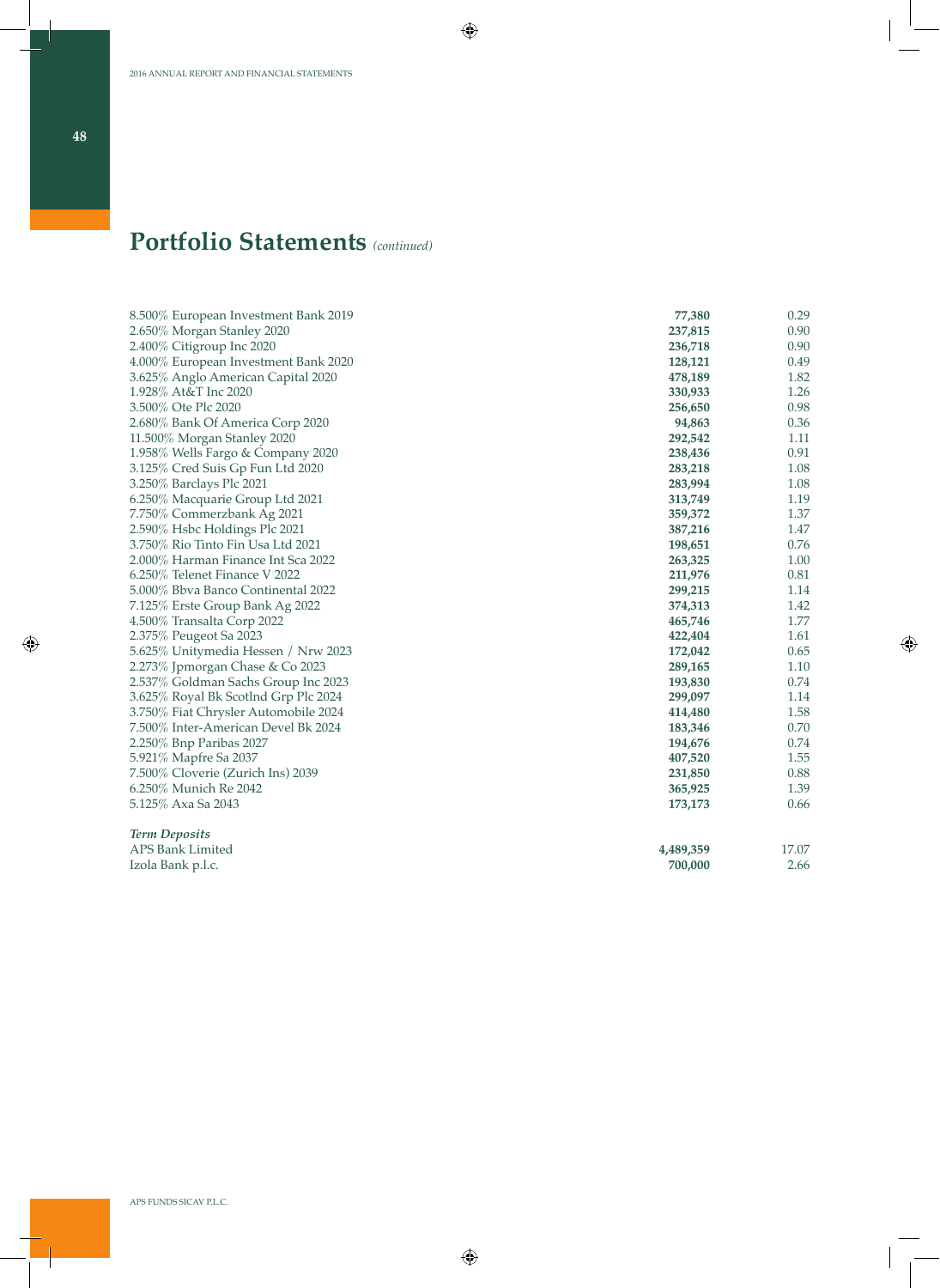### **Statement of Changes in the Composition of the Portfolio**

 $\bigoplus$ 

The composition of the portfolio as at 31 December 2016, detailed in the Portfolio Statement on pages 45 to 48, in comparison with the Portfolio Statement as at 31 December 2015 stood as follows:

| <b>APS INCOME FUND</b>          | $%$ of<br>net assets<br>31.12.2016 | $%$ of<br>net assets<br>31.12.2015 |
|---------------------------------|------------------------------------|------------------------------------|
| Quoted Local Equities           | 22.07                              | 19.05                              |
| Quoted Local Corporate Bonds    | 22.88                              | 19.94                              |
| Quoted Malta Government Bonds   | 19.99                              | 34.47                              |
| Quoted Foreign Government Bonds | 2.38                               | 0.74                               |
| Quoted Foreign Bonds            | 6.02                               | 11.15                              |
| Term Deposits                   | 23.27                              | 10.09                              |

| APS REGULAR INCOME ETHICAL FUND       | $\%$ of    | $\%$ of    |
|---------------------------------------|------------|------------|
|                                       | net assets | net assets |
|                                       | 31.12.2016 | 31.12.2015 |
| Quoted Foreign Equities               | 21.82      | 18.43      |
| Quoted Foreign Bonds                  | 44.75      | 49.97      |
| <b>Ouoted Malta Government Bonds</b>  | 1.45       | 5.49       |
| Quoted Foreign Government Bonds       | 3.01       | 0.44       |
| Foreign Collective Investment Schemes | 2.69       | 2.91       |
| <b>Term Deposits</b>                  | 19.73      | 15.22      |

⊕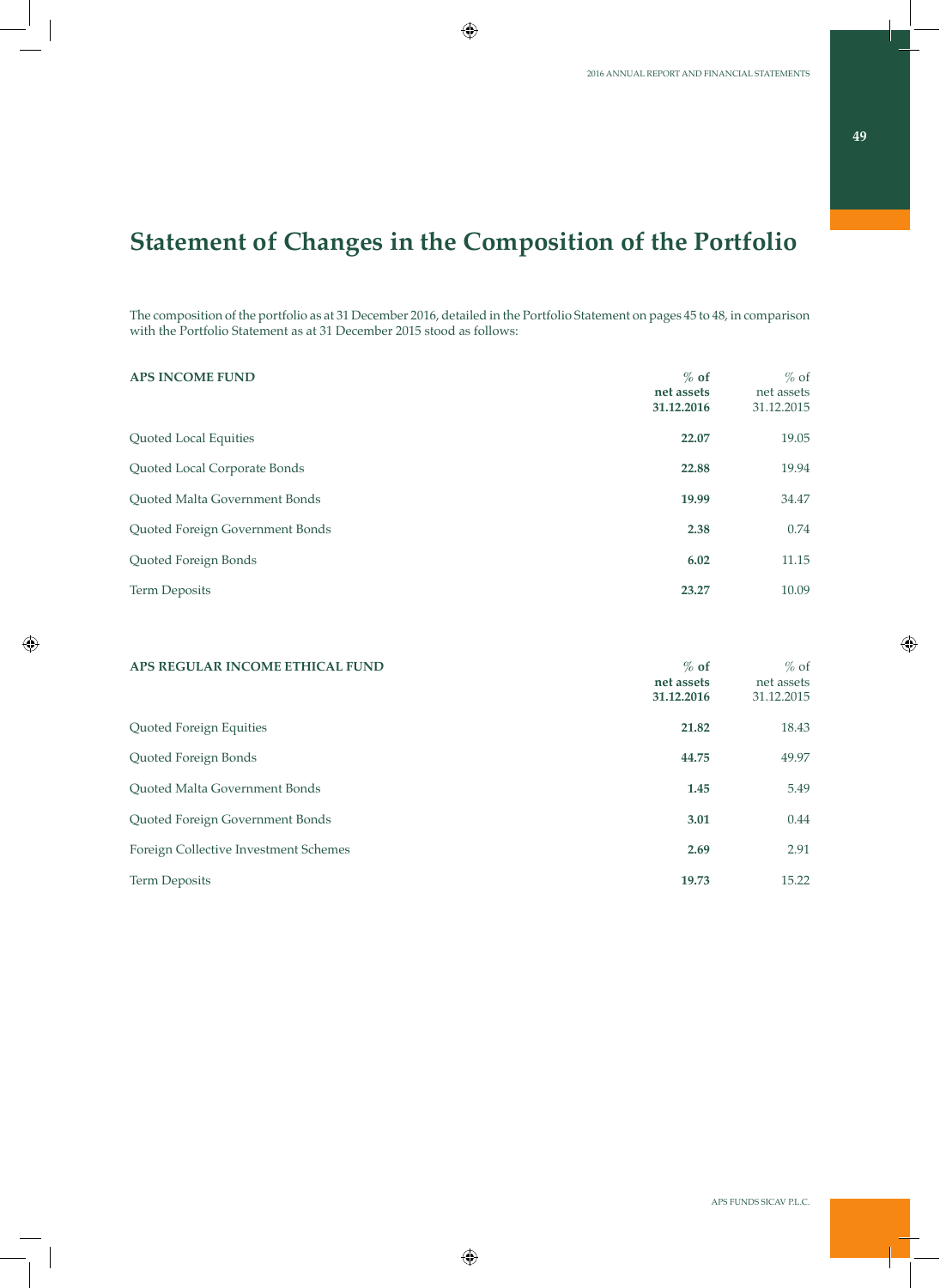### **Information about the Scheme**

#### **1. AUTHORISATION**

The Company is authorised by the Malta Financial Services Authority as a Collective Investment Scheme pursuant to Section 6 of the Investment Services Act, [Cap. 370 of the Laws of Malta].

#### **2. INCOME**

In the case of the distributor class of shares, the Company operates an equalisation account to ensure that the amount distributed in respect of each share will be the same for all shares notwithstanding different dates of issue of those shares. In the case of the accumulator class of shares, all income is accumulated within the price of the shares, and therefore, no equalisation is required.

#### **3. UP-FRONT CHARGE AND OTHER FEES**

#### **APS Income Fund**

*Initial Fee* An initial charge of 1.50% on the amount invested.

#### **APS Regular Income Ethical Fund**

*Initial Fee*

An initial charge of up to 3.5% of the amount invested in Class A - Accumulator/Class B - Distributor shares. An initial charge of up to 5% of the amount invested in Class C - Accumulator/Class D - Distributor shares.

Details on the Management, Custody and Administration fees can be found under note 9 on pages 35 and 36.

#### **4. RISK WARNINGS**

#### **Market Fluctuations**

Investment in the Funds should be regarded as a long-term investment. The Funds' investments are subject to normal market fluctuations and the risks inherent in all investments and there are no assurances that capital appreciation will occur.

◈

The price of shares and the income derived from them (if any) can, from time to time, go down as well as up and investors may not realise the amount of their initial investment.

Past performance is no guarantee of future performance.

The value of the Funds, including the currency in which they are determined, may fall as well as rise.

#### **Erosion of Capital**

When redeeming a holding in the Funds, or part thereof, an investor should be aware that these redemptions will be made from the sale of shares in the Funds and may result in an erosion of capital.

In addition, deduction of the initial charge (where applicable) means that if an investor withdraws from the investment in the short-term he may not get back the amount he invested. Hence, investment in the Funds should be regarded as a long-term investment.

#### **Currency Fluctuations**

Currency fluctuations between the base currency of the Fund, and

- (i) the investor's currency of reference, and,
- (ii) the currency of the underlying investments of the Funds,

may adversely affect the value of investments and the income (if any) derived therefrom.

#### **Investment on the Malta Stock Exchange**

The Funds may invest in equity and debt securities quoted on the Malta Stock Exchange, which is a relatively new market, when compared to more established markets. In addition, the investments that can be made on the Malta Stock Exchange are limited. This may lead to an exposure to a particular security or industry sector, which is higher than that normally associated with a diversified portfolio. This may expose the Funds to higher levels of volatility and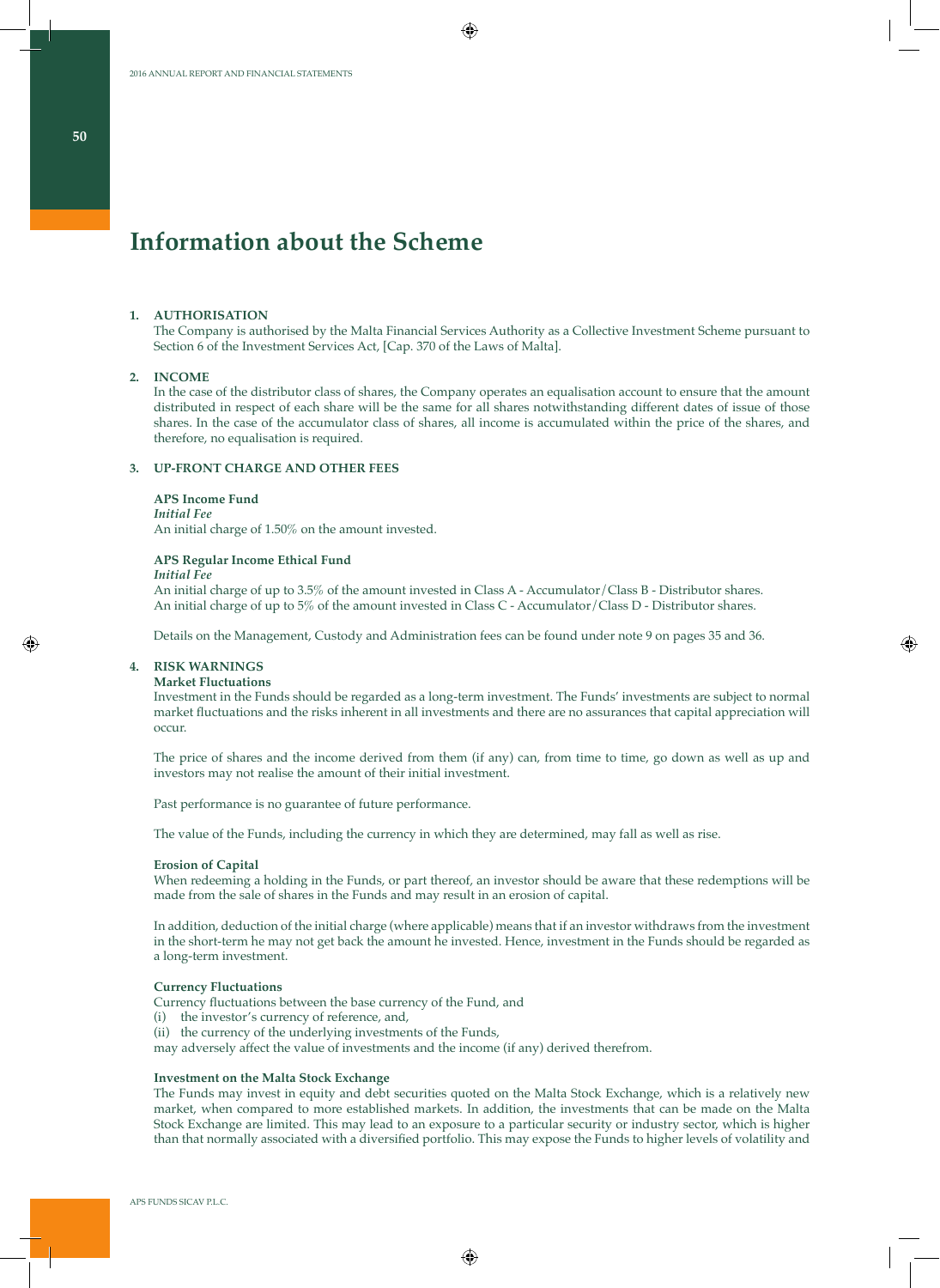♠

### **Information about the Scheme** *(continued)*

may adversely affect the performance of the Funds. Despite the fact that such securities are listed, the market in these securities may be illiquid.

◈

Some Maltese companies listed on the Malta Stock Exchange impose, through their constitutional documents, a ceiling on the equity holding that any one particular investor may, directly or indirectly hold in such companies. In this respect investors should be aware that the Investment Manager might be restricted in implementing the Fund's investment policies by virtue of such impositions.

 The trading volumes on emerging Stock Exchanges such as the Malta Stock Exchange are substantially less than the world's leading stock markets. Accordingly the buying and selling of securities may be time consuming and may need to be effected at unfavourable prices. Although it is not envisaged that this should create any difficulty in valuing the Funds' investments, reduced secondary market liquidity may have an adverse effect on the market price of such securities and the Company's ability to dispose of particular securities to meet its liquidity requirements.

#### **Exposure to a single market**

The APS Income Fund invests its assets predominately in the Maltese market and thus the degree of market diversification is limited to such market. Therefore, the performance of the Fund is closely linked to the performance of the Maltese market.

#### **Investments in smaller companies**

The Funds may invest in the securities of smaller companies, which securities can involve greater risk than is customarily associated with investment in larger, more established companies. In particular, smaller companies often have limited product lines, markets or financial resources and may be dependent for their management on one or two key individuals. This may result in investments in such markets being volatile.

#### **Investments in unquoted companies**

Funds investing in the securities of unquoted companies can be subject to risks not normally associated with quoted securities. These risks mainly relate to the illiquidity of the market.

#### **5. SCHEME PARTICULARS**

The above details are extracted from the APS Funds SICAV p.l.c. Prospectus, the APS Income Fund Supplement and the APS Regular Income Ethical Fund Supplement, all dated 24th April 2015. All these documents are available upon request from the Investment Manager, and were current at the date of publishing of this Annual Report and Financial Statements. Persons wishing to invest in the APS Income Fund and/or the APS Regular Income Ethical Fund should do so on the basis of the full information contained in the Prospectus and relative Supplement.

#### **6. MANAGER'S STATEMENT**

In the opinion of the Manager, this Annual Report and Financial Statements contains all the information necessary to enable the investors to make an informed judgment of the results and activities of the Company for the year ended 31 December 2016, and does not omit any matter or development of significance.